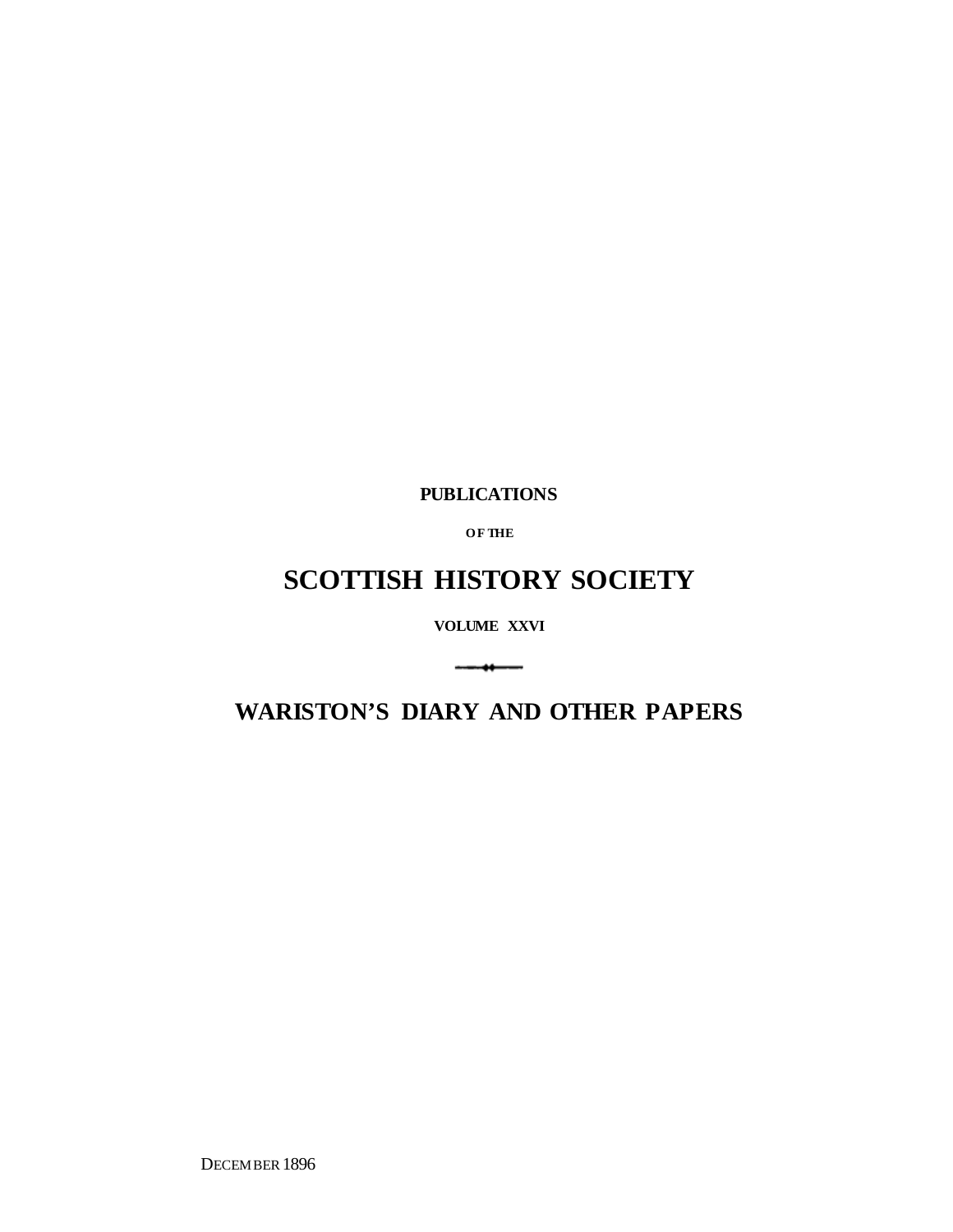*This Volume is presented to the members of the Scottish History Society by T. and A. Constable December 1896*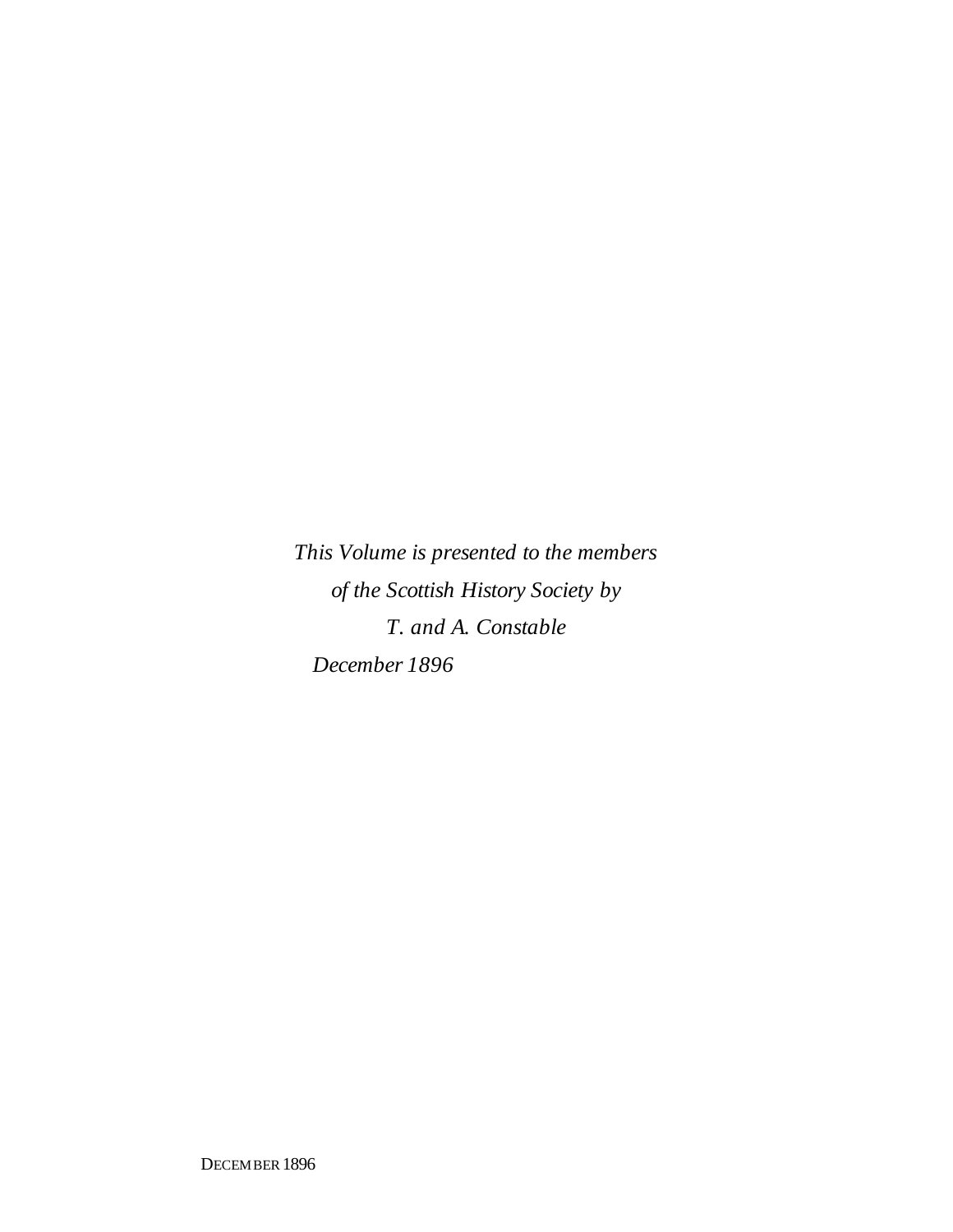### DIARY OF **SIR ARCHIBALD JOHNSTON** LORD WARISTON

1639

THE PRESERVATION OF THE HONOURS OF SCOTLAND 1651-52

> LORD MARS LEGACIES 1722-27

LETTERS CONCERNING HIGHLAND AFFAIRS IN THE 18TH CENTURY BY MRS. GRANT OF LAGGAN



### **EDINBURGH**

**Printed at the University Press by T. and A. CONSTABLE for the Scottish History Society**

**1896**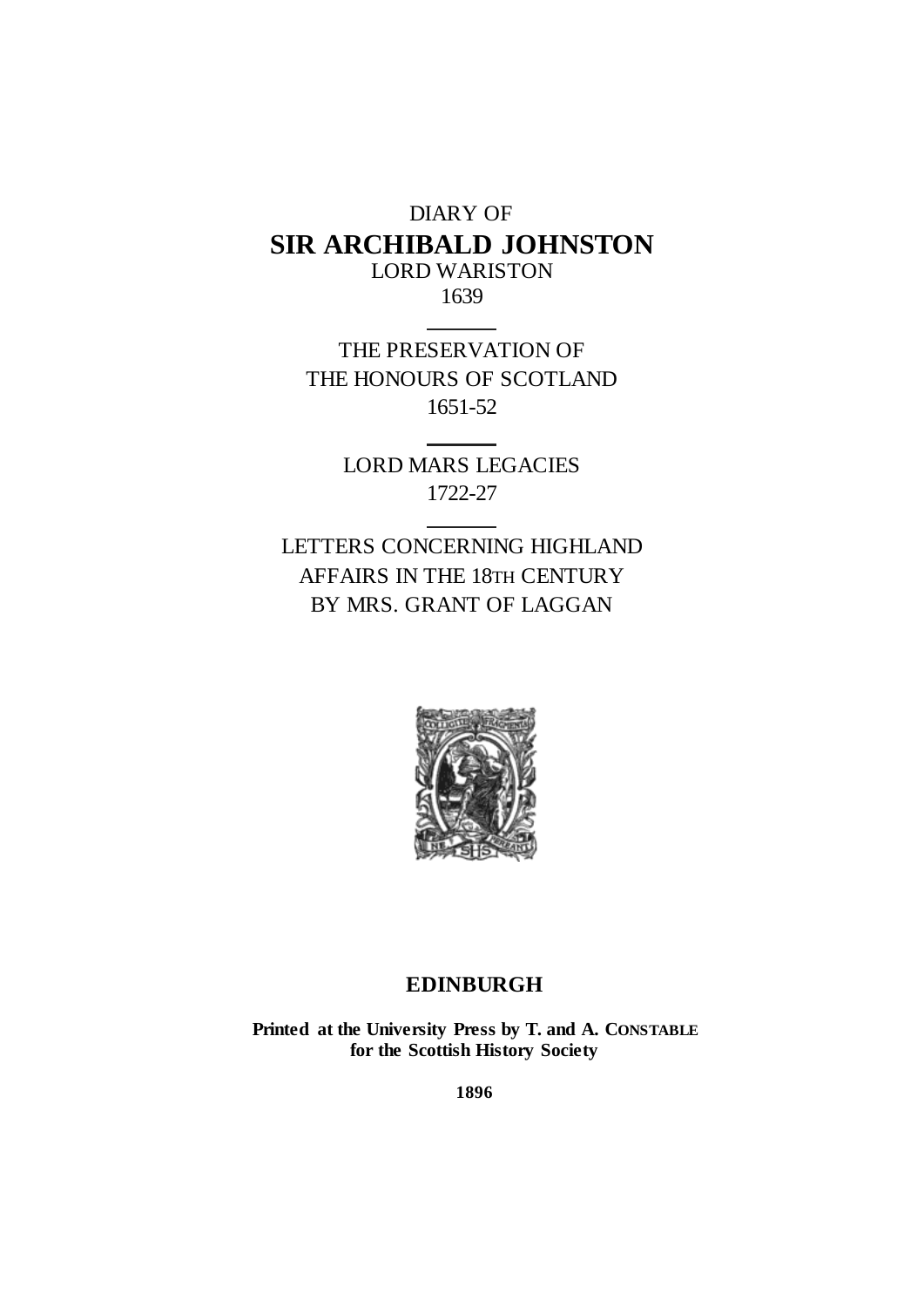### EXTRACT FROM THE MINUTES OF THE COUNCIL OF THE SCOTTISH HISTORY SOCIETY

February 1896

'The Secretary read a letter … making offer on behalf of Messrs. T. and A. Constable to print at their own cost, and to present to the Society, in October next, a volume of Miscellanies, in commemoration of the Tenth 'Anniversary of the Society's institution. The offer was cordially accepted, and the Chairman was requested to convey to Messrs. Constable the Council's appreciation of the generous gift.' T.G.L.

Hon. Sec.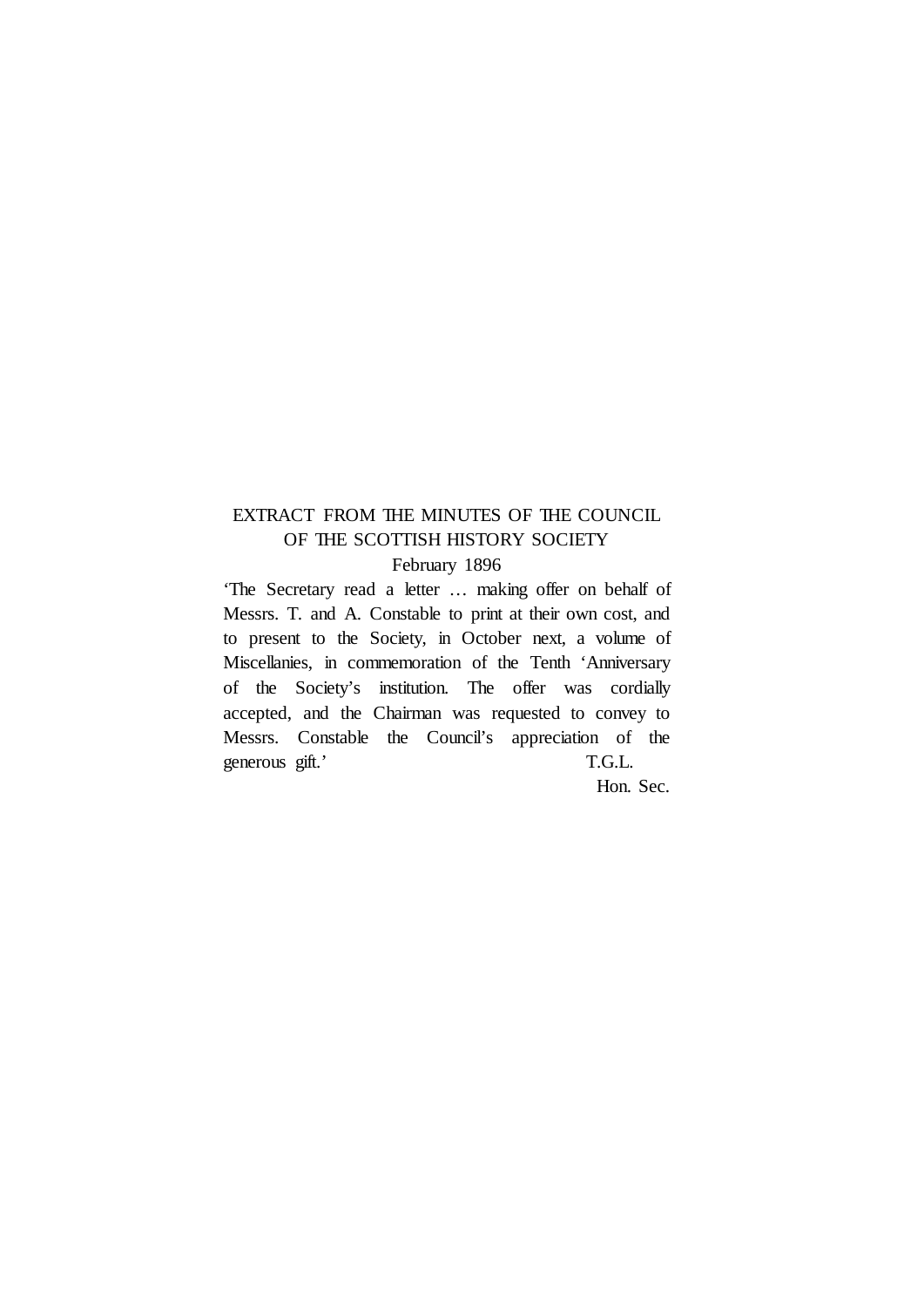### **CONTENTS**

| LETTERS WRITTEN BY MRS. GRANT OF LAGGAN CONCERNING HIGHLAND AFFAIRS |  |
|---------------------------------------------------------------------|--|
| AND PERSONS CONNECTED WITH THE STUART CAUSE IN THE EIGHTEENTH       |  |
|                                                                     |  |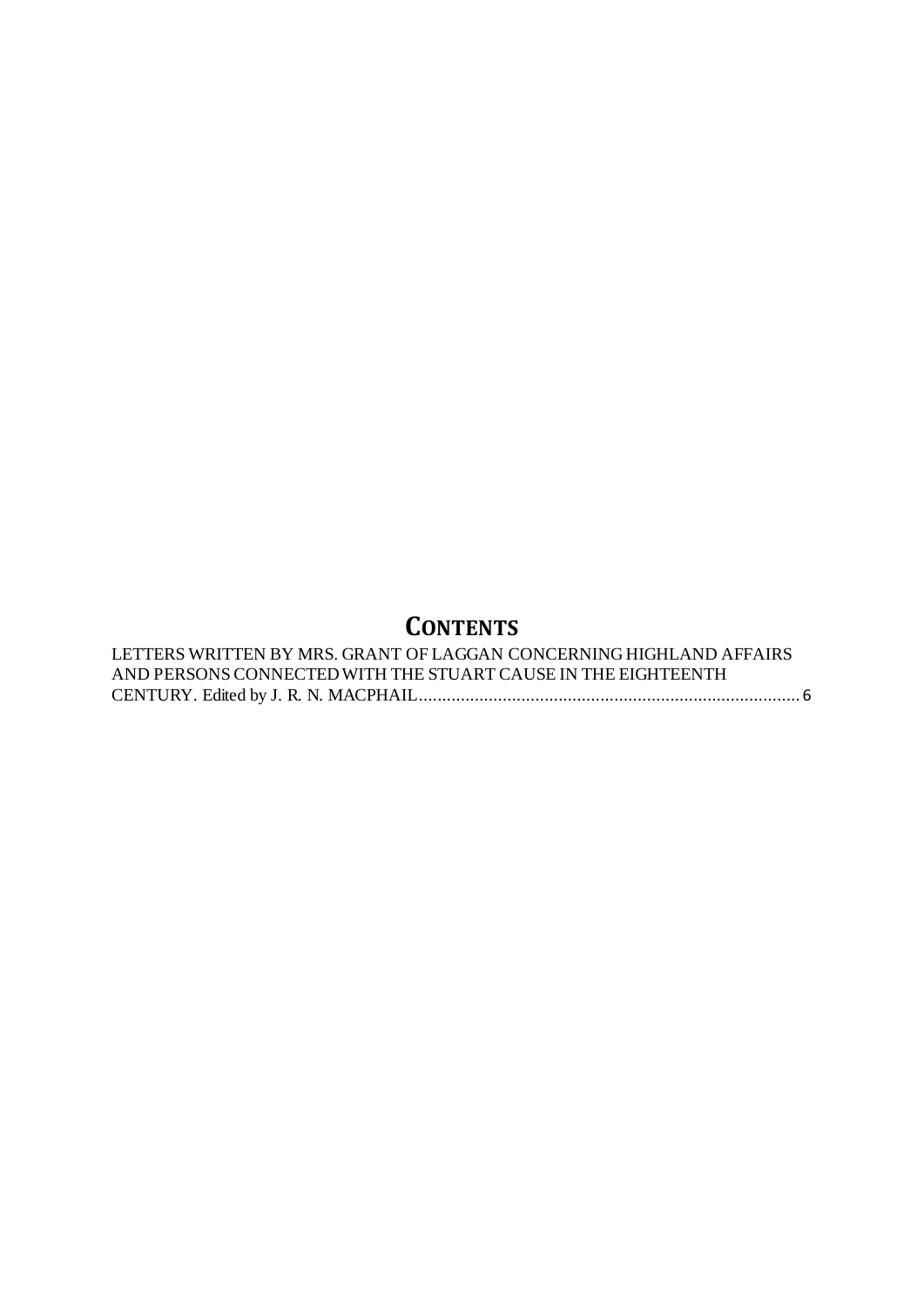# LETTERS WRITTEN BY **MRS. GRANT OF LAGGAN**

<span id="page-5-0"></span>CONCERNING HIGHLAND AFFAIRS AND PERSONS CONNECTED WITH THE STUART CAUSE IN THE EIGHTEENTH CENTURY. Edited by

J. R. N. MACPHAIL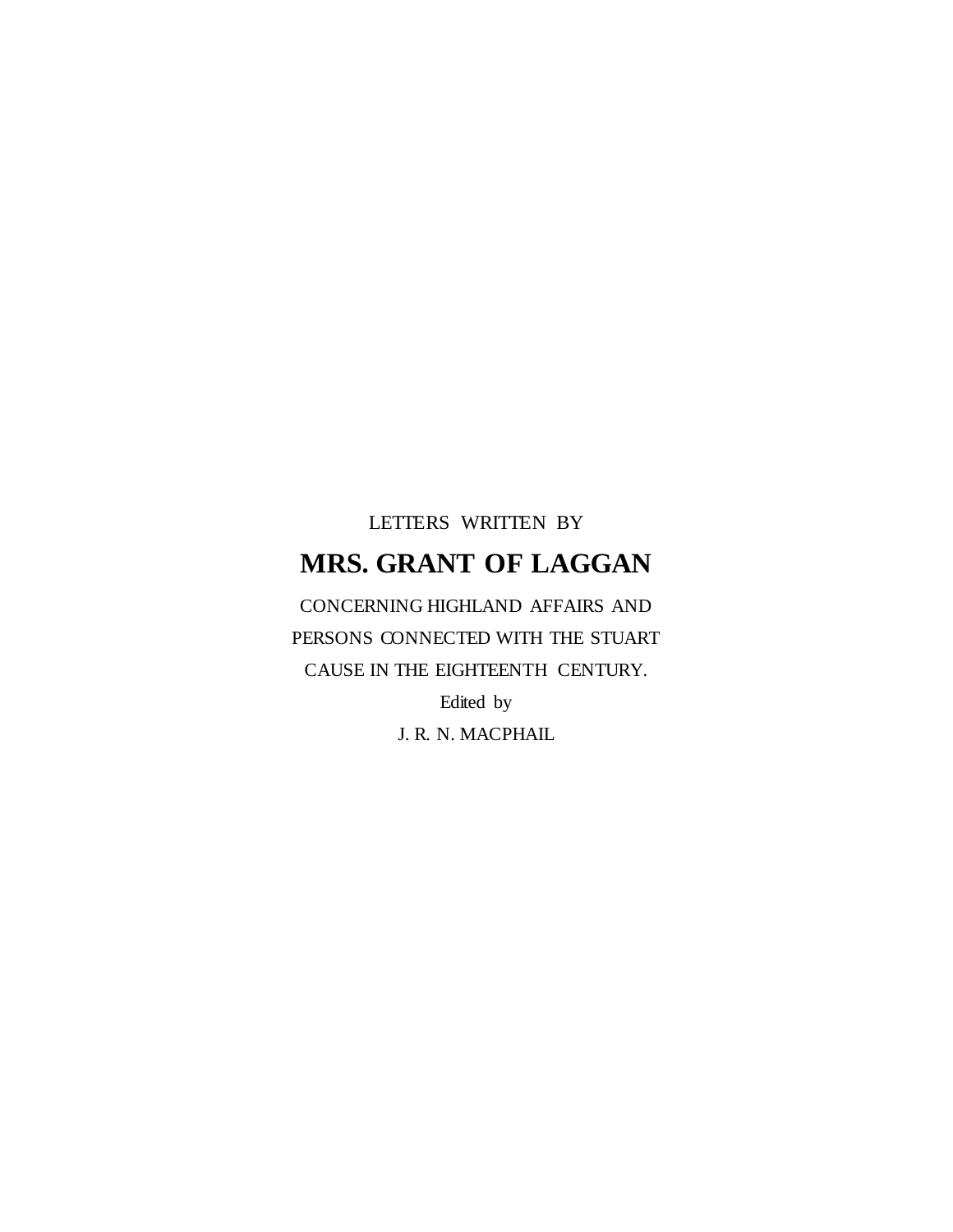#### **INTRODUCTION**

THE writer of the following letters was the only child of Duncan Macvicar and Catharine Mackenzie, his wife, and was born in Glasgow in the year 1755. Her father's family belonged to Craignish in Argyll, while her mother was on the maternal side descended from the Stewarts of Invernahyle. Three years after her birth the 77th Regiment, in which her father held a commission, was ordered to America, where she and her parents remained some ten years. In 1768 they returned to Scotland, and resided in Glasgow till 1773, when Mr. Macvicar was appointed Barrackmaster at Fort Augustus, where his daughter lived till her marriage in 1779 to the Rev. James Grant, minister of the parish of Laggan, which lies in the centre of Inverness-shire. Of good Highland blood on both sides, Mrs. Grant had all along been deeply interested in everything that related to her race, and she spared no pains in becoming thoroughly acquainted with the customs, the traditions, and the language of the people among whom she now had her home. Soon after the death of her husband in 1801, Mrs. Grant removed with her family from Laggan to Woodend, near Stirling, and in 1810 she finally settled in Edinburgh, where she died in 1838, at the ripe old age of eighty-three.

In 1803 Mrs. Grant published a volume of poems, the most ambitious of which was entitled 'The Highlanders.' In 1806 this was followed by a selection from the correspondence which she had kept up with her south-country friends from 1773, when her family settled at Fort Augustus. The Highlands of Scotland were at that time an unknown land, and from their matter, as well as from their literary merit, these *Letters from the Mountains* attracted considerable attention, and secured for the writer recognition as an authority of some importance on Highland affairs—a reputation which was enhanced by the appearance in 1811 of her *Essays on the Superstitions of the Highlands of Scotland.*

One of Mrs. Grant's neighbours at Woodend was Mr. (afterwards Sir Henry) Steuart of Allanton, with whose wife—a Miss Seton of Touch—she was on terms of intimate friendship. A county gentleman of no ordinary attainments, he had the intention of writing 'An historical Review of the different attempts to restore the Stewart family to the throne, from the Revolution in 1688 to the Suppression of the Rebellion in 1745.' To Mrs. Grant, amongst others, he applied for assistance in the collection of materials, and in response to his request the following letters were written. Sir Henry Steuart, however, never succeeded in carrying out his design, and Mrs. Grant's letters, along with the other papers which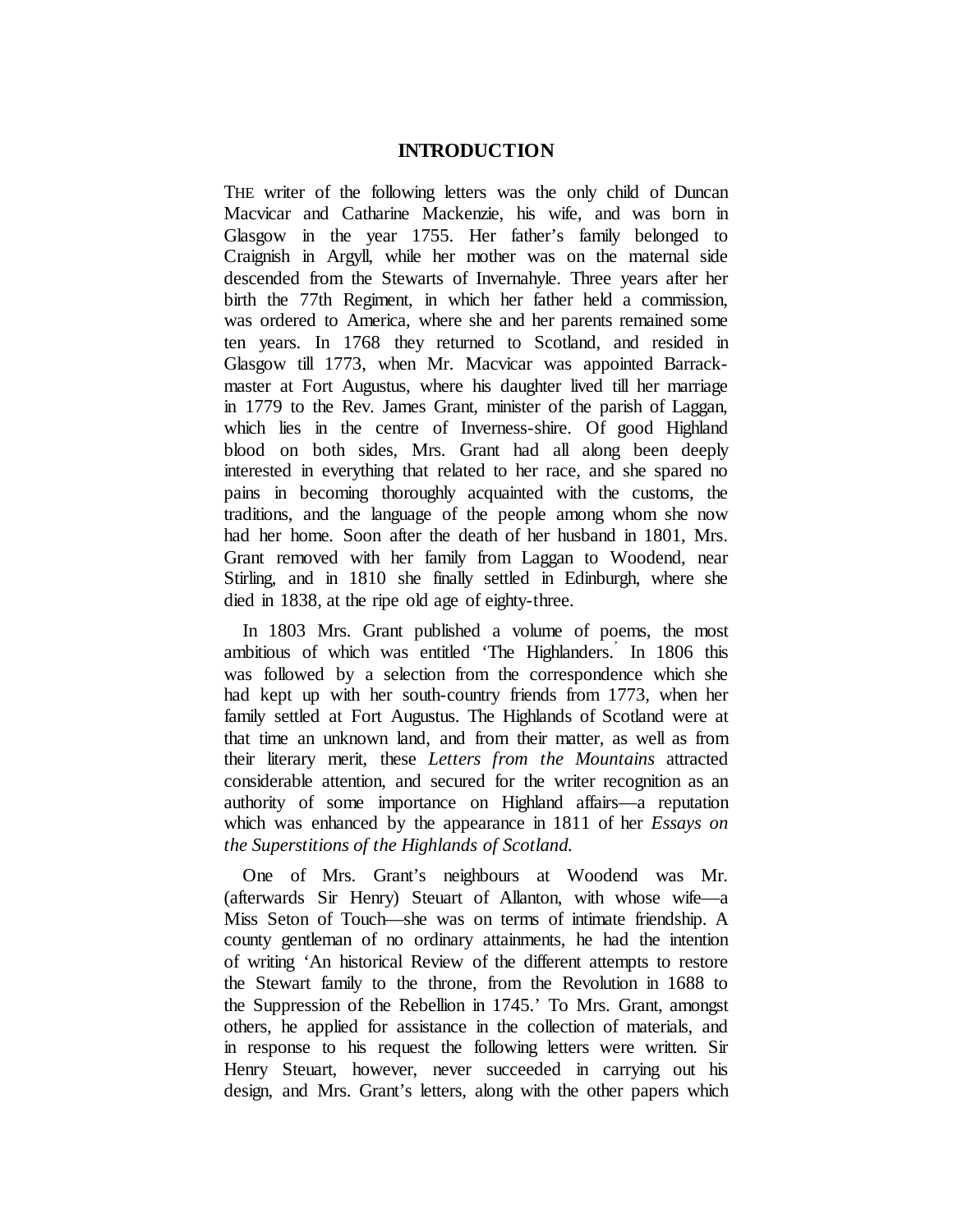he had accumulated, including *The Lyon in Mourning,* passed into the hands of Dr. Robert Chambers, to the courtesy of whose grandson and representative, Mr. C. E. S. Chambers, their publication is now due.

It is indeed rather as embodying what had already become tradition—but tradition of a very rich and special kind—than as authoritative statements of historical facts that the Society has given them a place in this volume. And in spite of many inaccuracies, some of which have been corrected in the notes, the value of such tradition, even for historical purposes, will not be gainsayed. Dr. Chambers himself made use of these letters when writing his well-known history of the Forty-five, and Mr. John Hill Burton also had access to them, as is acknowledged in the preface to his *Life of Lord Lovat.* But they are now published for the first time,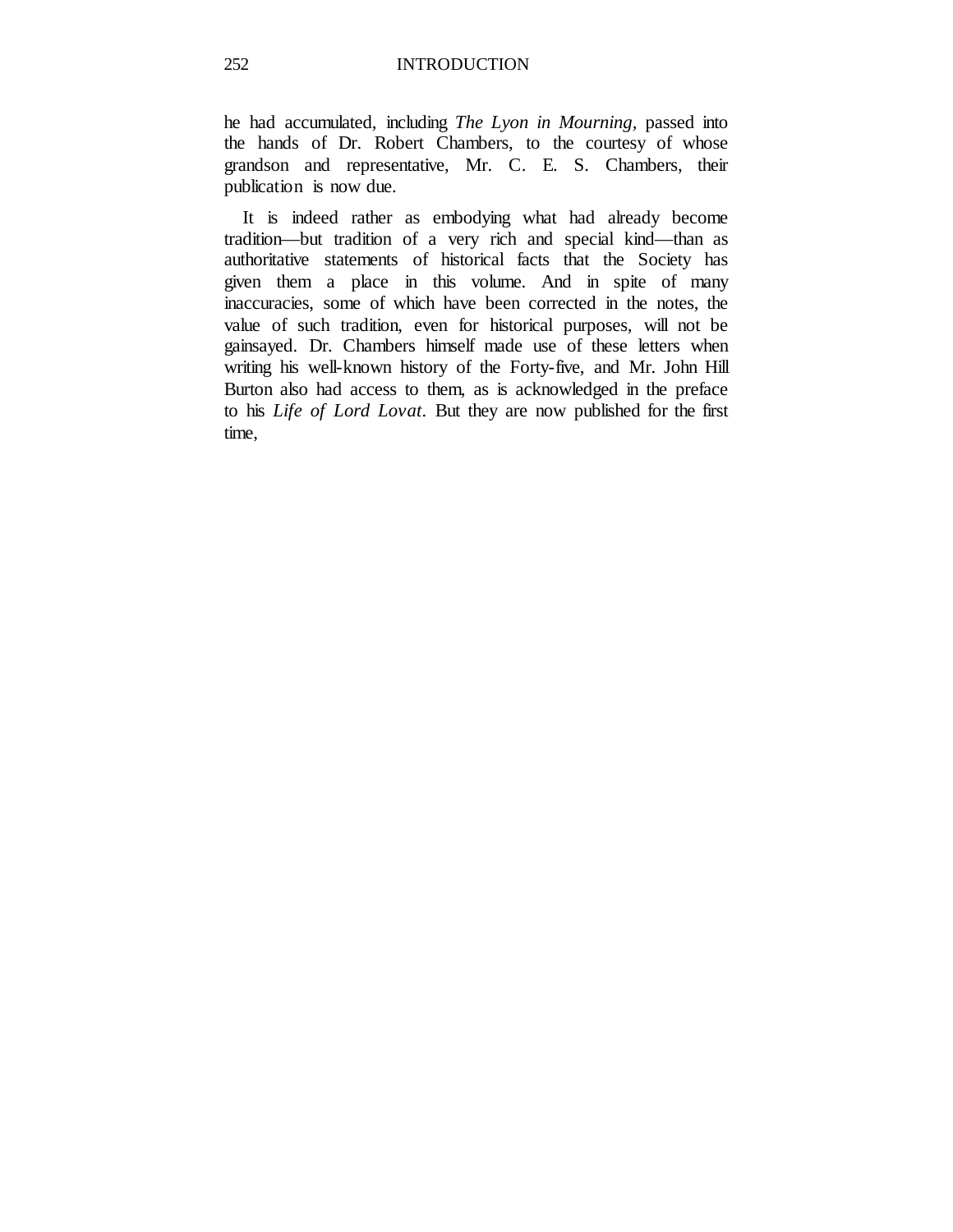#### MRS. GRANT'S LETTERS

#### *Melville Place, Janry.* 21*st,* 1808.

DEAR SIR,—I plead guilty to inexcusable delay in fulfilling my promise relative to the anecdotes, but indolence always frames excuses for procrastinating, and that with which I lulled my conscience on this occasion, was that having wrote to Miss Ferguson for Lady Stuart's reminiscences, I thought it would be a species of frugality to wait for their arrival, in case some of her anecdotes should be similar to my own, and so preclude the necessity of my writing such as she had anticipated.

She, however, has not as yet answered my letter. I have therefore confin'd myself to a branch of the subject, on which I imagine myself particularly well inform'd. You may probably think me both minute and diffuse. It may be so, but I am satisfied with being authentic and sure of my ground. Much more and much worse might be said of Lovat, but here is abundance of the dark side of human nature. We shall next bend our attention to a more luminous object while we contemplate

'A brave man struggling with the storms of fate.'

I shall detail the anecdotes I know of Lochiel '*con amore'* and you may expect them very soon. But first I must know how you approve of the manner in which I have executed this part of my task. It is worth your while to look into the late Earl of Orford's reminiscences for the anecdote I refer to.<sup>[1](#page-8-0)</sup> I have seen among Lovat's relations a little pamplet, published, I suppose, to distribute among his friends, containing an account very plainly and, I doubt not, accurately detailed, of his behaviour and conversation with his friends in the Tower, etc. It contains many interesting and curious particulars.

If you will take the trouble of looking over the notes on the Poem of the Highlanders, $^2$  $^2$  which I think you have, you will find some anecdotes relative to the Prince, but those perhaps are too well known. I think I can recollect many others, but to these perhaps the same objection may lie; but from Ralia I shall expect information both curious and authentic.

Miss Colquhon has obliged me with a detail of the treacherous apprehension of the Marquis of Tullibardine, by the elder and younger Buchanans of Drumakiln. This last, by-the-bye, was married to a daughter of Murray of Polmaise.

<span id="page-8-0"></span><sup>1</sup> *See* p. 268.

<span id="page-8-1"></span><sup>2</sup> *Vide* Introduction.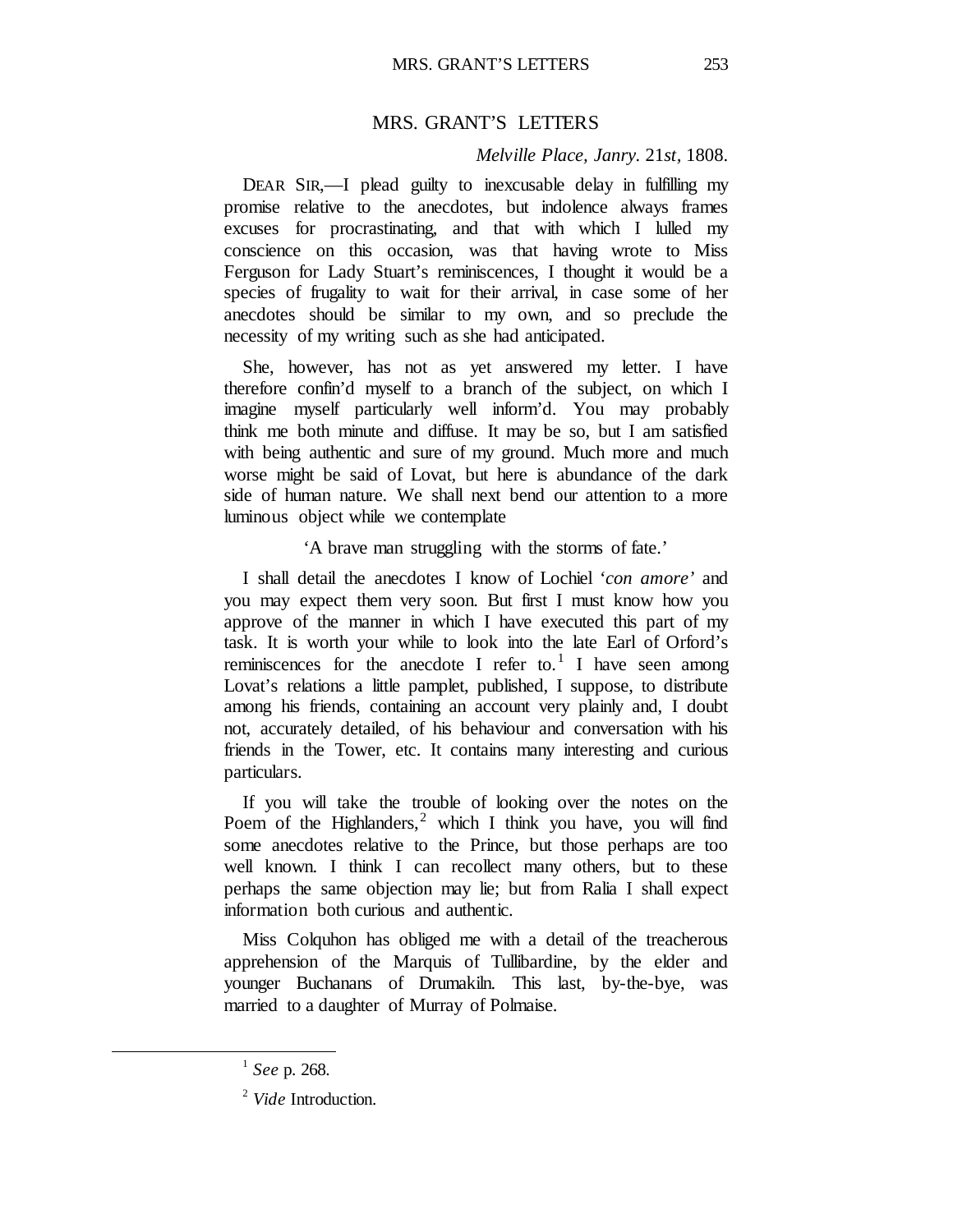I am astonish'd, Dear Sir, that in your search for anecdotes of the '45, you should have overlook'd a fertile source in your immediate neighbourhood. I am told Miss Lilly Wilson at Murrays Hall is a perfect magazine of that kind of knowledge, to which she had great access.

Ballacheulish, $\frac{1}{1}$  $\frac{1}{1}$  $\frac{1}{1}$  who you know resided there, had the most extensive memory and the most extensive knowledge on these subjects of any person I ever knew, and he was not more knowing than communicative.

Pray be kind enough to assure Mrs. Mackenzie of my sincerest veneration, and offer my best respects to Mrs. and Miss Stuart. I inclose a line of introduction to Miss Ferguson; but can only say of Ormiston that it is four or five miles from Edr. I am, Dear Sir, with respect and regard, Your obedt. servt., ANNE GRANT.

DEAR SIR,—I promise to send you some anecdotes of Lovat and Lochiel, who were certainly the two prime movers of the northern insurrection in '45. This, if my memory does not fail me, is much in my power to do, having liv'd in great intimacy with persons to whom these extraordinary and very opposite characters were very well known.

Willing to perform the most unpleasant part of my task first, I shall begin with Lovat, who might at his outset in life be styl'd a daring and unprincipl'd adventurer,<sup>[2](#page-9-1)</sup> and who began his career of wickedness very early in a manner that would have expell'd any other person for ever from society.

Simon Fraser, afterwards Lord Lovat, was born about the year 1665. I do not recollect his first title, but his father  $3$  was a gentleman possess'd of some inconsiderable property in the Aird, the peculiar abode of the Clan Fraser. Tho' not very nearly related to the former  $Lord<sup>4</sup>$  $Lord<sup>4</sup>$  $Lord<sup>4</sup>$  (who left only a daughter) he was, I believe,

<span id="page-9-0"></span><sup>&</sup>lt;sup>1</sup> John Stewart fifth of Ballachelish, married Margaret, daughter of William Wilson of Murray's Hall, near Stirling. Mrs. Grant's spelling of proper names is preserved throughout.

<span id="page-9-1"></span> $2$  He was not in the least an adventurer, but after his father and elder brother, the rightful heir to the title and estates of Lovat, of which the Atholl Murrays unsuccessfully attempted to deprive him. For a succinct account of this whole matter *vide* Lieut.-Col. Fergusson's introduction to *Major Fraser's Manuscript.*

<span id="page-9-2"></span><sup>&</sup>lt;sup>3</sup> Thomas Fraser of Beaufort, third son of the ninth Lord Lovat and granduncle of the eleventh Lord.

<span id="page-9-3"></span><sup>&</sup>lt;sup>4</sup> Hugh, eleventh Lord Lovat, by his wife, Amelia Murray, daughter of John, first Marquis of Atholl, left four daughters, of whom the eldest,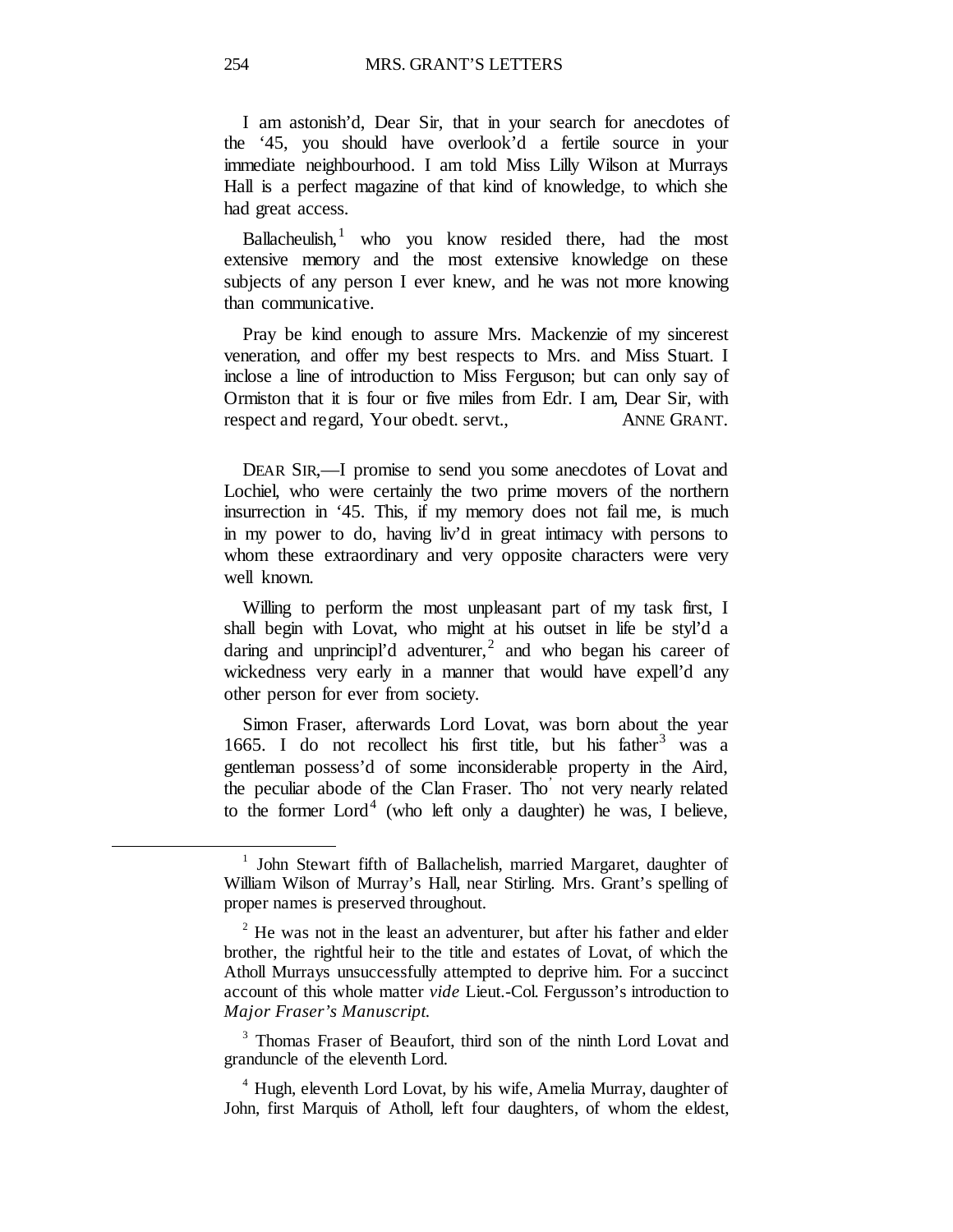MRS. GRANT'S LETTERS 255

the nearest male heir. But not having at that early period learnt to disguise the prominent features of his character, which were cunning and ferocity, his predecessor took a dislike to him, and devis'd the estate to Hugh Fraser, sometime styl'd Lord Lovat, who was either his cousin or nephew (I think the latter) by the female side: this youth was then, I think, a minor studying at some university. Meanwhile Simon Fraser rais'd a number of men who had been accustom'd to follow him in all his dubious enterprises, with the intention of joining Lord Dundee in the  $15<sup>2</sup>$  $15<sup>2</sup>$  $15<sup>2</sup>$  tho in hopes of securing the inheritance, he had before courted the higher powers then presiding.

I know he was not at Killiecrankie, nor do I think he was engag'd in any instance. If he had any principle of action beyond mere self-love, the exil'd family would certainly be more congenial to his early prejudices. Yet it was generally thought that this loyalty to the unfortunate serv'd merely as a pretext to add to his followers numbers whom his own personal influence could not attach to him. But having them once under his command, that undefinable magic by which he all his life sway'd the minds of those who neither lov'd or esteem'd him, made them follow his desperate fortunes. Indeed, he at this period somewhat resembl'd David when in the cave of Adullam, for 'every one that was discontented, and every one that was in debt' literally resorted to him.

The former Lord Lovat in the meantime died. The succession was consider'd as doubtful, and the doubts in such cases seldom were decided by law. The claimant who had the strongest party in the clan, especially if sanction'd by the will of the deceas'd, was generally acknowledg'd as heir. In this case the good and peaceable members of the clan were all on the side of Hugh,  $3\text{ in}$  $3\text{ in}$ the absence of Simon who headed all the needy and turbulent. Hugh was receiv'd as heir to the late Lord, whose daughter he married, whose Dowager, then residing at Castle Dunie, added all her influence in his favour, and put him in formal possession of the Castle, which he relinquish'd immediately to her use, returning

Amelia, born 1686, married, in 1702, her cousin, Alexander Mackenzie, son of Roderick Mackenzie of Prestonhall. This lady and her husband long pretended right to the title and estates, a claim which continued to be maintained by their son, known as Hugh Fraser of Fraserdale, who only died in 1770.

 $<sup>1</sup>$  This is nonsense.</sup>

<sup>&</sup>lt;sup>2</sup> An obvious mistake.

<span id="page-10-2"></span><span id="page-10-1"></span><span id="page-10-0"></span><sup>&</sup>lt;sup>3</sup> *i.e.* Alexander Mackenzie. The title and estates were claimed by Amelia Fraser on her father's death in 1696.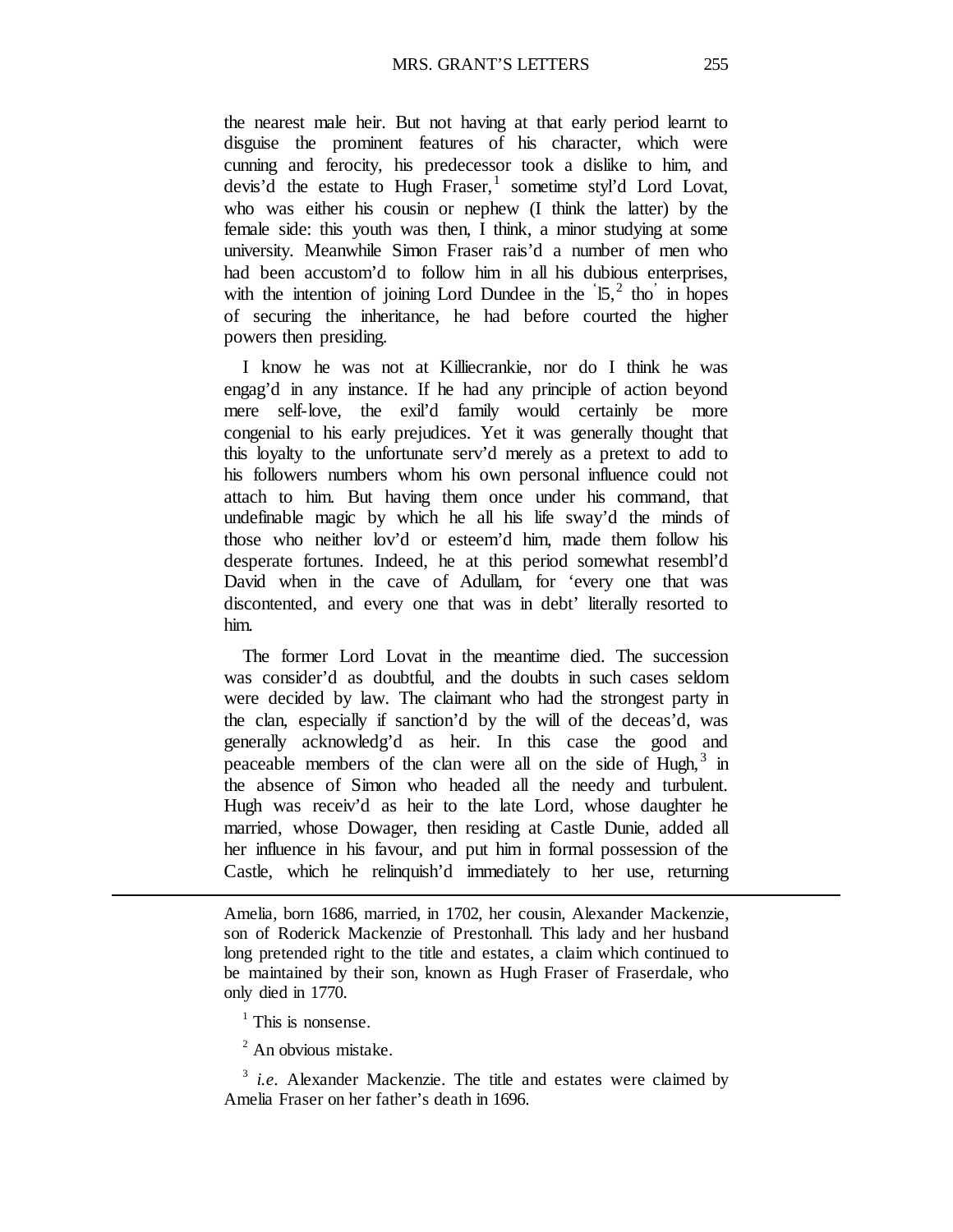back to pursue his studies. Simon immediately march'd back to the Aird, resolving to take forcible possession of the estate, where he was so much dreaded that there appear'd none to oppose him, except the Dowager Lady Lovat, who refus'd him entrance to the Castle. This, however, he soon forc'd, and without respect to her age or quality (she was daughter to the Marquis of Tullibardin),  $\frac{1}{1}$  $\frac{1}{1}$  $\frac{1}{1}$ reveng'd himself by treating her in presence of his brutal followers in a manner too shocking and cruel for description. She immediately took refuge with her family, who were about to institute a criminal prosecution for this unheard-of outrage; to avoid this he fled to the Court of St. Germains; being well aware that his life was doubly endanger'd in Britain, as he was liable to a trial for treason on account of levying forces in the name of King James; which might have been hush'd up had not this last exploit exasperated all the Athol family and their connections, and even the public mind against him. His matchless art and assurance stood him in good stead at the Court of St. Germains, where he represented himself as a sufferer for loyalty, got into great favour, and finally was trusted with secrets of the most momentous import, and sent over the year after as a secret agent to negotiate with the English adherents of the unfortunate monarch.

This mission he the more readily accepted, as important business of his own now demanded his attention at home. Hugh, the rival heir, was by this time dead, and he became undoubted successor to the family honours.<sup>[2](#page-11-1)</sup> His credit at the Court of St. Germains was no small recommendation to him among his clan, and many thought highly of his address and abilities. Of these he was now about to exhibit a distinguish'd proof. On his way from France to England<sup>[3](#page-11-2)</sup> (1709), where he was coming upon the mission which has been already mention'd, he was seiz'd in a French fishing-boat, with some others, and carried prisoner to London, where he was soon recognis'd in spite of his disguise, and affected ignorance of the English language. For Lovat had a countenance highly expressive of his character, and so mark'd by a peculiar style of homeliness that no one who had ever seen it could forget it.

The Earl of Godolphin was then Prime Minister. With regard to his personal virtues and public wisdom opinions have been much divided; but in respect to his utter dereliction of all moral delicacy in regard to the instruments he employ'd to obtain his political ends, I believe there has not been any difference of opinion. Never

<span id="page-11-2"></span><span id="page-11-1"></span><span id="page-11-0"></span><sup>&</sup>lt;sup>1</sup> Marquis of Atholl. The Marquisate of Tullibardine was not created till 1703.

<sup>2</sup> Wholly inaccurate, *vide* p. 255, note 3.

 $3$  Lovat left this country in 1703 and did not return till 1714.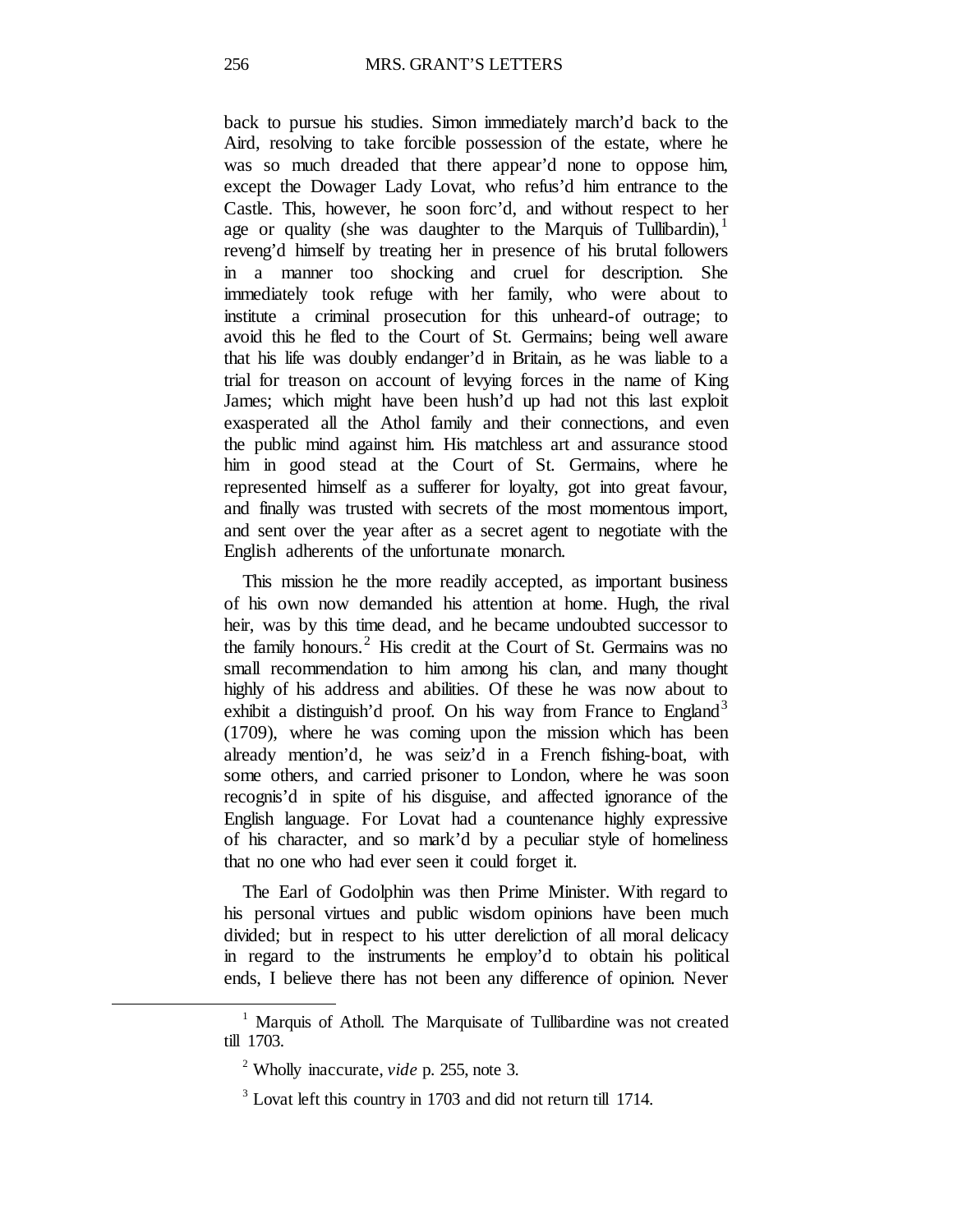was a stronger proof of this than the present occasion afforded. This caitiff, already steep'd in crimes and treachery, and knowing his life had before been forfeit to the laws of his country, purchas'd a present immunity by discovering, without the least reserve, all the secrets entrusted to him. At the same time that he laid the lives and fortunes of so many others at the mercy of exasperated and powerful enemies, he took good care to give an exaggerated account of his own influence, power, and connections, and of the rank he was now entitled to hold in his own country; representing that the obstructions he met with in asserting his just claim had thrown him thro' desperation into the arms of the opposite faction, but that if his life was spar'd, and his income augmented without adding to the burdens of his people, he would prove a grateful and useful servant to Government, and extinguish in the minds of all his friends those delusive hopes which supported their attachment to the exil'd Prince.

The English in those days were shamefully ignorant of everything relative to the Highlands of Scotland. Montrose's wars had given them some idea of Argyllshire, and a faint view of Breadalbane and Athol; but beyond that, all was to them a formless chaos, and they fear'd the more from not knowing the limits of the object that excited their apprehension. They had now got into their toils one of these monsters they least knew, and most dreaded, a Highland chieftain possessing power and property in the unknown regions of the north, and they were determin'd to derive some lasting advantage from an alliance with depravity so formidable. The sentence passed against him was not rescinded, but merely allowed to lie dormant. He had secretly a pension of three hundred a year settl'd on him, which he regularly receiv'd till the year of his death; and was permitted to return in peace, if not in triumph, to the possession of his inheritance, and of an influence which with these additional means he did not fail to extend considerably.

Meantime Godolphin made a wise and moderate use of the intelligence purchas'd at so high a price. Few if any of the English Jacobites were publicly call'd to account. They possibly ow'd their safety to their numbers, it being rather dangerous to strike at so wide a confederacy. But this artful statesman did not fail to let them know individually that they were in his power, and to watch and distrust them afterwards. This was perhaps the principal reason why the Jacobite interest in England (tho) possessing far more power and property than that in Scotland) lent such feeble aid to the insurgents afterwards.

Lovat, once settled in the abode of his ancestors, did all that a man could possibly do without reforming his life, to efface the memory of the past, and to redeem the good opinion of the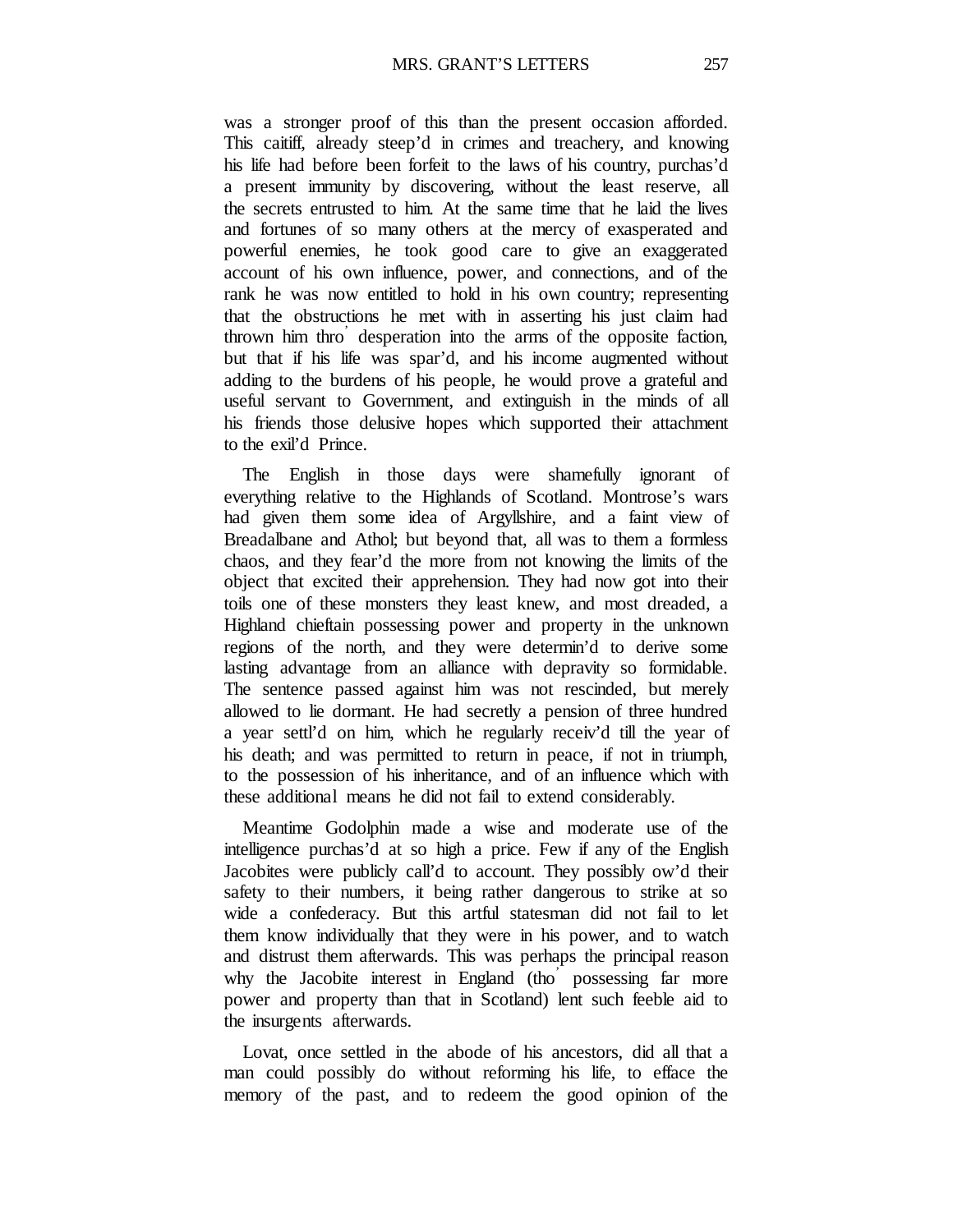neighbouring chiefs. But being by this time accounted a spy for Government, and distrusted by both parties, he had but partial success. Yet such were his numberless artifices to gain popularity, and his Proteus-like readiness to take every shape that suited the present occasion, that at length he obtain'd a degree of influence that might appear incredible when one considers that his appearance was disgusting and repulsive, his manners (except when he had some deep part to act among his superiors) grossly familiar and meanly cajoling, and that he was not onlv stain'd with crimes, but well known to possess no one noble or amiable quality, if we except fortitude, which he certainly display'd eminently in the last extremity. Tho' his most valuable possessions and his family seat were in the Aird, the true centre of his power and popularity was in Stratheric, a high-lying wild district between Inverness and Ft. Augustus. There he contriv'd to be really belov'd by the common people, and there he was both popular and patriotic. He very frequently resorted there, and every year spent some time regularly among them; making it his study to secure their affections, he would go easily and unlook'd for into the houses of the petty gentry, dine or stay the night with them, banish reserve by his perpetual good humour and frankness, and by a peculiar strain of jocularity perfectly suited to his audience. He came from any distance to the christening of every gentleman's first son, or the next, if it was to be call'd Simon. He us'd to walk alone on the road, and whenever he met a peasant, examine him with regard to the number of his children and state of his welfare, redress his grievances if such he had, and mingle sound advice with the ludicrous fancies and cunning blandishments which abounded in his ordinary discourse. If he met a boy on the road, he was sure to ask who he belong'd to, tell him of his consequence and felicity in belonging to the invincible Clan Fraser, and if he said his name was Simon, to give him half a crown, at that time no small gift in Stratheric. But the old women of all others were those he was at most pains to win, even in the lowest ranks. He never was unprovided of snuff and flattery, both which he dealt liberally among them: listen'd patiently to their old stories, and told them others of the King of France, King James, etc., by which they were quite captivated, and concluded by entreating that they impress their children with attachment and duty to their Chief, and they would not fail to come to his funeral and assist in the Coronach there.

At Castle Dunie he always kept an open table to which all comers were welcome, for of all his visitors he contriv'd to make some use, from the nobleman, or general, by whose interest he could provide for some of his followers, and by that means strengthen his interest with the rest; to the idle hanger-on, whose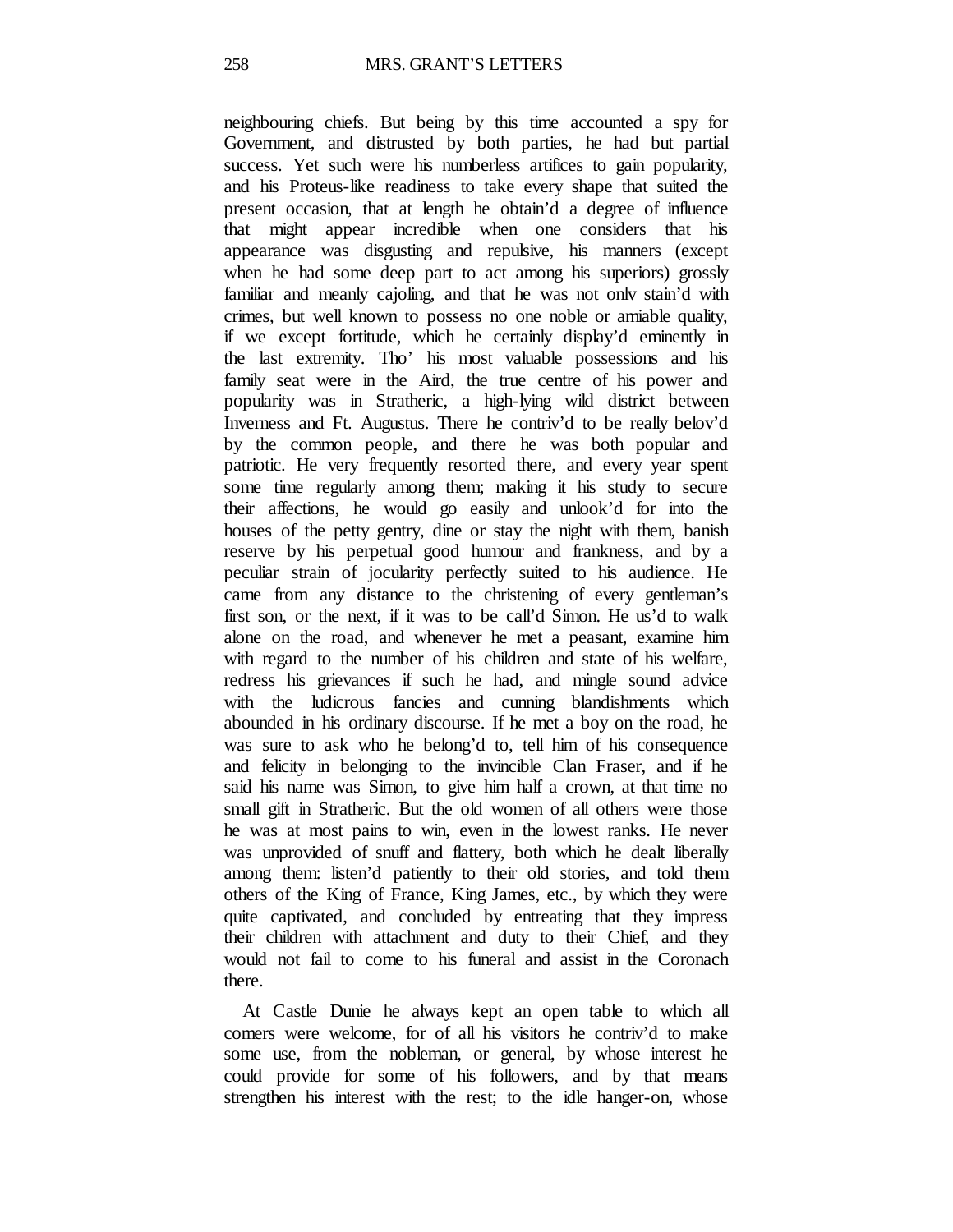excursions might procure the fish and game, which he was barely suffer'd to eat a part of at his patron's table. Never was there a mixture of society so miscellaneous as was there assembl'd. From an affectation of loyalty to his new masters, Lovat paid great court to the military station' d in the North.<sup>[1](#page-14-0)</sup> Such of the nobility in that quarter as were not in the sunshine receiv'd his advances as from a man who enjoy'd court favour, and he fail'd not to bend to his purposes every new connection he form'd.

In the meantime the greatest profusion appear'd at table, while the meanest parsimony reign'd thro' the household. The servants who attended had little if any wages. Their reward was to be recommended to better service afterwards, and meantime they had no other food allow'd to them but what they carried off on the plates. The consequence was that you durst not quit your knife and fork a moment, your plate was snatch'd if you look'd another way. If you were not very vigilant you might fare as ill amidst abundance, as the Governor of Barataria; a surly guest, once cut the fingers of one of these Harpies when snatching his favourite morsel away untasted. I have heard a military gentleman who occasionally din'd at Castle Dunie describe those extraordinary repasts. There was a very long table loaded with great variety of dishes, some of the most luxurious, others of the plainest, nay coarsest kind. These were very oddly arrang'd. At the head were all the dainties of the season, well drest, and neatly serv'd in; about the middle appear'd good substantial dishes, roasted mutton, plain pudding, and such like; at the bottom, coarse pieces of beef, sheep's heads, haggies, and other national but inelegant dishes, were serv'd in a slovenly manner in great pewter platters. At the head of the table were plac'd guests of distinction, to whom alone the dainties were offer'd. The middle was occupied by gentlemen of his own tribe who well knew their allotment and were satisfied with the share assign'd to them. At the foot of the table sat hungry retainers, the younger sons of younger brothers, who had at some remote period branch'd out from the family, for which reason he always address'd them by the title of 'Cousin.' This, and a place however low at his table, so flatter'd these hopeless hangers-on, that they were as ready to do Lovat's bidding 'in the earth or in the air,' as the spirits were to obey the commands of Prospero.

The contents of his sideboard were as oddly assorted as those of his table, and sery'd the same purpose. He began: 'My Lord, here is excellent venison, fine turbot, etc., call for any wine you please, there is excellent Claret and Champagne on the sideboard. Pray, now, Dumballoch, or Kilbockie, help yourselves to what is before

<span id="page-14-0"></span><sup>&</sup>lt;sup>1</sup> Cf. Burt's Letters from the North of Scotland. Letter VIII.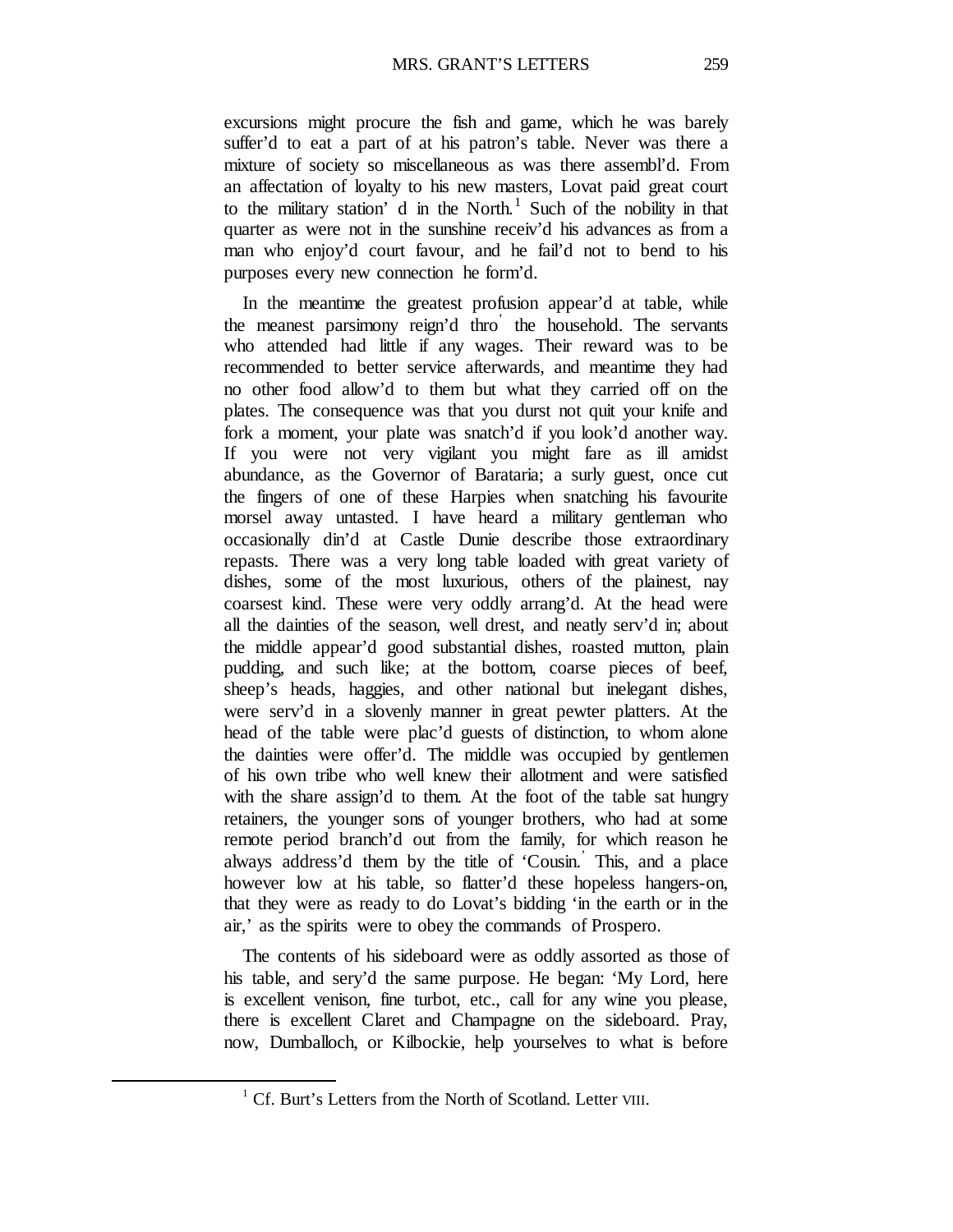you, these are Port and Lisbon, strong ale and porter, excellent in their kind.' Then calling to the other end of the table: 'Pray, dear cousin, help yourself, and my other cousins, to that fine beef and cabbage. There is whisky punch and excellent table beer.'

His conversation, like his table, was varied to suit the character of every guest. The retainers soon retir'd, and Lovat (on whom drink made no impression) found means to unlock every other mind, and keep his own designs impenetrably secret, while the ludicrous and careless air of his .discourse help'd to put people off their guard, and searchless cunning and boundless ambition were hid under the mask of careless hilarity.

When he was perfectly establish'd, he forn'd an alliance that completely suited his purpose. He married a daughter of the Laird of Grant<sup>[1](#page-15-0)</sup> (about the year  $22$ ), thus connecting himself with a family of distinguish'd worth, and with another powerful clan and family by means of her sisters, one of whom was married to Sir Roderick Mackenzie of Scatwell, and the other to Grant of Ballandalloch. To this Lady, whose modest virtues, and pious resignation deserv'd a better fate, he made a harsh and negligent husband. She liv'd but a few years after (died about 1728) her marriage, and left four children. Two sons, one of whom was the well-known General Simon Fraser, the second was a Brigadier in the Portuguese service, and afterwards among his friends in Stratheric;<sup>[2](#page-15-1)</sup> and two daughters, the eldest of whom was married to Macpherson of Clunie, and the youngest, who died unmarried, was so deeply affected by her father's violent and impenitent death, that she mourn'd incessantly and surviv'd him but a very short time.

After the death of the first Lady Lovat, he married a Miss Campbell, $3$  who was mother to the present Lovat,  $4$  and liv'd to a great age, having surviv'd her Lord above forty years. He went now and then to London, and got somehow introduc'd to the younger branches of the Royal Family, whom even in childhood he strove to win by the grossest flattery.

After the death of the first Lady Lovat, all restraint was thrown off at Castle Dunie. The young ladies, who inherited the modesty

<sup>&</sup>lt;sup>1</sup> Margaret, daughter of Ludovick Grant of Grant.

<span id="page-15-1"></span><span id="page-15-0"></span><sup>&</sup>lt;sup>2</sup> 'Brigadier' was a nickname given to him when a child, and not derived from any military service; *vide Transactions of Gaelic Society of Inverness,* xii. p. 382.

<span id="page-15-3"></span><span id="page-15-2"></span><sup>&</sup>lt;sup>3</sup> Primrose Campbell, daughter of the Hon. John Campbell of Mamore, and sister of the fourth Duke of Argyll.

<sup>4</sup> Archibald Campbell Fraser, died 1815.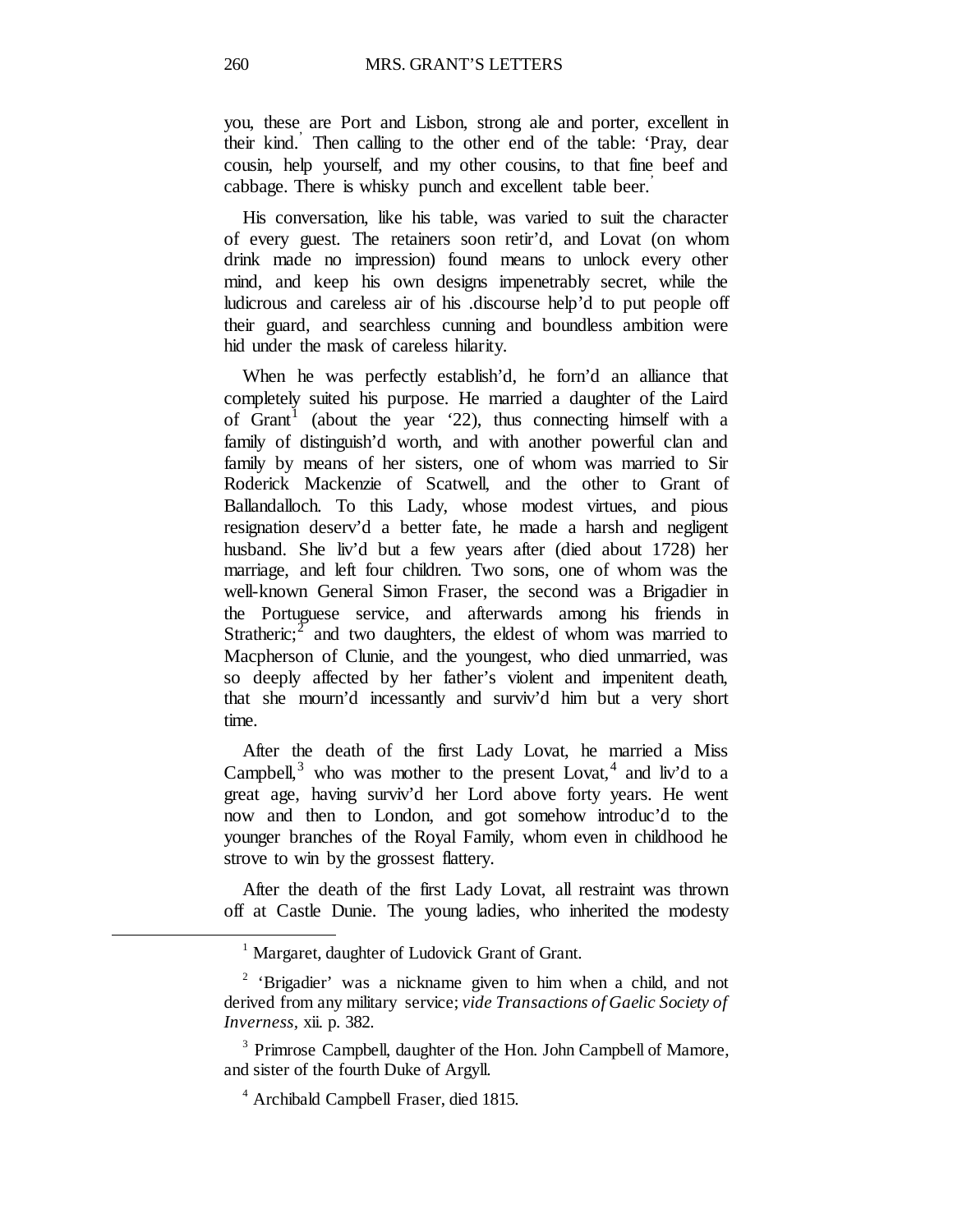and piety of their mother, could not endure the profane and licentious manners of their father and his retainers, and generally resided at Scatwell, where nothing was to be seen but sanctity and decorum.

Meantime the restless and intriguing spirit of Lovat, unrestrain'd by the sentence that hung over him, was meditating another revolution and laying trains to excite that spirit in others, which he durst not discover himself. He us'd to frequent the fairs at Inverness (from about the year thirty-five to forty when he became infirm) and pay court to the meanest of the people; nay, I have heard my mother-in-law declare, that she saw him once, in the street there, embrace the Laird of Grant's piper.

Meanwhile years came on, and Lovat, long since unwieldly from excessive corpulence, lost the use of his lower limbs, and was carried from place to place in a litter. He had a great easy-chair, too, made for his accommodation, carried after him wherever he went. Yet this man whom few lov'd and none trusted, who was old without being venerable, and infirm without being pitied, and over whose head the axe impended, had still subtlety and address to move the whole North to his purposes, without laying himself open to detection. When the invasion was projected he gave secret orders to his son, then a lad of sixteen, studying at Glasgow College, to rouse the Frasers of Stratherick and join the adventurer<sup>[1](#page-16-0)</sup> whenever he should arrive. Meantime he was sending to the Court of St. James' the strongest professions of loyalty and concern for the approaching danger. He knew it was in vain to tamper with his daughter, Lady Clunie, to influence her husband. That excellent person, tho' a zealous Jacobite, would never persuade him to break his oath and forsake his colours, for he had accepted a Company in the Black Watch<sup>[2](#page-16-1)</sup> (now the 42d) and of consequence sworn allegiance to the reigning family. Lovat, however, invited two of the principal gentlemen of the Clan to Castle Dunie and so imprest their minds with regard to the probability of success, which was the only objection, that they went home resolv'd to engage their young Chief in this perilous enterprise. The conference was held at Clunie. When the Chief began to waver, his lady urg'd the dishonour and treachery of forsaking the service in which he was engag'd, on which a leading man of the Clan sternly told her, stamping with his foot, that she came there to bring heirs, not counsel. Clunie, in consequence, led out his Clan, and I have told in another place what was the result.<sup>[3](#page-16-2)</sup>

<span id="page-16-0"></span> $<sup>1</sup>$  The Prince.</sup>

<span id="page-16-1"></span> $2$ <sup>2</sup> His company seems to have been in Loudon's Regiment.

<span id="page-16-2"></span> $3$   $\cdot$  A Ballad founded on Fact.' Cf. p. 276.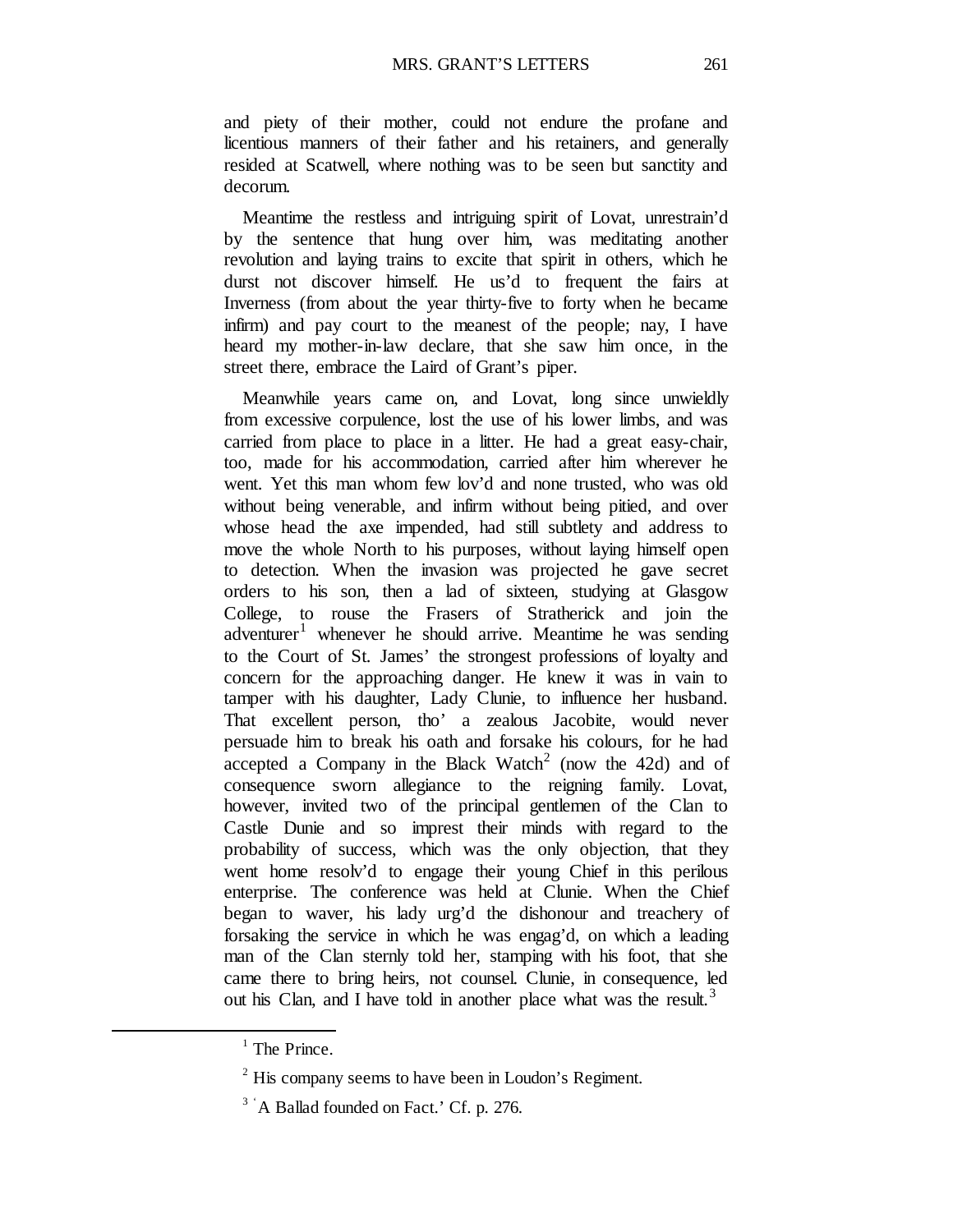Lovat having secretly set this great machine in motion, and having his emissaries everywhere, carrying on his plans and bringing him intelligence, lay quiet in his Castle, affecting great concern for what was going on, and railing at his son's disobedience and sedition.

When the Chevalier mov'd northward after the disastrous irruption into England, Lovat retir'd up to Stratherick to avoid the appearance of any understanding between him and the Prince. He had no house there, but while he stayed, resided in that of Gortulig his Chamberlain.

I have heard the daughter of this gentleman, who is still living, describe with great naïveté a scene to which she was witness the day on which Culloden was fought. Tho' the probability of success was greatly against the highlanders, they were somehow infatuated with the most sanguine expectations, all but the Prince and his veteran counsellors, who saw too well the enemies' superior advantage. Both at Stratheric and Inverness the adherents of the cause were making the most exulting preparations to receive their victorious Prince after the battle should be decided. The lady I have mention'd was then a girl of ten years old. It was decided that if the Prince conquer'd he should immediately make his way to seize on Fts. Augustus and William, and thus possess himself of the Glenmore which extends from sea to sea, and that he should consult with Lovat on his way.

For two or three days before, preparations were making for the reception of the Prince and his train. To regale them, a very ample cold collation was preparing. All the women in the vicinity were call'd in to bake cakes, and roast meat, poultry, and venison for the occasion. Such was the urgency of the time and the quantity of food dress'd, that every room in the house, even that which Lovat occupied, was us'd for culinary purposes, and fill'd with bread and joints of roasted meat.

On the fatal day of Culloden, the highlanders at first gained some partial advantage, and some one came up express to say that the fortune of the day was in favour of the Prince. The house soon fill'd with people, breathless with anxiety for tidings of their friends who were engag'd. The little girl was consider'd as an encumbrance, and order'd into a closet, where she continued a little while an unwilling prisoner. Below the house was a large marshy plain, in the centre of which was a small lake that in winter overflow'd it, but was now nearly dry. This spot the superstitious believ'd to be a rendevouz of the Fairies. All of a sudden the tumultuous noise that fill'd the house was succeeded by deep silence. The little prisoner, alarm'd at this sudden stillness, ventur'd out and saw no creature in the house, but Lovat sitting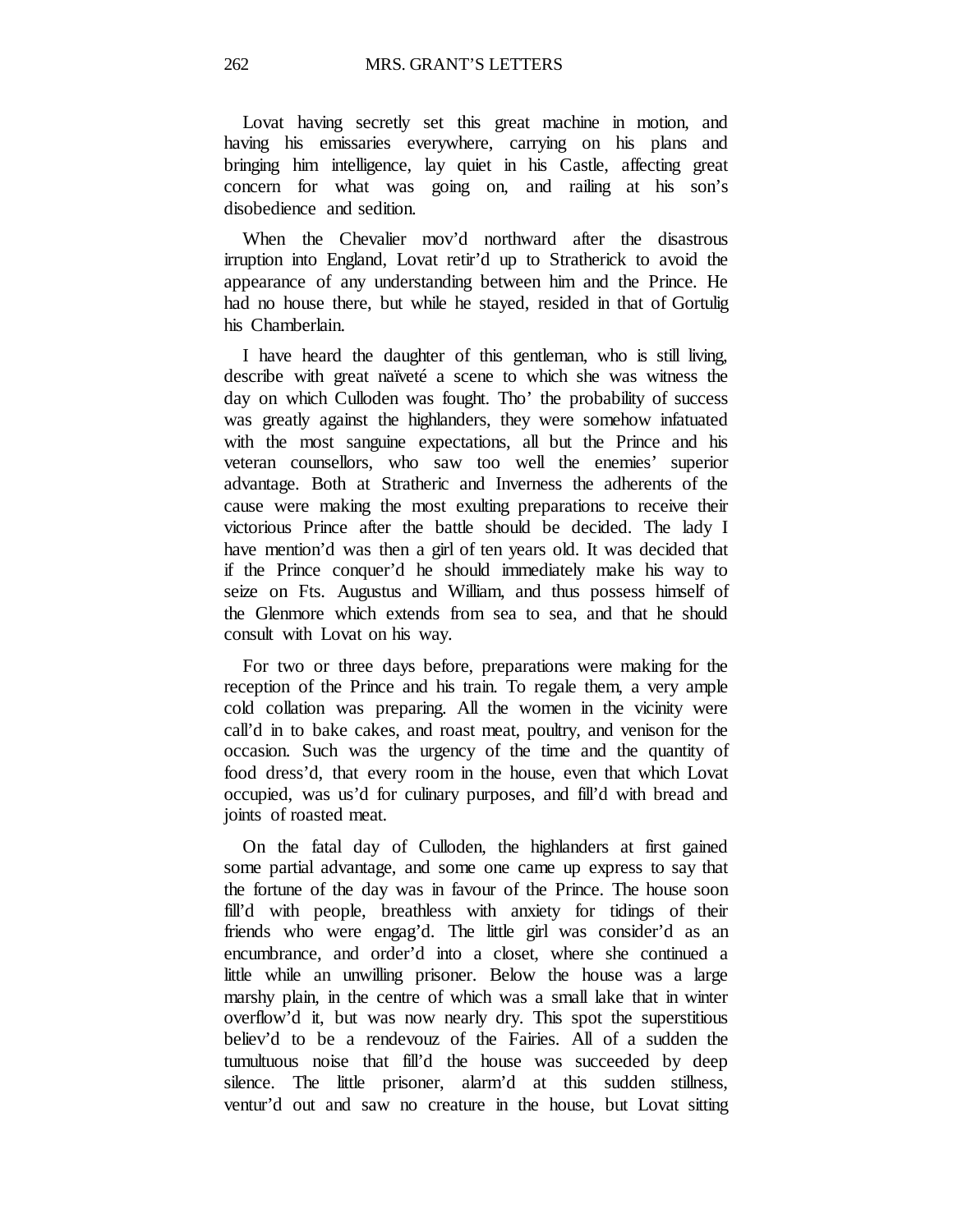alone in deep thought. Then she ventur'd to the door, and looking down saw above a thousand people in one ghastly crowd in the plain below. Struck with the sudden shifting of the scene and the appearance of this multitude, she thought it was a visionary show of fairies which would immediately disappear. She was soon, however, undeceiv'd by the mournful cries of women who were tearing off their handkerchiefs for bandages to the wounded. In an instant quantities of linen were carried down for the same purpose, and the intended feast was distributed in morsels among the fugitives, who were instantly forc'd to disperse for safety to the caves and mountains of that rugged district. The Prince and a few of his followers came to the house; Lovat express'd attachment to him, but at the same time reproach'd him with great asperity, for declaring his intention to abandon the enterprise entirely. 'Remember' (said he fiercely) 'your great ancestor Robert Bruce, who lost eleven battles and won Scotland by the twelfth.<sup>'</sup>

The Prince made little answer, but immediately set out for a place of more safety. The first thing set about was to dispose of Lovat's great chair least it should be the means of tracing his flight. (It was loaded with lead and sunk in the lake.) He was then carried off in his litter thro' the night and lodg'd in a cave to the northward of Fort Augustus, where he might have remain'd long enough had he not been betray'd by one of his own adherents.<sup>[1](#page-18-0)</sup> In this extremity the subtlety and craft which had ever mark'd his character were display'd in their full extent. He insisted on carrying his sword with him to this retreat. When the party from Fort Augustus came to seize him there, he affected to mistake them for a detachment from the Rebel forces, started up on his knees, and drew his sword, crying, 'Traitors, you need not hope to bring me to your purpose, I will draw my sword for my lawful sovereign, King George, as long as I live.'

This finesse did not avail, yet when he found himself caught, like an old lion in the toils, he conducted himself in a manner that would have done credit to a worthier character. No complaint or reproach was heard, nor did his wonted good humour forsake him. The Coronach of the old women, on which he always laid such stress, preceded his funeral. For on seeing him carried a prisoner, they rent the air with their howlings. His old Bard follow'd the litter in which he was carried, and begg'd permission of the guard to be allow'd to kiss his hand. He stretch'd it out, and when the Bard perceiv'd it lank and fallen off by what it was formerly, he burst into tears, crying in his own language, 'Alas for the white hand and blue veins of my Master.' Tho' easy and even facetious

<span id="page-18-0"></span> $<sup>1</sup>$  Another story is that he was captured on an island in Loch Morar.</sup>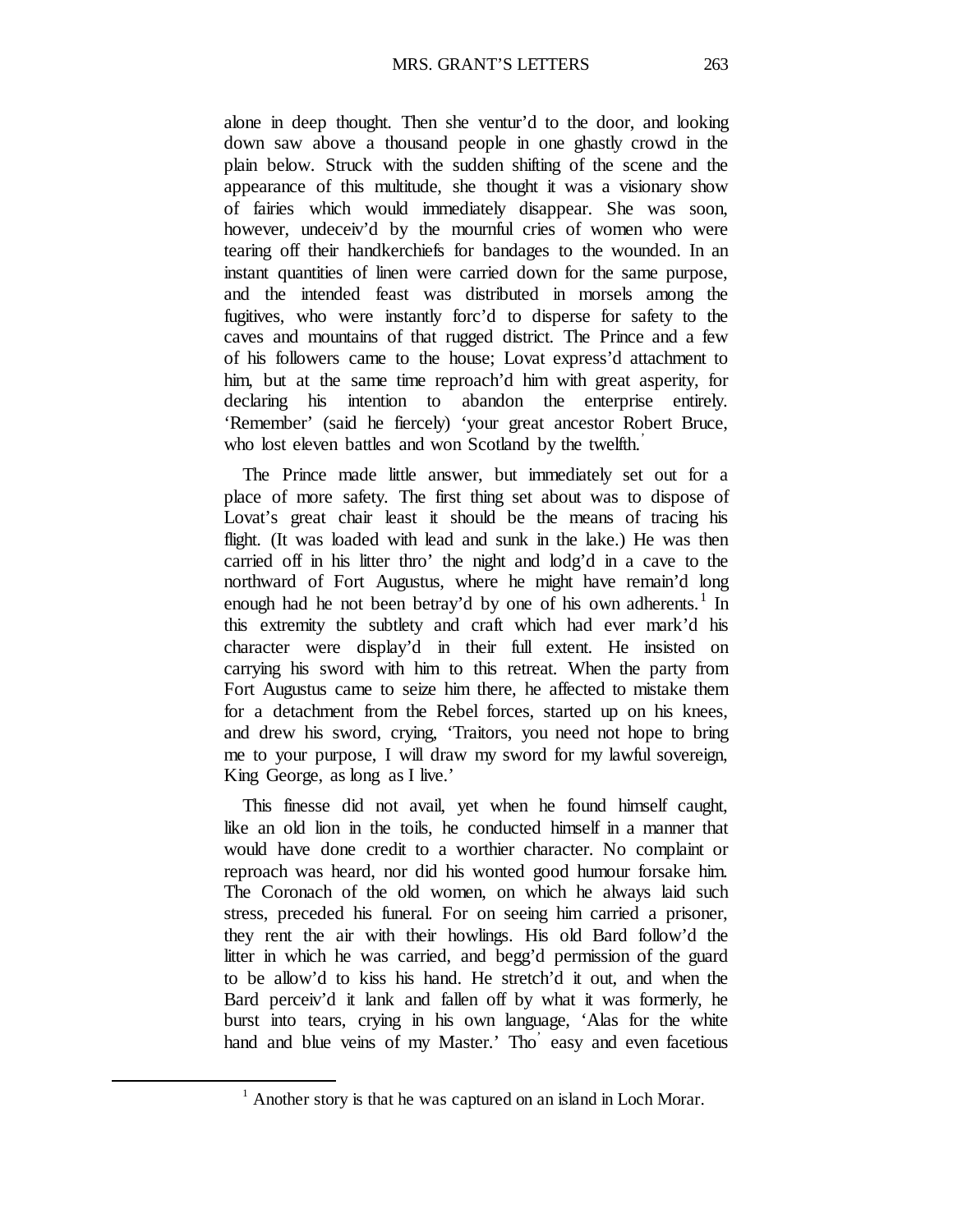with some of his humble friends who follow'd his march, and attended him at the inns where he stopp'd, he did not wish to be exhibited like a wild beast, to use his own words, to the people who surrounded his travelling conveyance. Governor Trapaud, who long fill'd that station at Fort Augustus, was then a Capt. and commanded the party who carried Lovat over Drimochter, being then a lively, bustling young man. He was impatient to see Lovat, who, keeping the curtains of the litter close about him, and being help'd out and in by his friends, long evaded the young officer's curiosity, who, tho' dying to see this singular personage, did not choose to force an intrusion on his privacy, but frequently peep'd into the litter to observe whether he were sleeping, hoping then to have a full view of him. Lovat, perceiving this, affected one day to snore while his friend rode slowly by. The latter, delighted to obtain at length his object, put his head into the litter and bent it over the suppos'd sleeper, who, rising with a sudden jerk, snapp'd at the nose of the terrified Capt., and then seem'd highly amus'd at his consternation, yet deign'd not during the whole journey to exchange a word with him. His behaviour while in the Tower was strongly mark'd with all the leading traits of his character. Even there he was busy, intriguing, fawning, and insolent by turns, and while his usual good humour and coarse jocularity never forsook him for a moment, he left no method untried to defeat or evade the rigours of the law, and to soften the hearts of his enemies. I have seen letters of his address'd to Prince Frederic and the Duke of Cumberland, vulgarly familiar as his usual style was, yet written with an air of simplicity not devoid of pathos, and proofs of a deeper and more refin'd subtlety than the most eloquent and polish'd productions. It was this frank and familiar simplicity that, by throwing others off their guard, had thro' life assisted him to deceive. To the desire of prolonging a life stain'd with dishonour, and which had already extended beyond the common limits of nature, he affected to be superior. All he wish'd was, as he express'd it, 'to end his days in his own country, and to attain what all his life he had most desir'd, the honour of being buried with his brave ancestors, of having all his clan in tears following his funeral, and the *Coronach* of the old women of the country over his grave.'

This same *Coronach* had certainly taken possession of Lovat's imagination in a most forcible manner. In all his petitions and conversations he recurr'd to it, and when the motives for dissimulation were extinguish'd with the hopes of life, still the long anticipated Coronach seem'd to ring in his ears, and he earnestly entreated that his corpse might be carried down to be interred in the North, still urging the same motive, and hoping no doubt that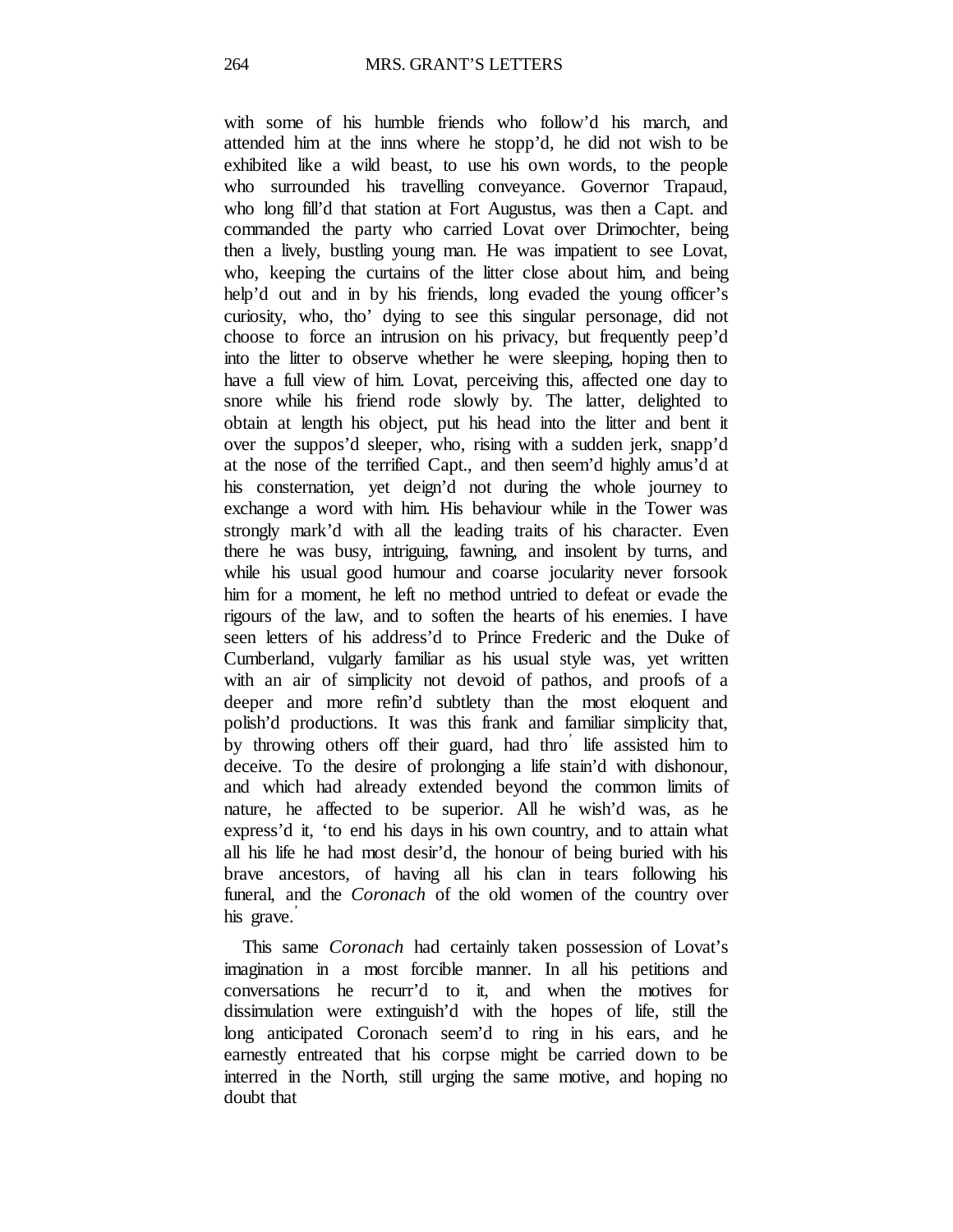'Their plaintive cries would sooth his hovering Ghost'—Hammond.

There can be no greater proof of the strong tendency the mind has to lean at the last on the posthumous approbation even of our fellow-mortals than the solicitude which even the godless and heartless Lovat show'd to be the subject of praise and lamentation to these abject and ignorant beings. It was one of these strange caprices of human nature which made

> 'A perjur'd Prince a leaden saint revere, A godless Regent tremble at a star.'—Pope.

The fancy and humour which this strange personage show'd on the brink of death, the serene dignity with which he submitted to it, and the noble sentiment he quoted from Horace, when the axe was about to fall, are well known to the public. Yet it is not perhaps equally well known that the rancour of revenge display'd itself on that awful occasion. He knew himself to have been betray'd by one whom he had long cherish'd and trusted, and in reference to this person gave out on the scaffold the Psalm expressive of bitter resentment in which David appeal'd to the divine justice to avenge the cruelty of Doeg.

Lovat could not die uniformly great.

The Ministry, who seem'd still to smart from the wounds of the highland claymore, appear'd to consider Lovat as terrible even in death, and dreaded the influence his bones might have on his countrymen should they return to their native soil. To this purpose Horace Walpole in his *Reminiscences* records an anecdote of the Duke of Newcastle's terror and perplexity about the funeral of Lovat, which, told in his ludicrous manner, is highly amusing, and strongly marks the spirit of the times.

Thus liv'd and thus died Simon Lord Lovat, in his eightieth year, always formidable, yet always contemptible, who, had he been sincere and consistent, with the same address and ability might have been despotic among his own connections, might have sway'd the whole North with unbounded influence, and finally, might have liv'd esteem'd and honour'd, and died belov'd and lamented.

He was in a very high degree crafty, rapacious, and treacherous, subtle, cruel, and revengeful, voluptuous and addicted to every the grossest sensual indulgences, yet possessing the most perfect command of temper, and perpetual, easy, ludicrous gaiety, such as Shakespeare ascribes to Falstaff. No man was ever subject to more wounding sarcasms from his fellow chieftains and other associates, which he either bore with calm indifference, or return'd with smooth yet keen irony. But these insults were all treasur'd up in his mind, to be reveng'd on some future occasion.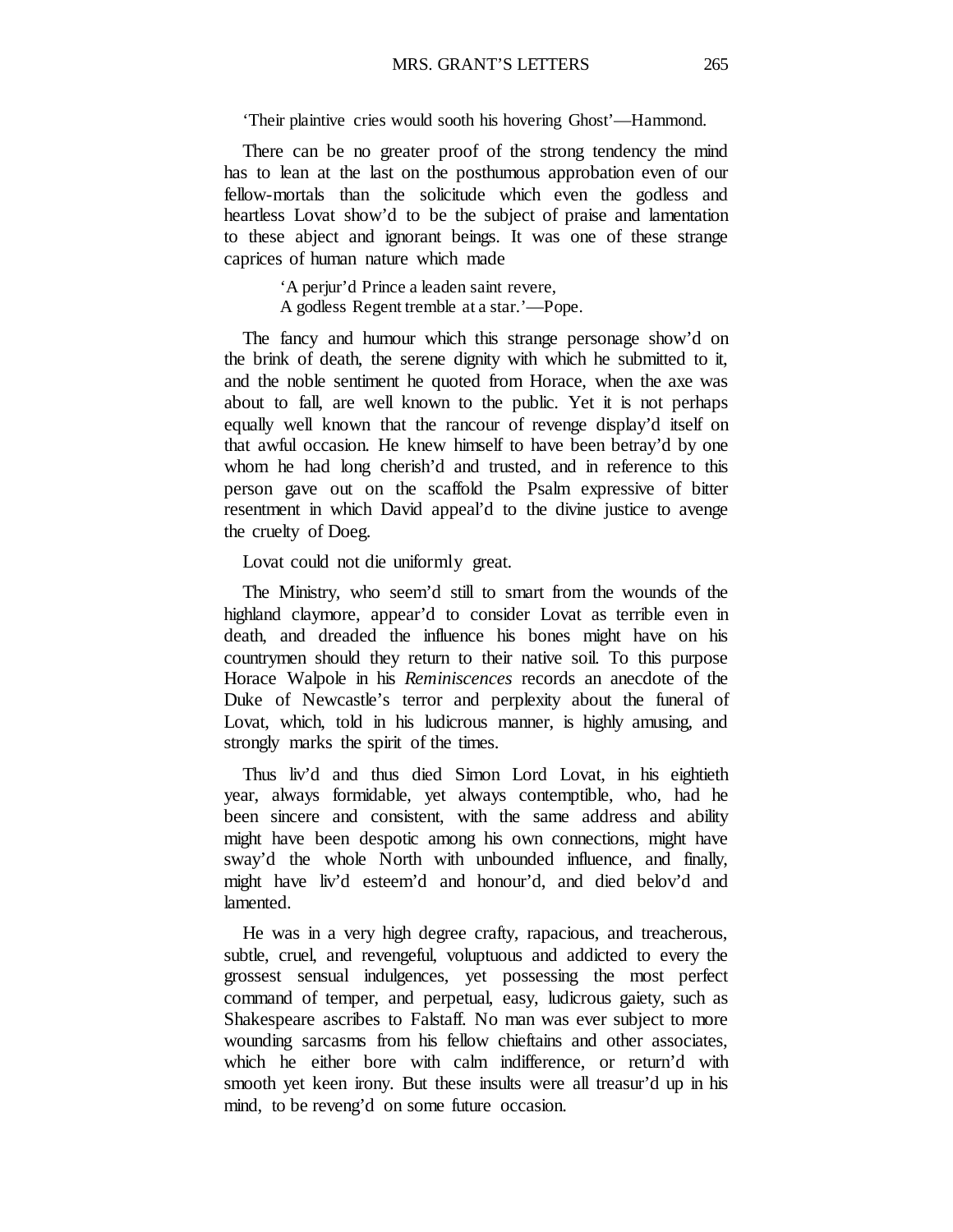Lovat's private life, even in advanc'd years, was such as would greatly disgust in description, and is really better consigned to oblivion. In the first Lady Lovat's time he us'd regularly to visit once a year at Castle Grant, and Ballandalloch, on pretence, of indulging her, but in fact to cultivate and strengthen his alliance with these families.

She never complained of him, but had always a drooping and dejected appearance. The lady he afterwards married by his recommendation liv'd with his first wife as a companion. Tho' inferior in understanding and capacity to the first Lady, Miss Campbell much excell'd her in figure and carriage; to which advantage he was at pains to direct the attention of others. At Castle Grant, he us'd to say, 'I am bringing this Lady of mine to Court to mend her carriage; is it not wonderful that she does not learn to make the most of her little person when she sees her companion's fine carriage?'

His second wife, however, had much patience and good nature, which was very severely tried. She rarely ever sat at the head of his table; and I knew a person to whom she us'd to give an account of the manner in which he us'd to feed her. Everything on the table became the prey of the attendants, except untouched birds and pastry. These were laid by in a little room of the *Hall of Hearts* of which Lovat kept the key, and reproduced till they were nearly mouldy, when they were sent up for the Lady; dinners, which if she rejected, he would go up in a rage, draw her about the room by the hair, and treat her in the most cruel manner. He continually taunted his first wife for want of beauty, and equally reproached the second with want of understanding. He seem'd, however, much concern'd at the death of the first Lady, which happen'd after the birth of her youngest daughter Sibylla. He was, however, a kind and indulgent father, and when his daughters as they grew up shew'd a disgust to the profligacy of Castle Dunie, and preferred residing generally with the only aunt they had then living, Lady Mackenzie of Scatwell, he did not resent their leaving him, but rather seem'd pleas'd with the delicacy and good principles which always govern'd their conduct. He always regretted that the first Lady was not sufficiently attended to in the lying-in which prov'd fatal to her. When his daughter, Lady Clunie (who every way much resembl'd her mother), was about to lie-in of her first child, he had the precaution to send for her to Castle Dunie, that she might have the attendance of physicians, if required, more commodiously than in that remote country. He always restraint the coarseness of his witticisms in presence of his daughters, whom he seem'd to regard not only with tenderness, but a degree of respect.

Sybilla, the youngest, possess'd a high degree of sensibility,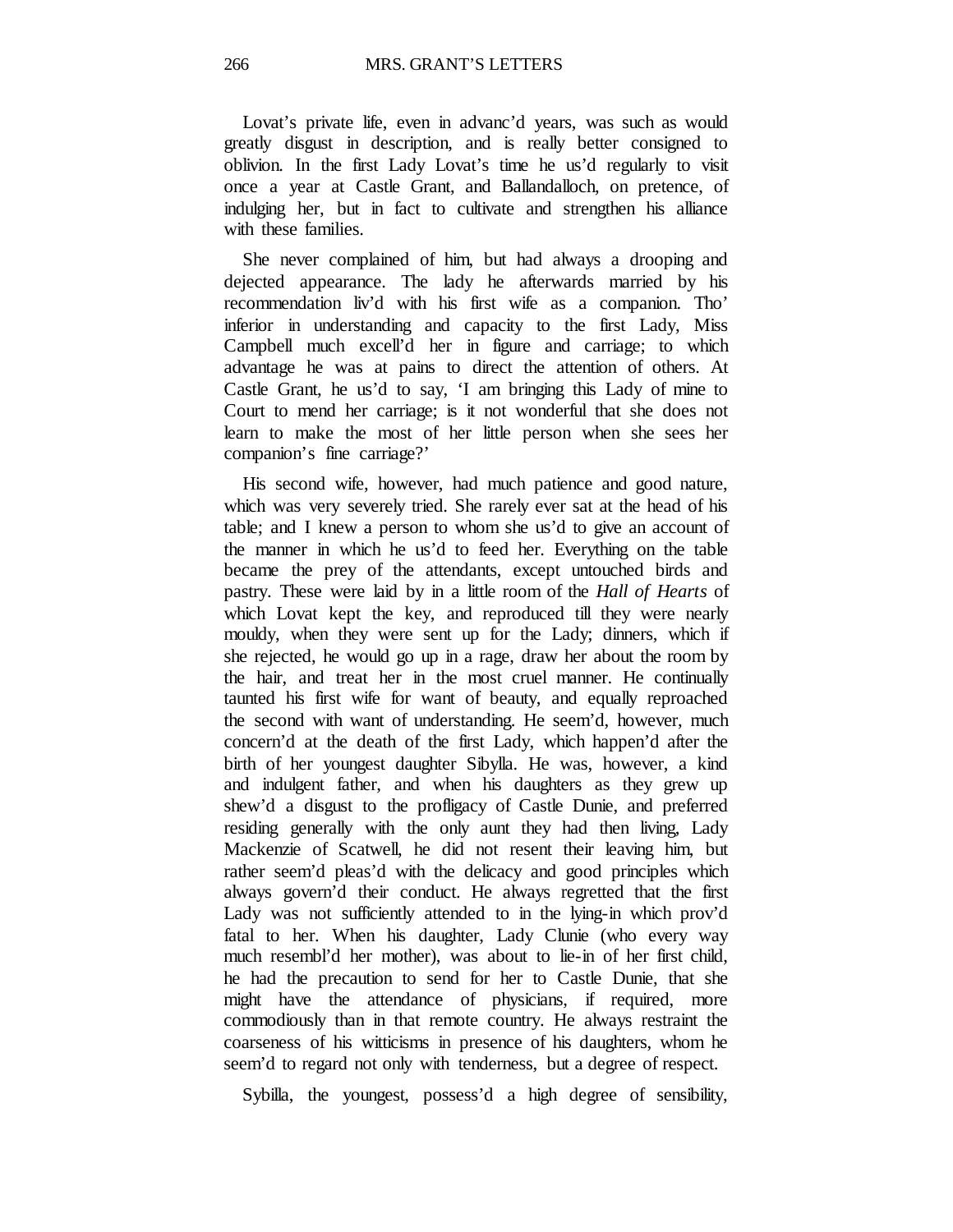which when strongly excited by the misfortunes of her family, exalted her habitual piety into all the fervour of enthusiasm. When Lovat pass'd thro Badenoch, where she then was with her sister, Lady Clunie, she (Sybilla) follow'd him to Dalwhinny, and there in the most pathetic manner implor'd him with floods of tears and extreme agony to avail himself of the impending stroke by withdrawing his thoughts from all earthly things, and making this danger the happy means of reconciling himself to his Saviour.

Lovat seem'd to consider all this as womanish weakness, and endeavour'd to reassure her spirits by talking lightly of the danger, and setting his enemies in a most ludicrous point of view, while he ridicul'd them with a levity of mind almost incredible in such circumstances. Sybilla departed almost in despair, pray'd night and day, not for his life, but for his soul; and when she heard soon after that he 'died and made no sign, ' grief in a short time put an end to her life.

The Brigadier, as Lovat's second son<sup>[1](#page-22-0)</sup> was call'd  $(I \text{ do not}$ remember his name), was, by the Prince's influence, recommended into the Portuguese service, where he staid some years. But, being excessively attached to the country where he was greatly belov'd, he came home to visit his friends, where he became greatly attach'd to a Lady of his own name, and acquir'd rather too great a relish for the convivial mode of living and hospitality frequently carried to excess, which was then too prevalent there. He could not endure to go abroad again, and had too much honour to take the oaths to Government, which would have in that case employ'd him. With much truth, honour, and humanity, he inherited his father's wit and self-possession with a vein of keen satire which he indulg'd in bitter epigrams against the enemies of his family.

Some of these I have seen, and heard songs of his composing, which shew'd no contemptible powers of poetic genius, tho' rude and careless of polish. He sunk into a habit of dissipation, and became hopeless and careless of himself, and died belov'd and regretted by adherents of his party about the year '58, leaving his watch and what little he had to bequeath to the Lady he was attach'd to, who is still alive and unmarried. The last Lady Lovat was doom'd like her Lord to die in extreme old age a violent death. She was poison'd by a very near relation in the 100th year of her age about 16 or 17 years since.<sup>[2](#page-22-1)</sup>

The estate of Lovat, there being now no male heir of his line

<span id="page-22-1"></span><span id="page-22-0"></span><sup>1</sup> Alexander, died 1762, said by Mackenzie, *History of the Frasers,* p. 435, to have been for some time in the Dutch service. Cf. p. 262, note 1.

<sup>2</sup> She died 23rd May 1796, *aet.* 86.—*Scots Magazine.*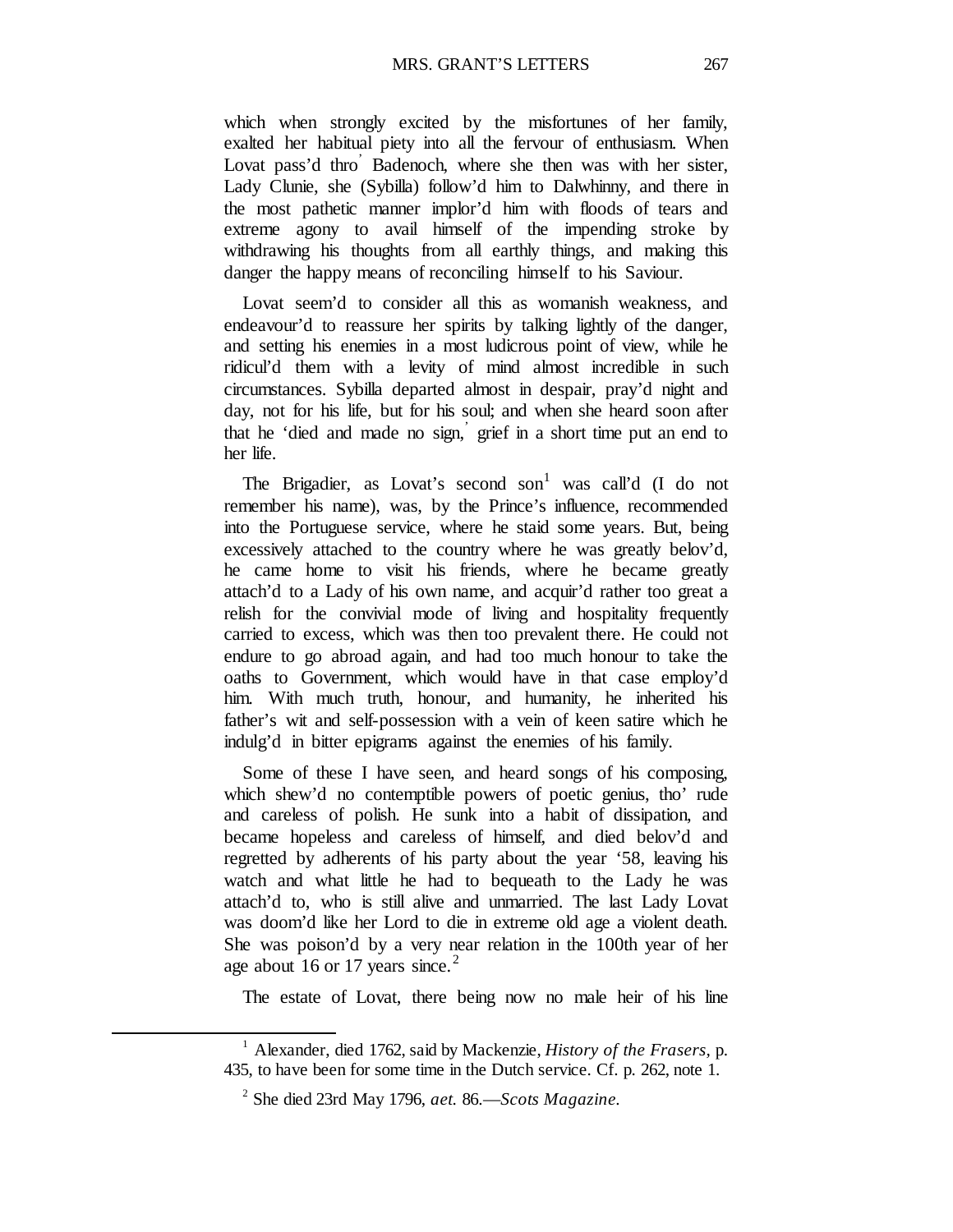remaining, will go at the death of the present Lovat to Fraser of Breiagh, a distant relation, who possesses considerable property in Aberdeenshire. $<sup>1</sup>$  $<sup>1</sup>$  $<sup>1</sup>$ </sup>

It would at this distance of time be as impossible as unprofitable to detail Lovat's tricks and stratagems, exerted in his transactions with his neighbours, whom he invariably cosen'd and overreach'd. Were Gaelic wit and humour (of all things the most volatile and evanescent) translatable, the good things said by or to Lovat would furnish a little jest-book. He indeed was like Falstaff, not only witty himself, but the cause of wit in other men, and 'all ranks did take a pride to gird at him.'

Benchar, who was very intimate with James Macpherson, the translator of Ossian (who also wrote some historical tracts), used to talk of a life and character of Lovat which he had seen in manuscript written by that author.

By what I remember of his account of this performance, Lovat's life only made part of an intended larger work, which I imagine was never publish'd. I heard, however, of its being shown to some of the Edinburgh *literati,* who observ'd that if his character of Lovat was a just one, his depravity exceeded all parallel. I imagine it was supprest in tenderness to his family. I shall be glad to hear that you receive this safely. I ought to have said that the title of the rival candidate for the honours of Lovat in the beginning of last century was Fraserdale.

I shall be glad to hear that this reaches you safely, and much regret that the indistinctness of my recollection, and the inaccuracy of my orthography, will occasion you so much trouble in arranging the facts I send you.

The want of early education is never to be got over even by those whose powers of mind urge them on

#### 'To daring aims, irregularly great;'

far less by a person so prest down by adverse circumstance, and a perpetual crowd of occupations as Your oblig'd obedt. Servant, ANNE GRANT.

#### *Melville Place, Feb.* 1*st,* 1808.

'DEAR SIR,—I cannot pretend insensibility to approbation such

<span id="page-23-0"></span> $1$  The Lovat estates when restored to General Simon Fraser were entailed by him. The Frasers of Brea are not included in that entail, and the family which Mrs. Grant plainly had in view was that of Strichen, sprung from the second son of the seventh Lord Lovat, who now enjoy both title and estates.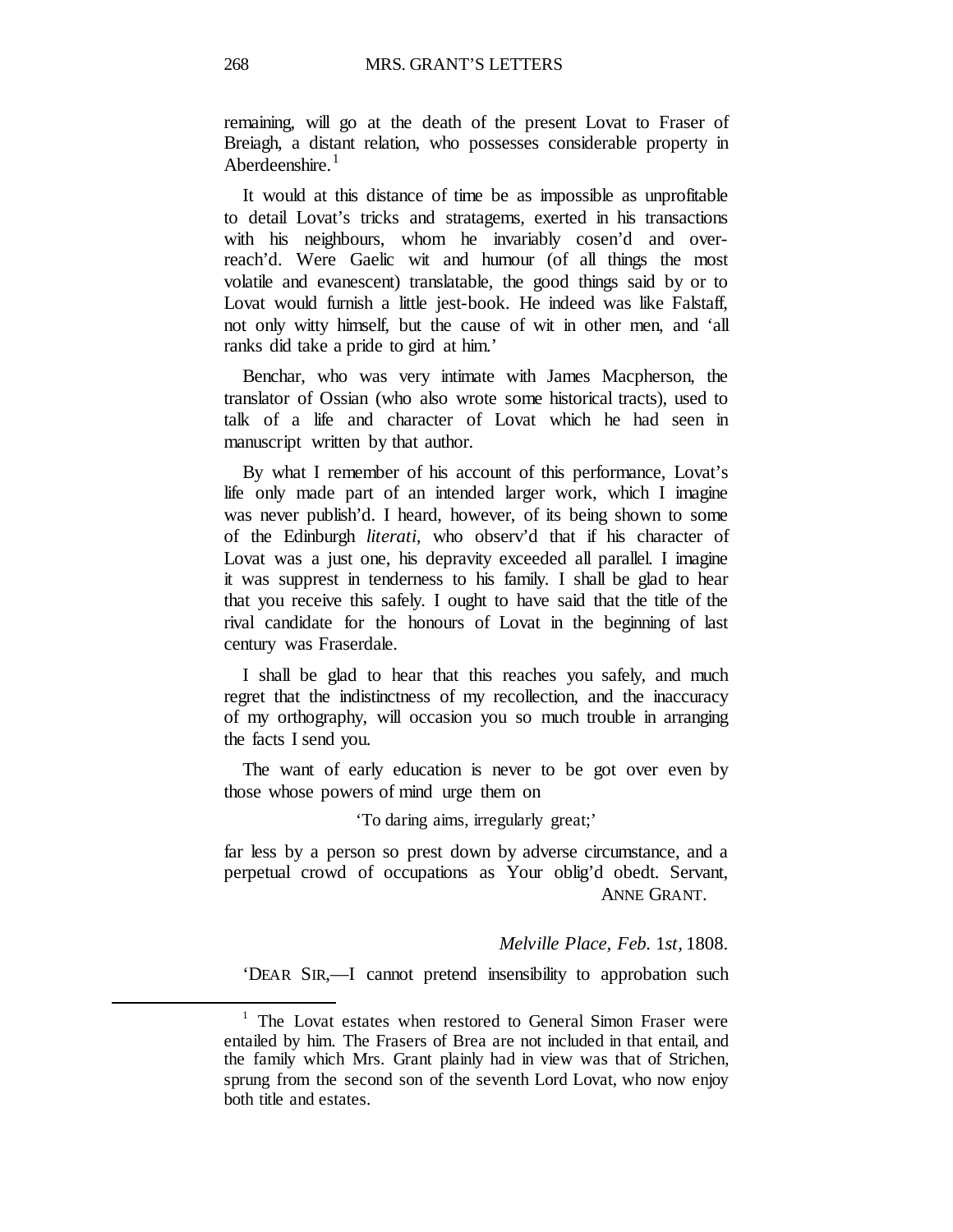as yours, but I greatly regret that I was not made sooner sensible of my own *importance* as a narrator of facts, because in that case I should have taken some pains to correct my vicious orthography, which constant hurry and great carelessness have confirmed into habit. I should likewise have distinguished periods, and left a margin had I ever dreamt that I was doing anything more than furnishing materials for you to arrange in their own places, and digest into order in your own language. On looking over these desultory pages, however, I find they have more the air of a connected narrative than I thought. I shall consequently do all that can now be done to render it more distinct. I would not have you rely on Johnson's account of anything relative to the Highlands. A pedantic prejudice unworthy of his great mind, blinded him to all the worth and wisdom that could possibly exist among people unacquainted with the dead languages. Coarse as he was himself, the luxuries and elegancies of life had too great sway over his mind, and of self-denial he did not possess a sufficient share to know its value or assign it the proper rank among the manly virtues. Strangers to classical literature, and to modern elegance, were with him decided savages. He did not do justice to his own great powers, nor was he aware what a noble *savage* he would have been himself tho he had never seen Oxford nor had any light but that of the gospel, which shone even on these remote Isles, where ladies knew not how to make a pudding. Boswell, vain, fantastic, and credulous, often misled him without intending it. The polity of the clans, and the wisdom and humanity that appear'd in many of their customs and regulations, could only be known by a person acquainted with the language and residing among them. Tales of wonder are always told to strangers, and it is in the fury of exasperated passions that the wild and wonderful originates. The ancient state of the Isles (where tales too true were told him) was calculated to cherish a vindictive and sanguinary spirit. Before the Bruce and Baliol contention, which swallow'd up the regulations, the arts, the learning, and the very national spirit, as well as national records of this ancient and comparatively enlightn'd kingdom, all predatory incursions came from the North, and spent their first fury on these Islands. Even in time of peace, they were often attack'd by Norwegian pirates, so often indeed that all their possessions were precarious. And many submitting to those invaders, while others preserved their loyalty. These different parties, exasperated to savage severity at each other, bequeath^ the most rancorous feuds to their successors. The Lord of the Isles, courted by both the kings of Norway and Scotland, became himself a rebel and a pirate, and threw his force into each scale by turns. He even set up for an independent Prince in later times, encourag'd by those long minorities at once bloody and feeble, which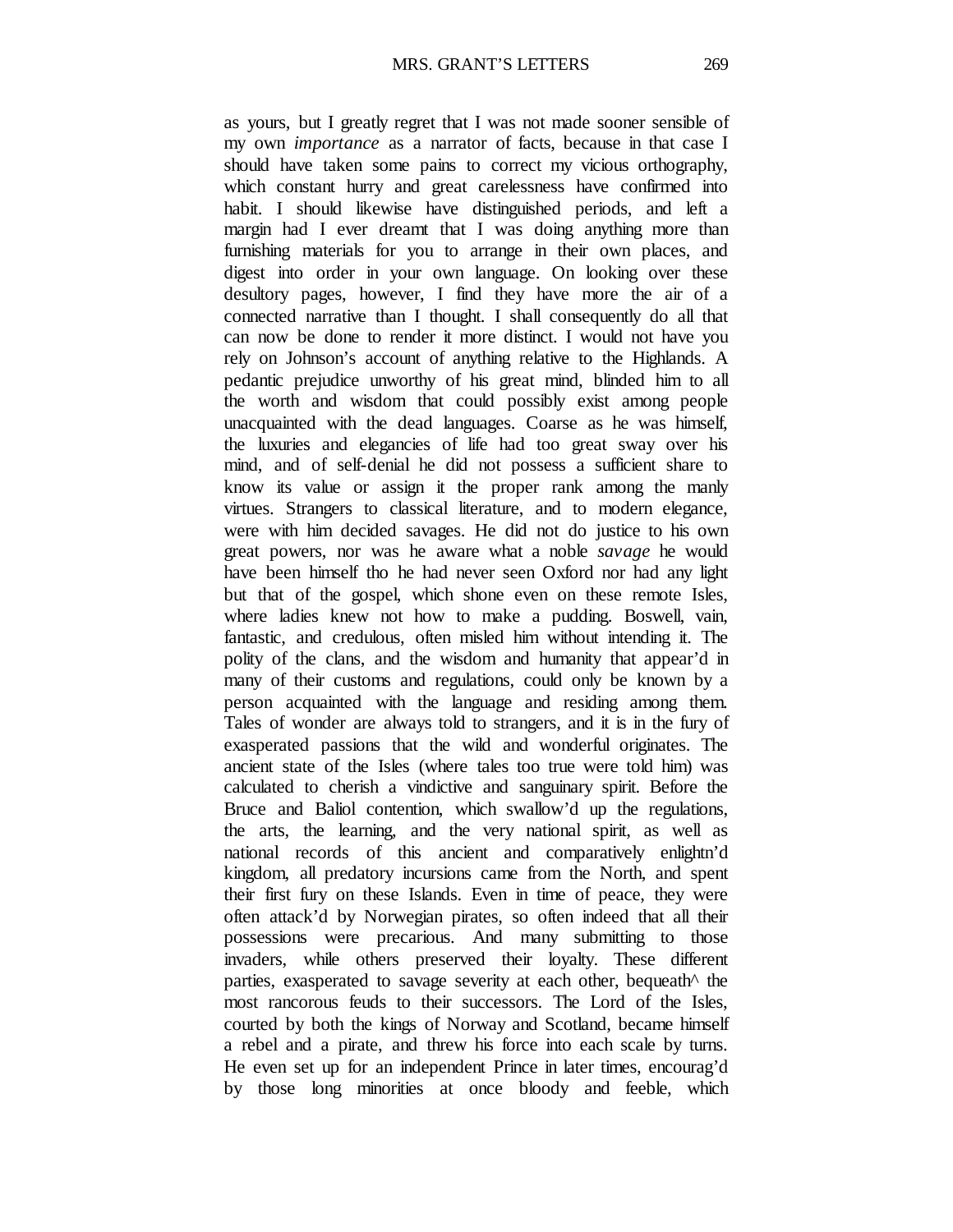prevented Scotland from ever recovering its primitive importance, and by strengthening the hands of a turbulent aristocracy, render'd the talents and the virtues of her last race of Monarchs of little avail to themselves or their country. This way of telling you what you already know much better than I do, is not meant for your information, but merely to serve for a basis to some details and reflections I mean to trouble you with hereafter. There is nothing in which the ignorance of the learn'd and the folly of the wise appears more in than the absurd and imperfect accounts given of a people who are so well worth knowing more of, were it but for the singularity of being without any defin'd head or pretension to independence, for so many centuries a people by themselves, with manners, customs, and language entirely distinct from those of their rulers. Can anything, for instance, be more contradictory than to see the very same writers, who at one time represent the clans as hordes of ferocious barbarians who blindly rush'd on to pillage and to slaughter at the bidding of their chiefs, without the least moral sense to distinguish good from evil, but merely actuated by passive obedience and love of plunder? To see these writers immediately after record of the same people instances of fidelity, disinterestedness, and true magnanimity that do honour to human nature? Is virtue, 'that self-given, solar ray of pure delight,' a paroxysm, or how were so many people of all ranks at one critical period affected with this paroxysm, who were before strangers to native probity and generous feeling?

To return to Dr. Johnson's anecdote of Lovat, half of it is true. Did you not discover under the decent terms which I made use of what was the nature of the crime perpetrated by Lovat, of which the Dowager Lady Lovat was the object? She was not to this miscreant the object of any passion, but the most rancorous hatred, being a woman advanc'd in years, $\frac{1}{1}$  $\frac{1}{1}$  $\frac{1}{1}$  and in some degree deform'd on the shoulders or back. Her personal disadvantages were balanc'd by worth and understanding, and by the high alliances she brought to her family, for the house of Athol was greatly look'd up to in the north. The motive of this crime and the public mode in which it was perpetrated have no parallel in the history of mankind, but one to which I refer you, 2nd Samuel chap. 16th ver. 22nd. If I do add any more particulars of Lovat's shocking life, I think they will be best inserted as notes, not to break the unity of what has been done. I cannot comprehend how Lovat's letters were dated at Beaufort; $2$  I should suppose it Beaulieu, for so he affected

<span id="page-25-1"></span><span id="page-25-0"></span><sup>&</sup>lt;sup>1</sup> She was only thirty-four, and that a marriage was actually gone through seems beyond dispute.

<sup>2</sup> Beaufort near Beauly.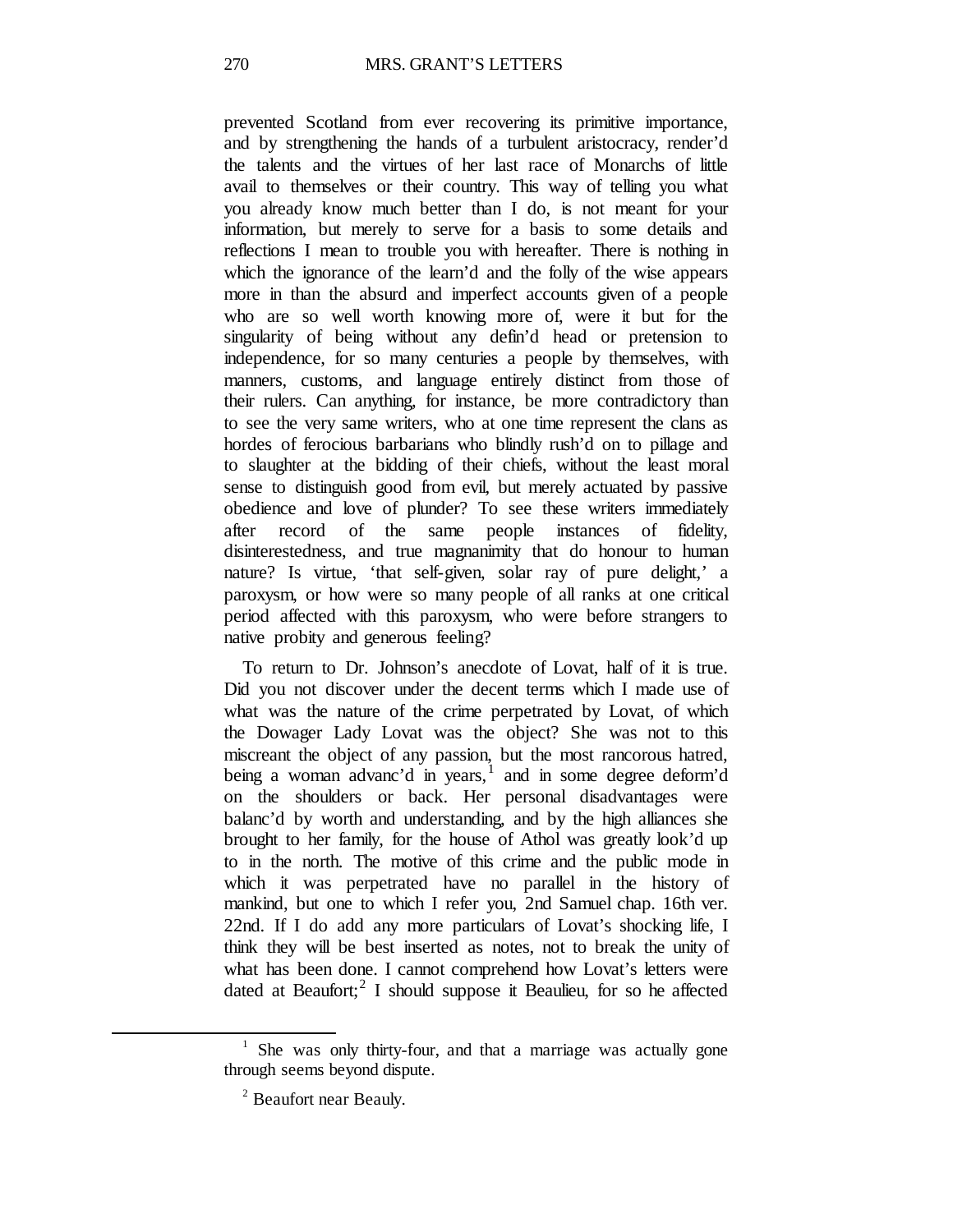to style his residence, which was a very mean tho' defencible building, call'd by the country people Castle Dunie. The spot on which it stood was call'd Lamamonach, or the place where Monks dwelt, a monastery of French Monks, call'd the Abbey of Beaulieu, having stood there. They gave the same name to a beautiful small river which, descending from Strath Glas, pass'd close by this mansion and discharg'd itself into the Firth below Inverness. The Airds is perhaps only a popular term by which the district occupied by the estates of Lovat, Relick, Belladrum, and other old families of the Frasers, is distinguish'd. It is a beautiful and fertile spot, lying immediately below Inverness, on the north side of Kessock ferry. It is bounded on the south by Inverness, on the west by Strath Glas, on the north by Ross-shire, and on the east by the Firth. Airds in the Gaelic means heights, in contradistinction to hills and mountains, and is here applied to a stretch of high yet verdant ground which runs parallel to the sea thro' this district.

Of General Fraser, whom I remember and [whose] character I well knew, I can say little, that is, he differ'd from his father only as a chain'd-up fox does from one at liberty. A slight veil of decorum was thrown over the turpitude of his heart and conduct, and he was a well-bred, shrew'd, plausible man and a good enough soldier. His impudence and craft were not inferior to his father's, tho' less obvious. He was prosecuted in England for seducing, under the most aggravating circumstances, the wife of his friend, Major Santlow from Boston. At the remarkable trial of Alexander Stuart,<sup>[1](#page-26-0)</sup> Acharn, falsely accused of the murder of Glenure in 1752, he pled at the bar (to which he was educated after being out in the '45) for the prosecutor, and was wonder'd at for his assurance in alluding to that circumstance, saying thus, 'On an occasion which I ought to blush to mention,' and then went on with great coolness descanting upon the 'unnatural rebellion' and the crimes thence arising. He was too much a man of sense and of the world to forsake the straight path openly, yet no heart was ever harder or no hand more rapacious than his. One instance shall suffice. When the General's estate was restor'd to him the whole country broke loose into the most rapturous joy at having once more a head to the Clan. Songs and bonfires were made over all the Aird and Stratheric, and he return'd home from his foreign campaigns like a belov'd Prince to his faithful subjects. All this I saw and heard, being then the '74 or thereabouts. In the '76 he rais'd a 2d battalion to his Regt. to go out to America. There was very little time for this, and to fill up this Corps suddenly he promis'd high bounties, which were to be

<span id="page-26-0"></span><sup>&</sup>lt;sup>1</sup> The reference is obviously to James Stewart (Seumas-a-Glinne), whose misfortunes form the basis of Mr. R. L. Stevenson's *Kidnapped*  and its sequel *Catriona.*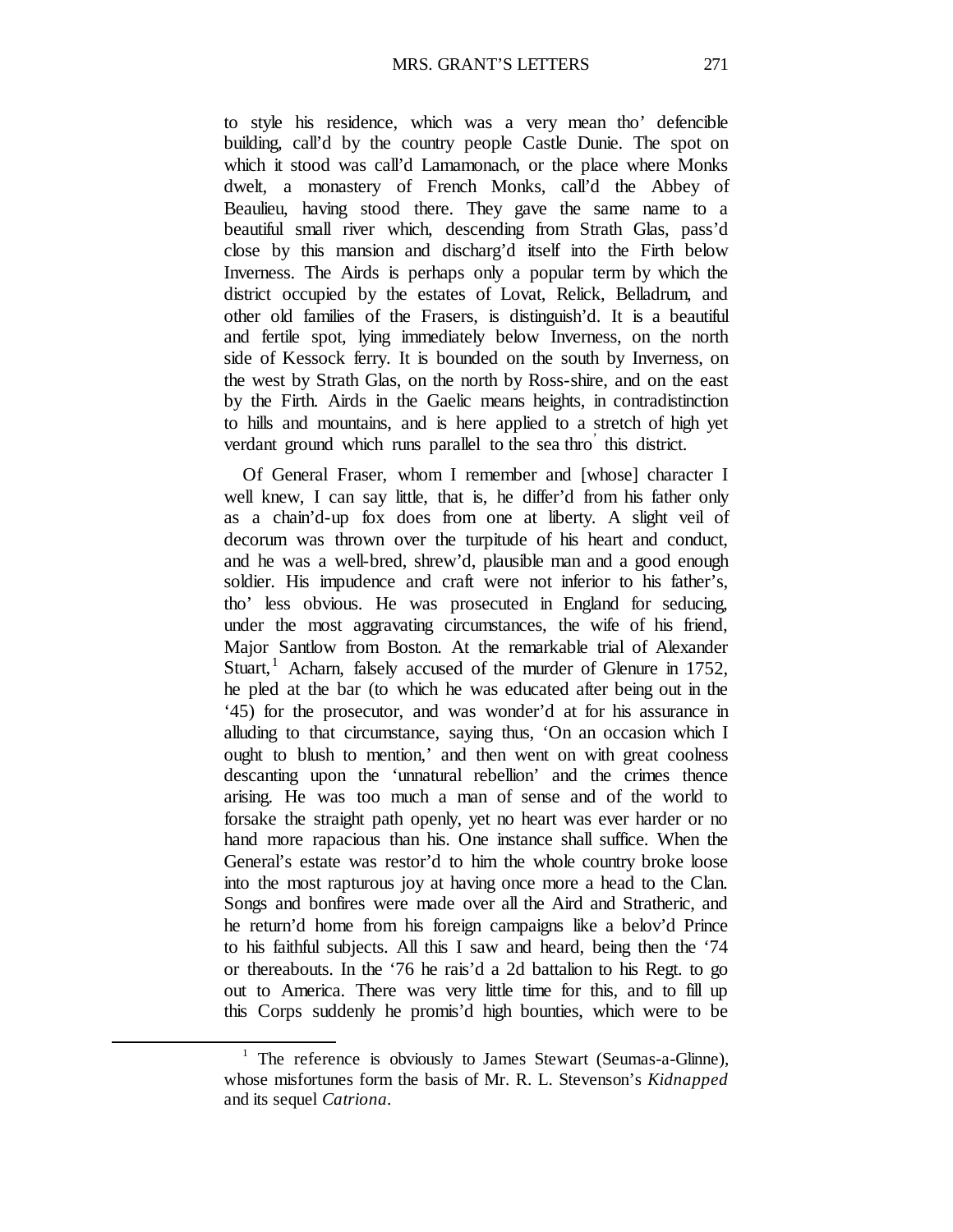paid when they reach'd headquarters at Glasgow, and solemnly assur'd many that they should be dismiss'd after standing the review. The wretch'd creatures were all cheated and deceiv'd, and from their want of letters and the English language could obtain no redress. These poor people were follow'd by numbers of wretched women, who, barefoot and half cloth'd, were invoking the divine vengeance on their perjur'd chief. Mrs. Donaldson, daughter to Colonel Gordon Graham, and married to Major Donaldson of the 42d, was then with her husband at Glasgow. General F. gave a public dinner to the 42d and their ladies in return for one he had receiv'd from them. He call'd on Mrs. Donaldson, and with great politeness escorted her to the Inn where they din'd. She assur'd me she had very near fainted by the way, and was indispos'd for days after, and I have not known a firmer-minded woman, but thus it was. She understood the Gaelic language—a circumstance of which the General was not aware. While she leant on his arm as they proceeded along they were follow' d by the wretch'd wives and mothers of these men whom he had betray'd into the service and cheated of their bounty. These, perishing with hunger and cold, pour'd forth 'Curses both loud and deep' in their native tongue with all the emphasis of rage and anguish, praying that he would never see heaven, etc. All this he heard with an unmov'd countenance, thinking she did not understand it, and talk'd to her the whole time in the gallant and disenga'd manner. Meanwhile the clothing of his Regt. was so poor in quality and so scrimp in make that the poor men were starving. Now this man was suddenly enrich'd, was old, and had no family; moreover, he despis'd his heir, the present Lovat, and had he treated his people with common justice they would adore him. Yet I speak much within the truth. I would not wish to be known to say this on account of his widow,<sup>[1](#page-27-0)</sup> to whom I was oblig'd for civilities when last in London, as well as to the Lyttleton family. Lady Lyttleton is her sister. I will endeavour to recollect dates by circumstances, but the persons to whom I was most indebted for intelligence dated one thing by another, and never mentioned the year of the Lord. Immediately after the poem of the 'Highlanders<sup>'[2](#page-27-1)</sup> you will find one call'd 'A Ballad founded on fact.' This fact is the burning Clunie's Castle, and in the notes at the end you will find a sketch of that transaction, to which I will, if you wish it, add many curious particulars. Lovat was eighty years old when he suffer'd. In the succession of this family it has pleas'd providence to

*'*Change nature's law and curse his race with fools,'

<span id="page-27-1"></span><span id="page-27-0"></span><sup>&</sup>lt;sup>1</sup> He died 1782, having married Catherine, second daughter of John Bristowe of Quiddenham Hall, Norfolk.

<sup>2</sup> *Vide* Introduction.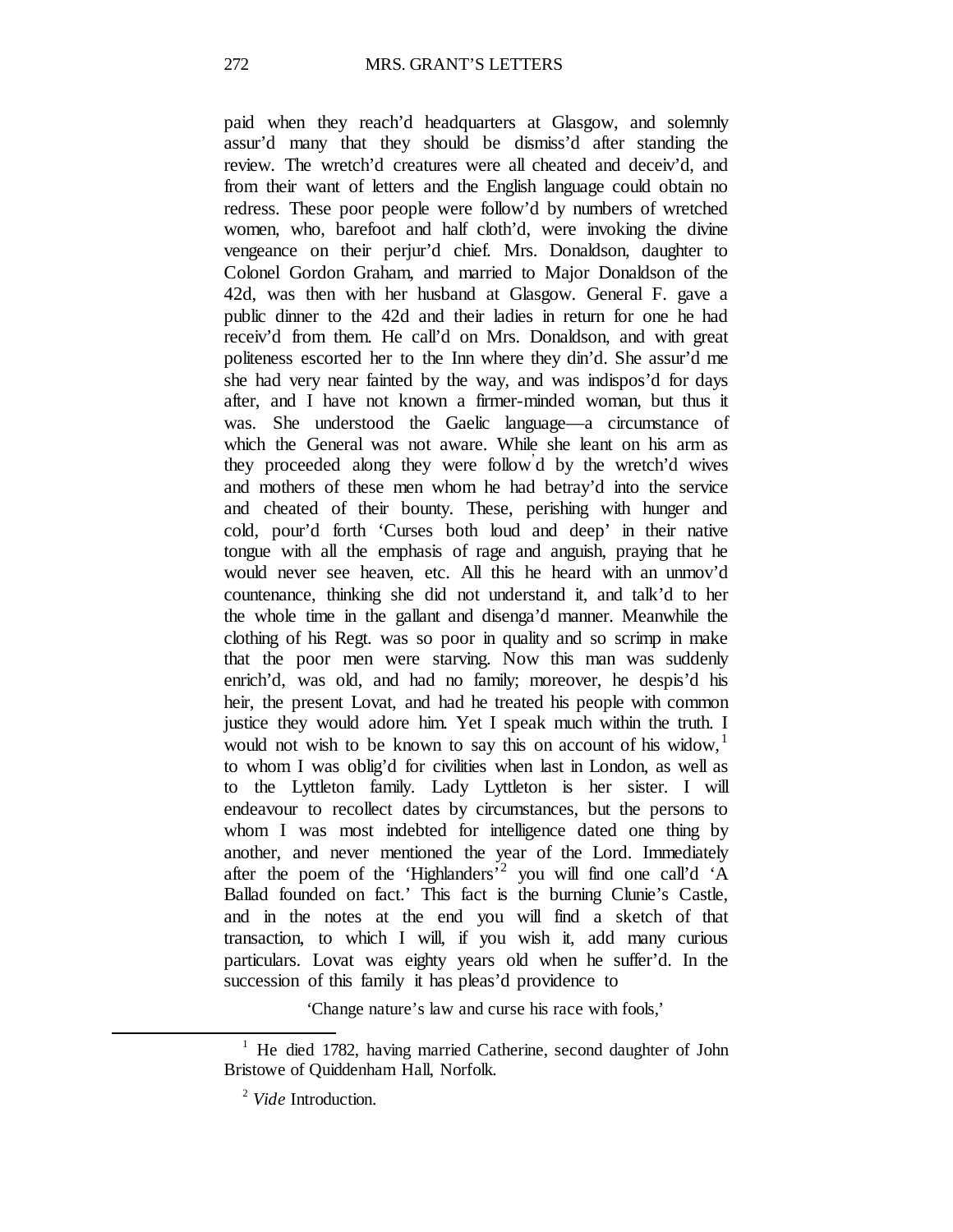but these are now extinct, and the estate goes to a distant branch. I am in haste after all this prolixity, Dr. Sir, yours respectfully,

#### ANNE GRANT.

I have sent to Dr. Gleg, and write to Inverness tonight for the pamphlet of the Tower transactions. I shall observe your directions punctually.

Lochiel will be soon forth coming, but I must not be heard of as an anecdote-monger on this occasion.

#### *Melville Place, Febry.* 3*d,* 1808.

DEAR SIR,—How shall I excuse myself for breaking thro' both your injunctions and my own resolutions with regard to the accuracy and distinctness necessary to make what I say intelligible? You would pity me if you knew how extremely nervous the occurrences of the last year have render'd me. A large family in a small house create so many interruptions that it is impossible to write with composure. When I saw you I hop'd to have been able to spend two or three weeks at Jordanhill, where I could have my mornings to myself and perform the little task you set me in quiet. The rambling anecdotes I send you are merely for your own amusement, and to help you to form some judgment of the highland character. If any part of them illustrates your subject, you are heartily welcome to use it. But I should think them too detach'd for your purpose.

You see I have proceeded but a short way in my account of that admirable character Lochiel, to which, by-the-bye, I think that of Sir Evan Du no improper prelude. Do not think I have been embellishing his daughters. Were I not afraid of appearing fabulous, I could tell you many more singular particulars about them fidelity and ingenuity during the nine years which Clunie lay conceal'd in the country, that the family ever after had the highest value for her, and treated her more like a relation than a dependant. This person went to France afterwards with this unfortunate family, and retun'd with Mrs. Macpherson after Clunie's death. When the estate was restor'd, Clunie built a house for her and settled a pension on her. She was a very distinct, intelligent person, and from her I heard more of the fate of the exiles in France, as well as of the Lovat family, than from any one, except, indeed, my mother-in-law, who was nearly related to Lady Lovat, and saw her often after her marriage.

The present Fassfern,  $\frac{1}{1}$  $\frac{1}{1}$  $\frac{1}{1}$  whom I knew very well, is nephew to

<span id="page-28-0"></span><sup>&</sup>lt;sup>1</sup> Ewen Cameron, created a baronet in 1815 in recognition of the conspicuous gallantry of his son, the well-known Colonel John Cameron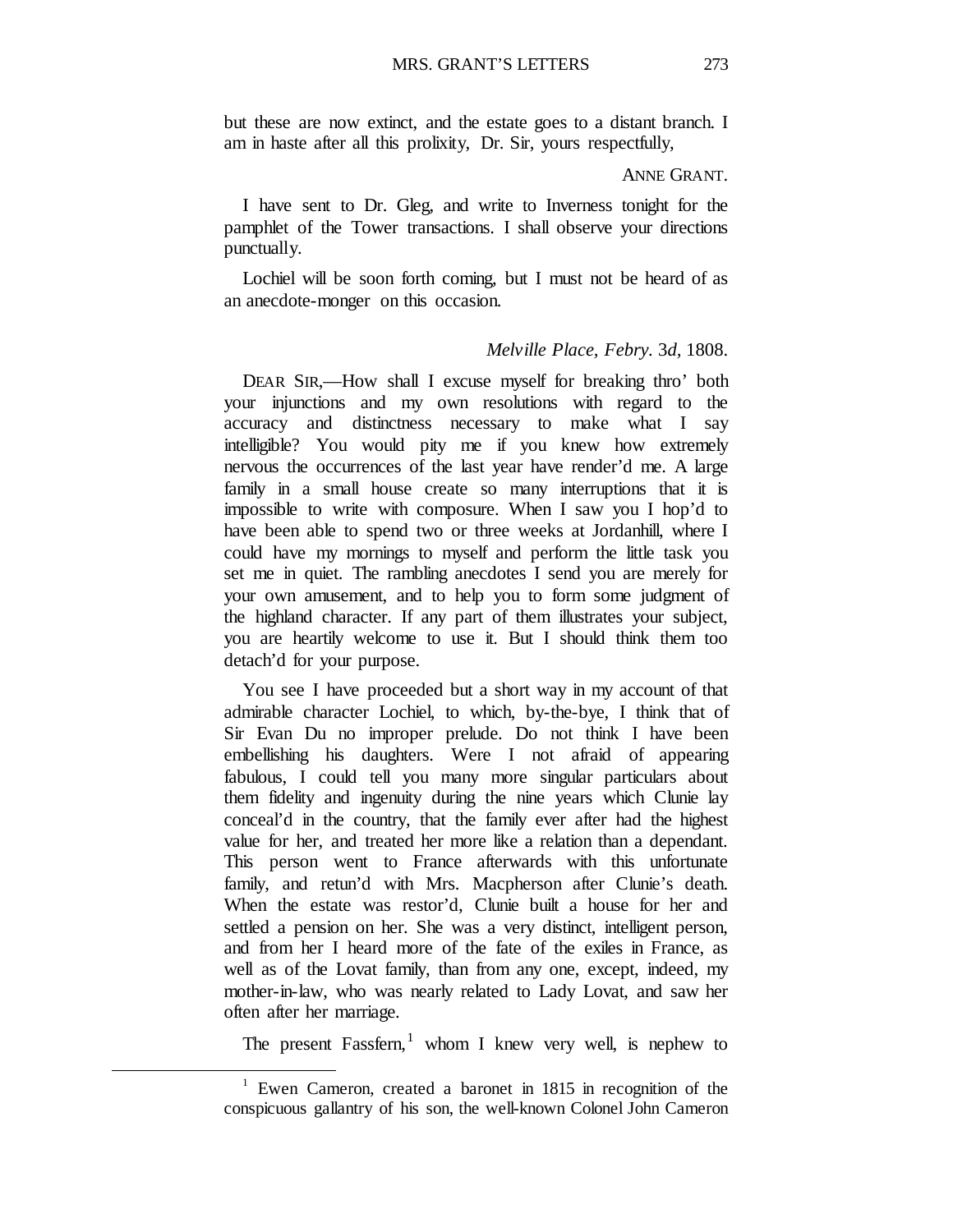Donald of Lochiel, and knows all that can be known of his own family. But then he communicated many interesting particulars to John Hume, $\frac{1}{1}$  $\frac{1}{1}$  $\frac{1}{1}$  and was, I believe, very much displeas'd at the manner in which that writer garbl'd the intelligence entrusted to him. I doubt, under these circumstances, whether he (Fassfern) would have comprehension or liberality enough to answer more inquiries on the same subject, at least in writing.

Many years ago, when I liv'd at Ft. Augustus, I had a friend whose brother, in consequence of my intimacy with her, was very well known to me. He had had a classical education, a great thirst of knowledge, and a violent enthusiasm for highland poetry, music and antiquities. Of the Rebellion few of our contemporaries knew so much. His father was out with the Prince, and his uncle, Macpherson of Fleigherty, march'd a company with him to Derby.

This person was also a great collector of scarce papers relating to the events of former times, and I am much of opinion had once in his possession a manuscript memoir of Sir Evan of Lochiel, $2$ which exists somewhere among his descendants.

This gentleman married and settl'd in the country. But his affairs being embarrass'd, about ten years since he set about to amuse his melancholy by publishing an old manuscript history in his possession, of Sir Eneas Macpherson,<sup>[3](#page-29-2)</sup> the hero of his clan, but relinquish'd the design, justly fearing the subject would not have sufficiently general interest. He then went into the army, and has been long a Capt. in the 22d, and Brigade Major. When I was in London last, he came up from Colchester and saw me very frequently.

I have the pleasure to hear since that he has distinguish himself at Copenhagen, and reap'd some solid advantages in consequence.

Now this Major Macpherson is the person of all others of whom I could best depend on for ability and inclination to furnish me with anecdotes regularly dated in chronological order. I do not spare my own pains, they will be mere dry facts, and if you prefer

of the 92nd Highlanders, who fell at Quatre Bras.

<span id="page-29-2"></span><span id="page-29-1"></span><span id="page-29-0"></span> $\overline{a}$ 

<sup>1</sup> John Home, author of *Douglas* and *The History of the Rebellion in*  1745.

<sup>2</sup> Probably that published by the Abbotsford Club in 1842, cf. Preface, p. xliii.

<sup>3</sup> Æneas, second son of William Macpherson of Invereshie, 'a learned advocate and antiquary of the reign of Charles II., who received the honour of knighthood,' and the author of a history of his clan still extant in MS*., penes* Cluny Macpherson.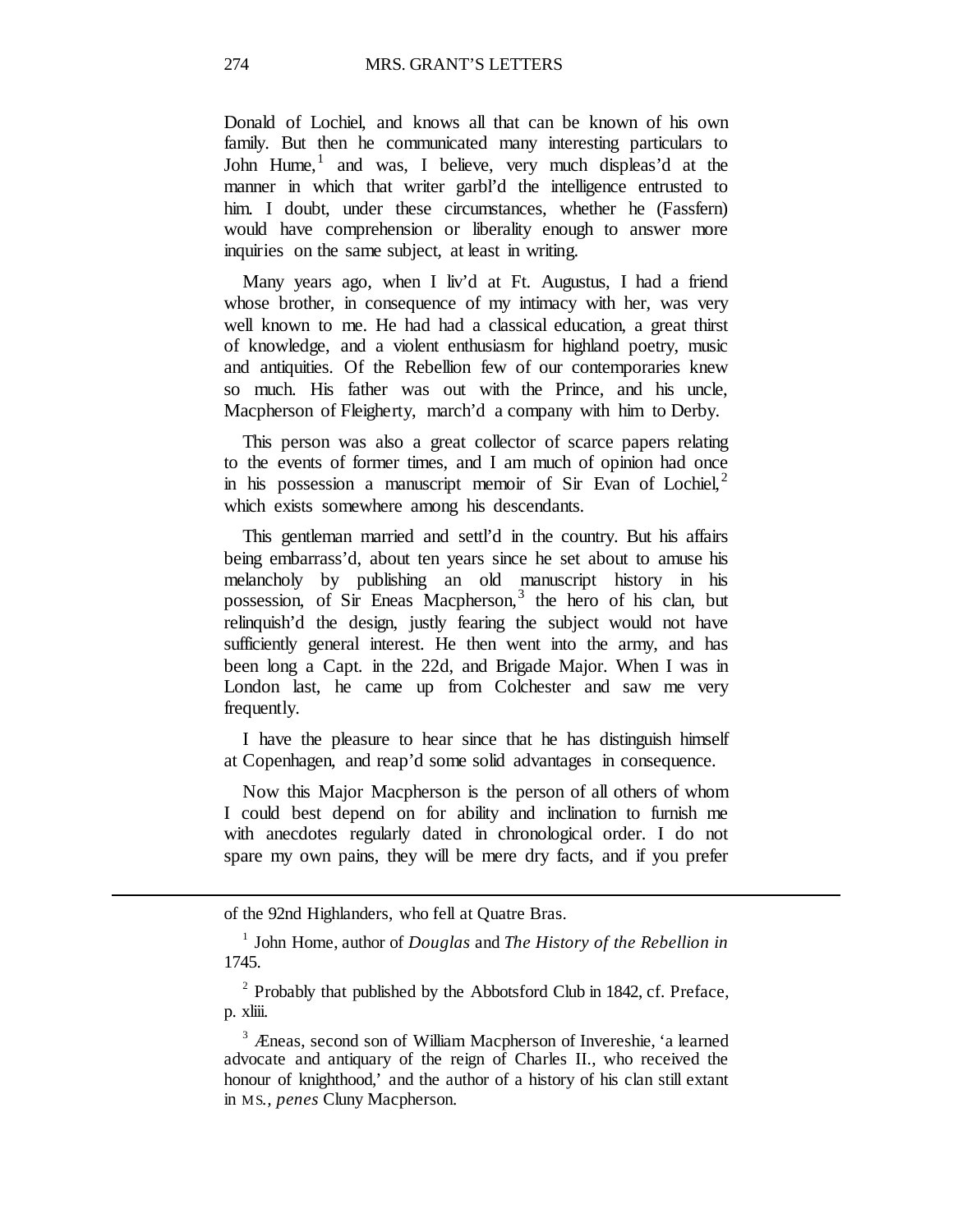my mode of narrating them, I will with great pleasure arrange them for you.

I should scarce have time to hear from him here, being to set out for London in a fortnight, but if you are satisfied with my account as I can give it (for I really have no regular dates) I will transmit all I know immediately. If, on the contrary, you prefer the more accurate and circumstantial detail, which I may be able to give with the Major's assistance, and perhaps write more legibly amid the leisure and repose, which I hope for at Sunbury, tell me, and I shall so arrange it, but let me know immediately.

My authorities for the facts I have given and mean to give you, are very good ones. I knew well two granddaughters of Lochiel's, sisters of the late Clunie, who were our next neighbours at Laggan. I was very intimate, too, with Miss Margaret, daughter to the unfortunate Dr. Cameron, Lochiel's brother. A lady so distinguish'd for the homeliness of her person and the superior qualities of her mind, that I am sure Mrs. Stuart must have known or heard of her. My mother, too, remembers much of the Lochiels, whose memory she adores. I retain Lovat to make a correction of importance. Sir Robert gave him the pension, but it was Godolphin who examined him in the year nine, when he was taken coming from France. It was for Killicrankie and not for Panmure<sup>[1](#page-30-0)</sup> that he rais'd his troops. At this latter period the noose was about his neck, and he made a merit of forbearance. On this he got the pension. Macpherson of Benchar, who knew the whole race, was my particular acquaintance. When Lovat's daughter was married to Clunie, a young woman came home as a humble companion with her from Castle Dunie, who, being uncommonly sensible and well principl'd, was always retain'd in the family, and was so useful by her fidelity and ingenuity during the nine years which Clunie lay conceal'd in the country, that the family ever after had the highest value for her, and treated her more like a relation than a dependant. This person went to France afterwards with this unfortunate family, and return'd with Mrs. Macpherson after Clunie's death. When the estate was restor'd, Clunie built a house for her and settled a pension on her. She was a very distinct, intelligent person, and from her I heard more of the fate of the exiles in France, as well as of the Lovat family, than from any one, except, indeed, my mother-in-law, who was nearly related to Lady Lovat, and saw her often after her marriage.

I shall endeavour to enclose the account I receiv'd from Miss Colquhoun of the manner in which the Marquis of Tullibardine was betray'd by Drumakiln.—I am, dear Sir, With sincere good

<span id="page-30-0"></span> $1$  Lord Panmure was 'out' in the '15.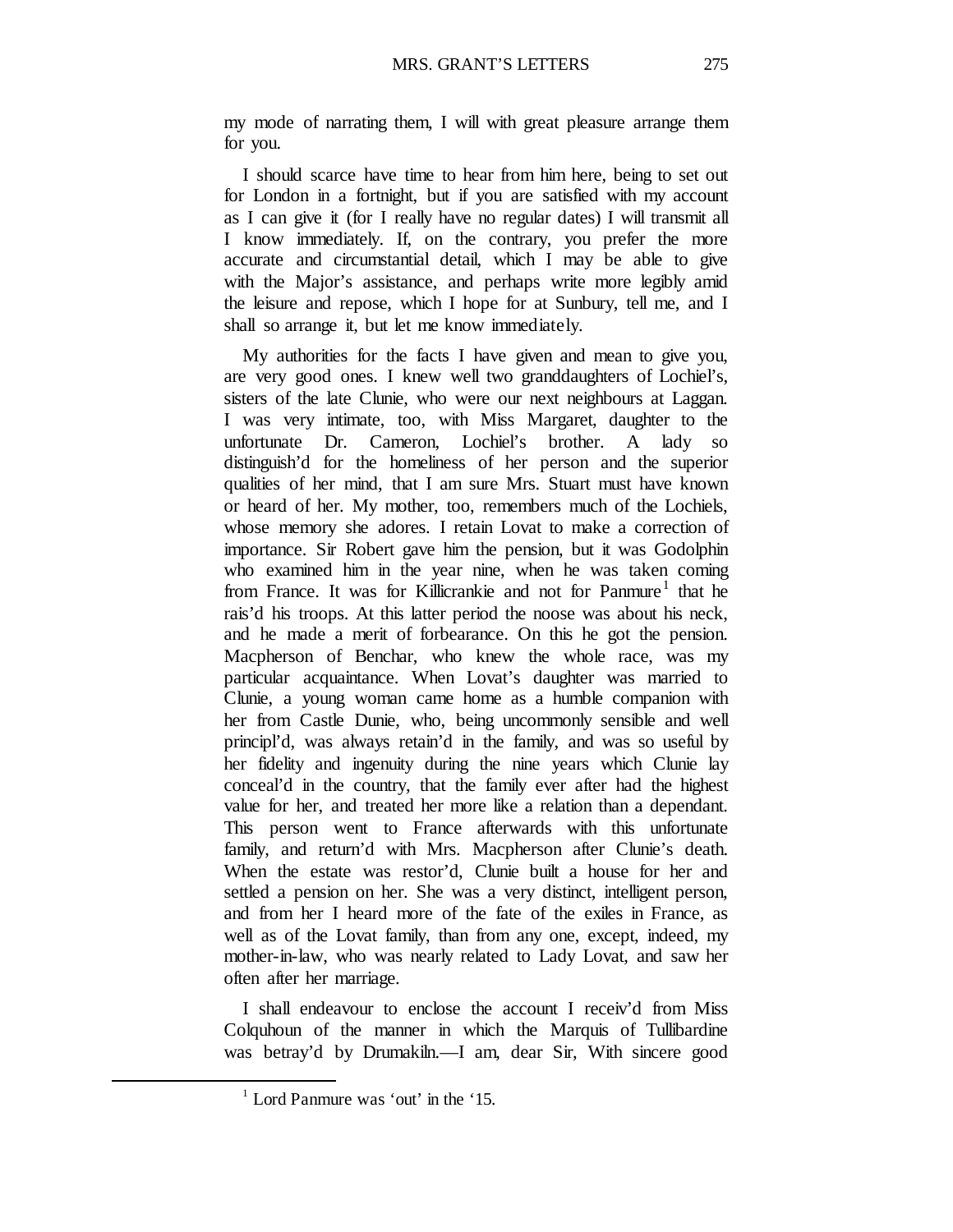wishes towards all your family, Your faithful, humble servant,

#### ANNE GRANT.

I write so rapidly that I run my periods together unconsciously. I shall send you memoirs of the Brigadier, the only honest man of the family, with those of his father.

#### MEMOIR RELATIVE TO THE MARQUIS OF TULLIBARDINE

About three weeks after the battle of Culloden, the Marquis of Tullibardine[1](#page-31-0) came across the moors and mountains, thro Stratheric and Lochaber, in search of a place of safety and repose, he being a very infirm old man, and so unfit for travelling on horseback, that he had a saddle made on purpose somewhat like a chair, in which he rode in the manner ladies usually do.

When he came down towards Loch Lomond, he was quite worn out, and recollecting that a daughter of the family of Polmaise (who were connected with his own) was married to Buchanan of Drumakiln,<sup>[2](#page-31-1)</sup> who liv'd in a detach'd peninsula running out into the Lake, thought on these accounts that this place might be suitable for a temporary refuge.

He was attended by his French secretary, two servants of that nation, and two or three highlanders who had guided him thro' the solitary passes of the mountains. Against the judgment of these faithful attendants, he bent his course to the Ross, for so the house of Drumakiln is called. I should have mention'd that the old Laird of Drumakiln was still alive and in the house with his son. The Marquis, after alighting, begged to have a private interview with his cousin. He told him he was come to put his life into her hands, and what in some sense he valued more than life, a small casket, which he deliver'd to her, entreating, whatever became of him, that she would keep that carefully, till demanded in his name, it containing papers of consequence to the honour and safety of many other persons. In the meantime, the younger Drumakiln rudely broke in upon them, and, snatching the casket from her hand, said he would secure it in a careful place, and went out. This casket was never more seen. It was suppos'd to contain family jewels.

Meantime the French secretary and the servants were (they arrived in the evening) watchful and alarm'd, seeing the father and son walking in earnest consultation, and observing horses saddl'd

<span id="page-31-1"></span><span id="page-31-0"></span><sup>&</sup>lt;sup>1</sup> The eldest son of the first Duke of Atholl. He had been attainted for his share in the '15, and the estates and titles were settled by Act of Parliament on the next heir.

<sup>&</sup>lt;sup>2</sup> *i.e.* to the eldest son of the old laird.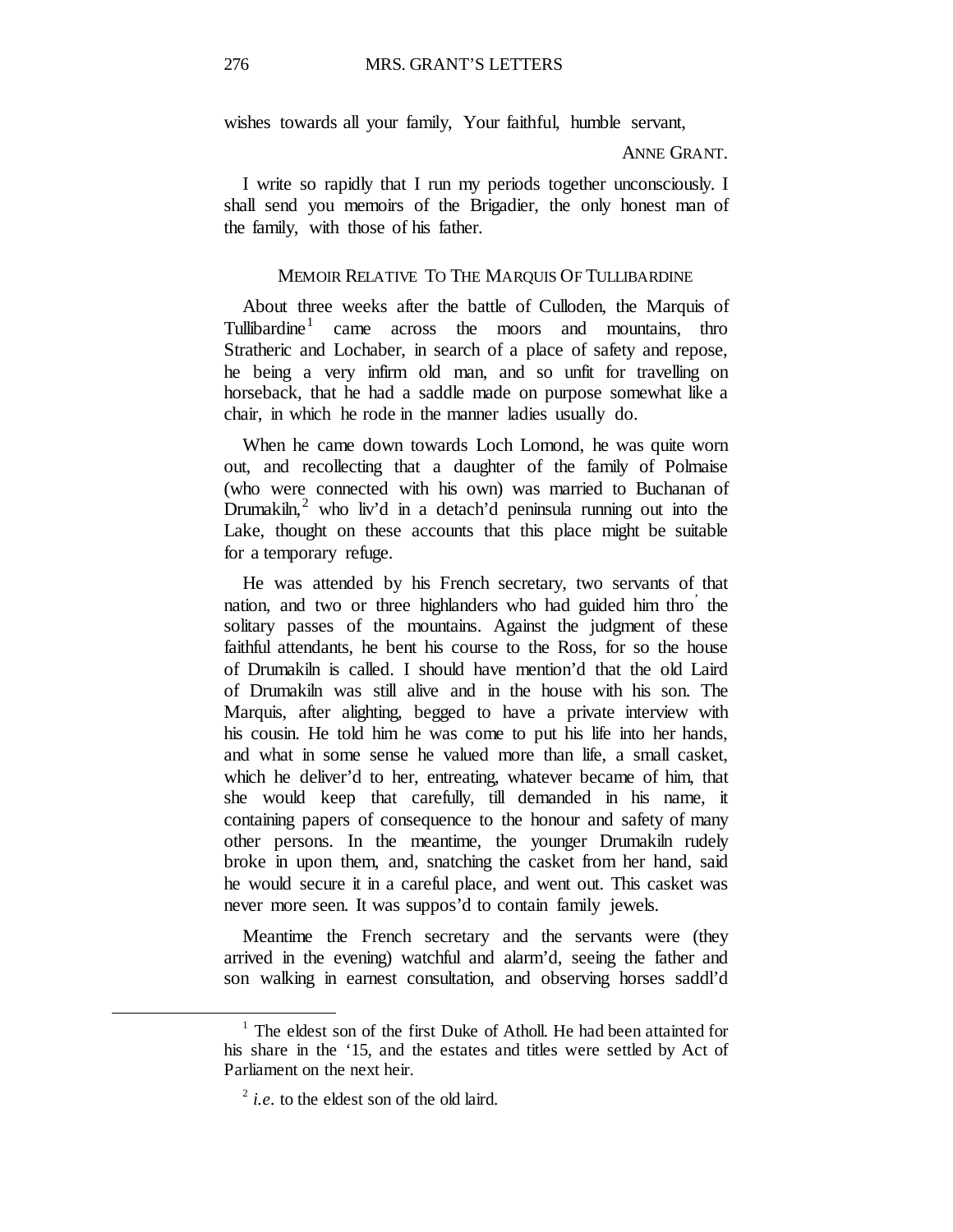and despatch'd with an air of mystery, and every one seeming to regard them with compassion. All this time the Marquis was treated with seeming kindness. While he partook of some refreshment, some of the children running in, cried out, 'Mamma, we never saw such odd men as the Marquis's.' 'How are they so odd?' answer' d the mother. 'They are all greeting and roaring like women.' This incident, the lady (who was a person of mean capacity) afterwards told her neighbours as a strange instance of effeminacy in these faithful adherents.

At night the secretary went secretly to his master's bed-side, and assur'd him there was treachery. He answer'd he could believe no gentleman capable of such baseness, and at any rate, was incapable of escaping thro' such defiles as those they had pass'd. Told him in that case it would only aggravate his sorrow to see him also betray'd, and advis'd him to go off immediately, which he did.

Early in the morning a party from Dumbarton, summon'd for that purpose, arriv'd to carry the Marquis away prisoner, who bore his fate with calm magnanimity. The fine horses he brought with him were detain'd, and he and one attendant who remain'd were mounted on sorry horses belonging to Drumakiln. The officer who commanded the party taunted that gentleman in the bitterest manner, and the commander of Dumbarton Castle treated his noble prisoner with the utmost respect and compassion, but regarded Drumakiln with the coldest disdain.

Very soon after young D— mounted the Marquis's fine horse (his servant riding another which had belong'd to that nobleman) and set out on a visit to his father-in-law, Polmaise.

When he alighted he gave his horse to the groom, who, knowing the Marquis well, instantly recognis'd him. 'Come in, poor beast,' said he, 'times are chang'd with you since you carried a noble and worthy Marquis, but you shall always be welcome here for his sake.' D— ran in to his father-in-law, complaining that his servants insulted him. Polmaise made no answer, but turning on his heel, rung for his servant to bring out that gentleman's horses.

After this, and several similar rebuffs, the father and son began to shrink from the infamy attach'd to this proceeding. There was at that time only one newspaper publish'd at Edinburgh, conducted by the well-known Ruddiman.<sup>[1](#page-32-0)</sup> To this person the elder Drumakiln

<span id="page-32-0"></span><sup>1</sup> *The Caledonian Mercury.* In the issue of April 29, 1746 the following paragraph appears: 'By a letter in Town from the West, there is advice that the Marquis of Tullibardine with five others, and — Mitchell the young Pretender's governor had surrendered themselves and were confined in Dumbarton Castle. That the Marquis was in a very bad state of health, and it was thought could not live many days.'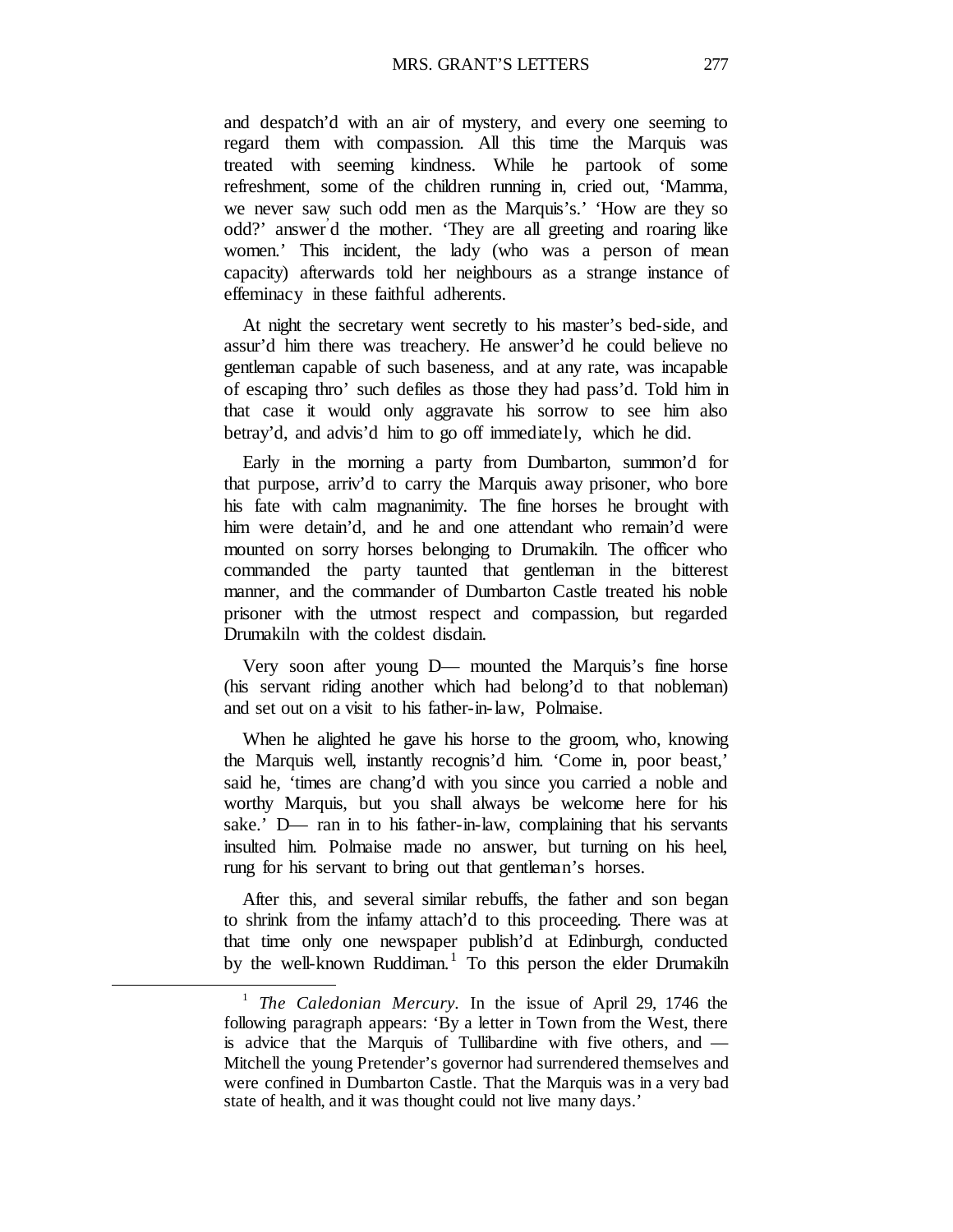address'd a letter or paragraph to be inserted in the newspaper, bearing that on such a day the Marquis of Tullibardine surrender'd to him at his house. This was regularly dated at Ross.

Very soon after the father and son went together to Edr., and waiting on the person appointed to make payments of this nature, demanded the reward.

It should have been before observ'd, that Government were by this time not at all desirous to apprehend the Marquis, tho' his name was in the first heat inserted in the proclamation.

His capture, indeed, greatly embarrass'd them, as it would appear cruel to punish, and partial to pardon him. To return. The official person desir'd them to return the next day for the money. Meanwhile he sent privately for Ruddiman, and examin'd him with regard to the paragraph already mention'd.

He found it on his file, in the old Laird's handwriting, and deliver'd it to the commissioner. Next day the Lairds were punctual to the assignation. The commissioner deliver'd the paragraph in his own handwriting folded up to the elder culprit, saying, 'There is an order on the treasury which ought to satisfy you,' and turn'd away from him with mark'd contempt. Soon after the younger Laird was found dead in his bed, to which he had retir'd in usual health. Of five children whom he left, it would shock humanity to relate the wretched lives and singular and untimely deaths. Of them, indeed, it might be said—

> 'On all the line a sudden vengeance waits, And frequent hearses shall besiege their gates.

And they were literally consider'd by all the neighbourhood as caitiffs

> 'Whose breasts the furies steel'd And curst with hearts unknowing how to yield.'—POPE.

The blasting influence of more than dramatic justice or of corroding infamy seem'd to reach every branch of this devoted family. After the extinction of the direct male heirs, a brother, who was a Capt. in the army, came home to take possession of the estate. He was a person well respected in life, and possess'd some talent, and much amenity of manners. The country gentlemen, however, shunn'd and dislik'd him on account of the existing prejudice. Anything may be endur'd but contempt. This person, thus shunn'd and slighted, seem'd to grow desperate, and plung'd into the lowest and most abandon'd profligacy. It is needless to enter into a detail of crimes which are hastening to desir'd oblivion. It is enough to observe that the signal miseries of this family have done more to impress the people of that district with a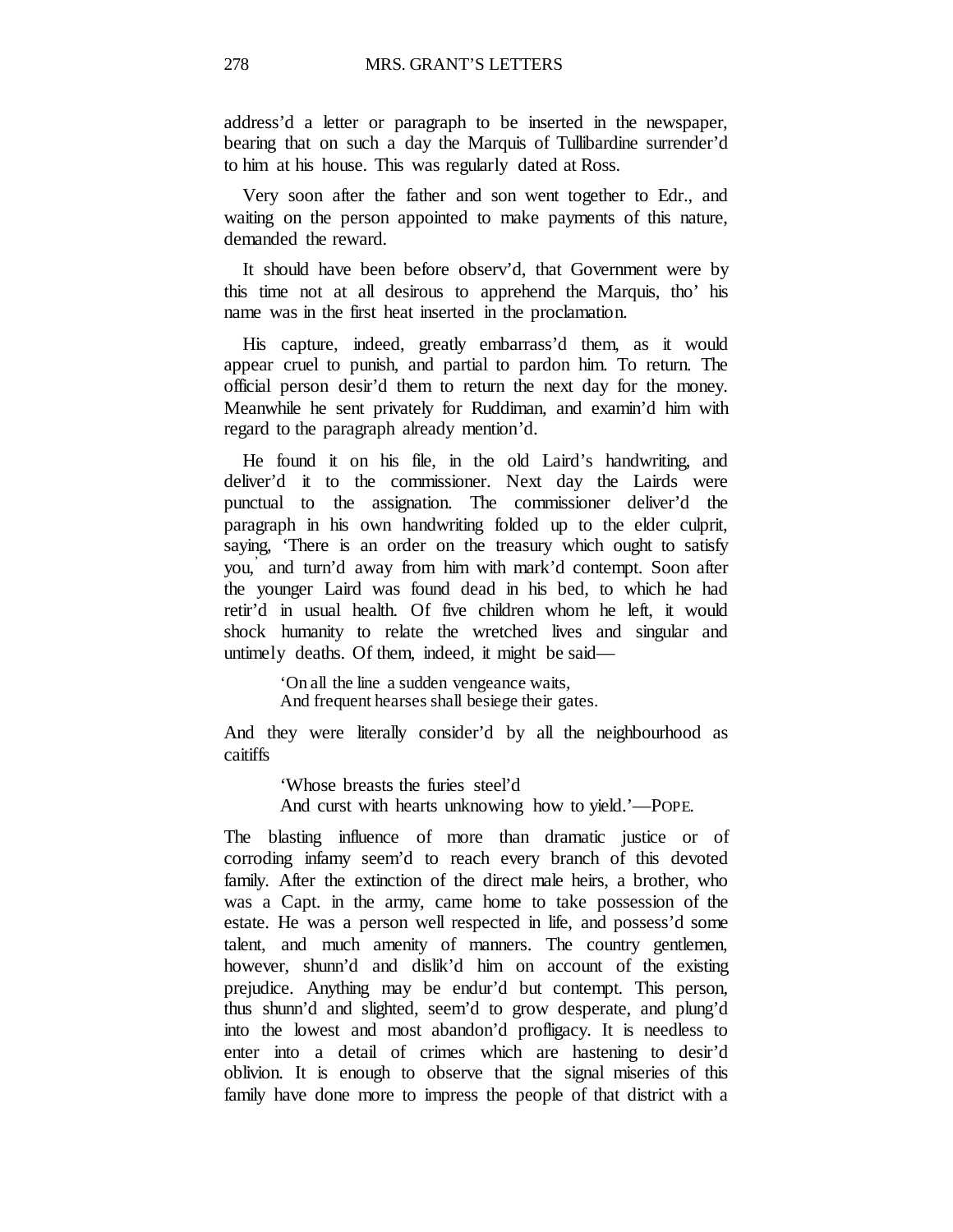MRS. GRANT'S LETTERS 279

horror at treachery and a sense of retributive justice than volumes of the most eloquent instruction could effect. On the dark question relative to temporal judgments, it becomes us not to decide, yet it is of some consequence in a moral view to remark how much all generous emulation, all hope of future excellence, is quench'd in the human mind by the dreadful blot of imputed infamy. It is not mere wisdom or philosophy, or anything less than the most exalted consolations of Christianity that can support the mind in such a state.

The last wretched Drumakiln, whose death too much resembl'd his life, left a daughter on whom, having first legitimated her, he settled his estate. She is married to Hector M'Donald, Esqr., of Boisdale. She labours with much success to redeem the character of the family.

#### *Melville Place, Febry.* 11*th,* 1808.

DEAR SIR,—The high praises with which you grace efforts so broken and imperfect as mine, if not merited, are at least encouraging, and have produc'd a discovery entirely new to me. Like Moliere's Bourgeois Gentillhome who had made prose all his life without knowing it, it appears that I have been as unconsciously philosophising, for I never suspected that the depth of my reflections entitl'd them to be accounted Philosophical.

However inadequate any feeble aid of mine may be to that purpose, I rejoice to think you are about to open a rich mine of materials for elucidating our views of human nature that has been too long trod underfoot with stupid negligence, while we have been compassing sea and land to bring from Africa and Otaheite, pictures of man degraded by tyranny and gross ignorance, or debas'd by voluptuous sensuality.

Lions, unluckily, are no painters, and highlanders are no philosophers, at least the peculiarities in the manners and traditions of their own country have always appear'd too familiar to themselves to excite much wonder or reflection. And it has not occurr'd to them how much amusement and instruction others might derive from the contemplation of a state representing man unpolish'd and unlearn'd, yet courteous, humane, and in full possession of his native energies.

I am so delighted with the prospect of seeing this desideratum rescued from oblivion that I too long delay the information which it is the intention of this letter to communicate.

Dr. Macpherson's treatise on highland antiquities is accounted a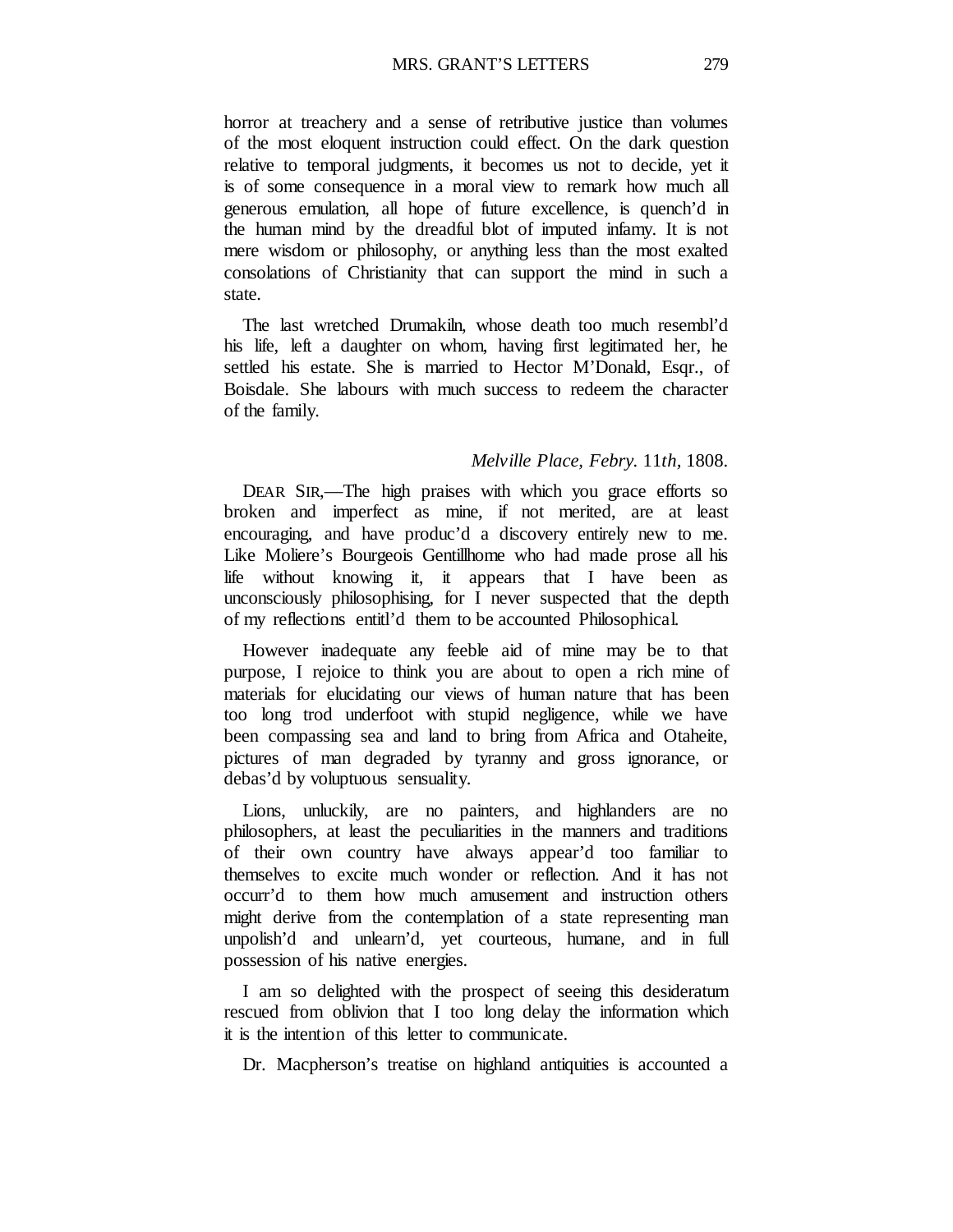valuable work.<sup>[1](#page-35-0)</sup> It was publish'd previously to the translation of Ossian, and much approv'd by the Edr. *Literati.* He brought to the [task] great literary integrity, strong powers of mind, sound and extensive learning, and the most extensive knowledge of his subject. Highland antiquities were his darling pursuit, and the solace of a life spent in solitude and study after the early death of a belov'd wife. No character, no authority stands higher than his. I should have told you that he was minister of Slate in the Isle of Sky, and father to Sir John Macpherson, a learned, worthy, and amiable man, once governor of our Indian possessions after the return of Hastings.<sup>[2](#page-35-1)</sup> His other son is now minister of Slate; he, too, is a learn'd man, has an unequal'd memory and a rich fund of anecdote, but being wealthy, proud and indolent, he turns his time and talents to no account, but lives always surrounded by buffoons and parasites who are by turns the objects of his satirical wit and indiscriminate bounty and hospitality. Yet this lounger is, from that very circumstance, possess'd of materials that would be valuable in other hands. Traditionary remnants of the wit and wisdom, the wars and policy of their ancestors making up great part of these people's conversations, if I saw him I could draw much out of him, but he is far too lazy to write.

He is, however, in possession of a treasure that will perish with him if not soon rescued from his hands. He has a great quantity of papers by him, the materials of a great work which his father had in contemplation on his favourite subject.

Sir John had a kindness for a good old man who had been domestic tutor to him and his brother, and who, being very unfortunate in life, officiated latterly as schoolmaster at Laggan. He was very much about us. At length Sir John, fearing he might want some comforts which his advanc'd age requir'd, wrote to him to go to Slate and spend the rest of his days in his brother's family, where he (Sir John) had a good right to make a guest welcome. Knowing the independent spirit of our old friend, Sir John contriv' d on this occasion to make himself the oblig'd person, requesting that Mr. Evan Macpherson would employ his time in revising and arranging the manuscripts left by the deceas'd Dr. Macpherson, a task which he (Sir John) had often in vain solicited Martin (his brother) to perform.

Mr. Evan, who was very well fitted for this employment, set out with a determination to engage in it immediately on his arrival. To

<span id="page-35-0"></span><sup>&</sup>lt;sup>1</sup> Dissertations on the Ancient Caledonians, etc, by the Rev. John Macpherson, D.D.

<span id="page-35-1"></span><sup>2</sup> For an account of his somewhat remarkable career, *vide Dictionary of National Biography.*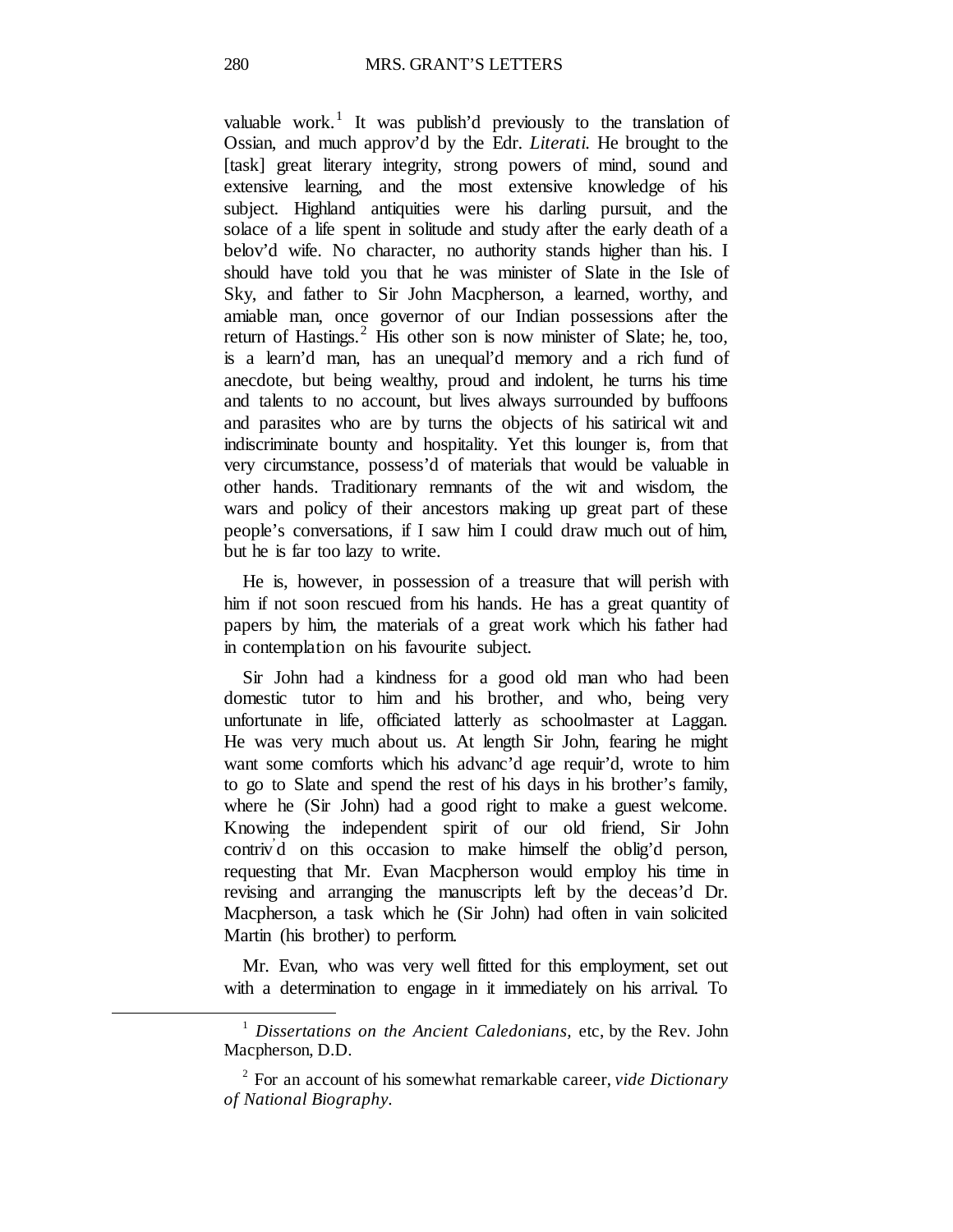his great grief, he saw his friend's manuscripts lying in a clos'd up lumber room below old chests, etc.

Martin, highly piqued at seeing this task transferr'd to our friend, would not suffer him to touch them, and there they lie to this hour I am persuaded. Mr. Evan, disliking the society with which his old pupil was surrounded, return'd, as he express'd it, to die near us, which happen'd a year after, in 101, and much genuine worth and valuable knowledge died with him.

I shall very likely meet Sir John in London. My distress and hurry prevented it last year when he was ask'd to his friend, Sir Walter Farquhar's, $<sup>1</sup>$  $<sup>1</sup>$  $<sup>1</sup>$  to meet me at dinner, but I could not come. I</sup> know both brothers very well; a sister of Sir John's having been married to a brother of Major Macpherson's whom I formerly mention'd. If you would write me a letter saying you had been inform'd that some manuscripts relative to a subject you wish'd to illustrate remain in possession of Dr. Macpherson's family, and that you are sure a liberal and enlighten'd person, such as Sir John is well known to be, will not, on a proper representation, withhold them from such a purpose, etc., etc.

Now if you will send a letter of this nature address'd to me at Mr. Hall's, Edr., where I propose being next week, I shall, by shewing or sending it to Sir John, induce him, I doubt not, to lay his commands on Martin to give up the manuscripts for your use. I know he would willingly oblige me from a circumstance which occurr'd when I was last in London. James Macpherson's Introduction to the history of Great Britain contains materials suited to your purpose, well arrang'd and express'd. A petulant and flimsy book<sup>[2](#page-36-1)</sup> (wrote as a refutation of many of Johnson's assertions in his tour) by Macnicoll, the minister of Lesmore, contains nevertheless many amusing and well authenticated anecdotes. I forget its title, but every gentleman in Argyleshire has a copy of it.

One Alexander Campbell,<sup>[3](#page-36-2)</sup> from Rannoch, has lately publish'd a poem, to which he gives the title of 'The Grampians left desolate,' which I suppose has no extraordinary merit, but the notes on which, I am told, are replete with such traditional intelligence as you wish for. There are manuscript histories of families which at

<span id="page-36-0"></span> $1$  Son of the Rev. Robert Farquhar, minister of Chapel of Garioch in Aberdeenshire, and an eminent London physician.

<span id="page-36-2"></span><span id="page-36-1"></span><sup>2</sup> *Remarks on Dr. Samuel Johnson's Journey to the Hebrides,* by the Rev. Donald MacNicol.

<sup>&</sup>lt;sup>3</sup> Born at Tonbea 1764, died 1824.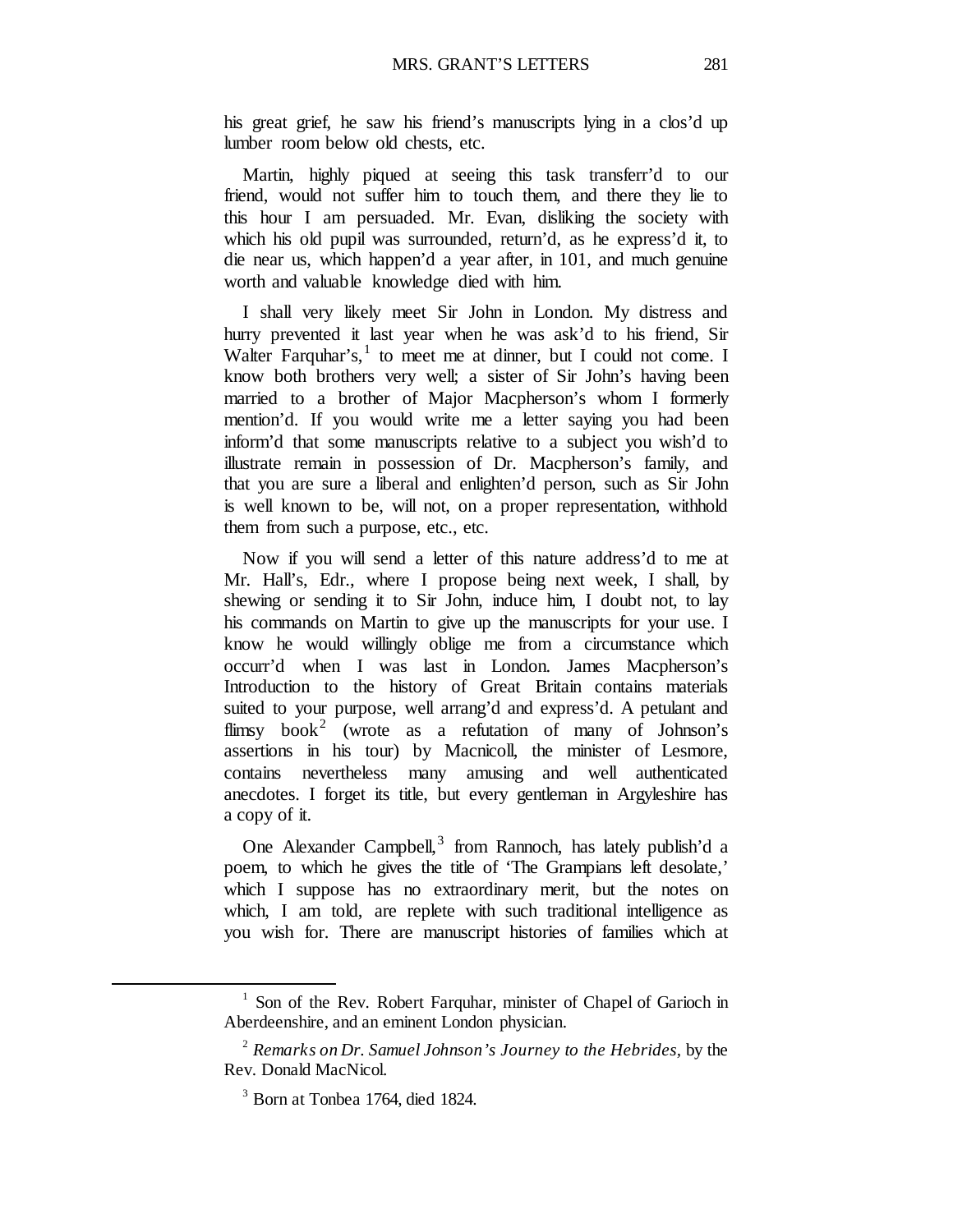any [rate] contain some dry facts worth knowing: Clanranald's, $<sup>1</sup>$  $<sup>1</sup>$  $<sup>1</sup>$ </sup> for instance. Mr. Henry Mackenzie<sup>[2](#page-37-1)</sup> could procure you the archives of the Grant family. The Montrose papers too might be useful. An introductory essay such as you mention would doubtless add great interest to your subject. I mistook if I spoke of being 6 weeks in England. I fear I must be there till August, but will from thence gladly communicate all I know, having the command of office franks.

I have a correction and an addition to make with regard to Lochiel's daughters. There was not of that set married to Auchalder, but there were two married in this country, one to Wright of Loss, the other to Macgregor of Bohawdie.<sup>[3](#page-37-2)</sup> Adieu, dear Sir. I shall write once more from Edr. with some anecdotes, and am in the meantime, Yours, etc., etc.

#### ANNE GRANT.

Lord Selkirk, as you well know, has written a book on emigration, and that with much candour and apparent benevolence, in which he draws from false premises very true and just conclusions. In the appendix of this book you will find some information which I know to be authentic.

Thoughts<sup>[4](#page-37-3)</sup> on the attachment of the clans to their chiefs— On filial piety—On enthusiasm—On the superstitions of the highlands, their origin and effect, illustrated by authentic anecdotes—On the consequences of certain immortalities as the system of life was affected by them—On the obscure and mystical, yet fervid and exalted ideas of the Deity and the worship He requires which pervaded the minds of highlanders of every rank.

Highland villains trembling at futurity like Shakspear's— Morality founded on sentiment, assuming by degrees a systematic form in a country undisturbed by conquest or foreign wars, where the essentials of Christianity had their due influence, and where certain lessons of practical piety were deliver' d from father to son with increas'd effect thro' successive ages—Peculiar effects produc'd on the imagination and the heart by cherishing with unusual care the memory of the departed, dwelling on their sayings and actions, and mixing them as it were with their surviving

<span id="page-37-0"></span><sup>1</sup> *i.e. The Black and Red Books of Clanranald,* now published in *Reliquiæ Celticæ,* vol. ii.

<span id="page-37-3"></span><span id="page-37-2"></span><span id="page-37-1"></span><sup>2</sup> *The Man of Feeling.* He married Penuel, daughter of Sir Ludovick Grant of Grant .

 $3^3$  Cf. p. 321 note.

 $4$  The first portion of this letter is missing.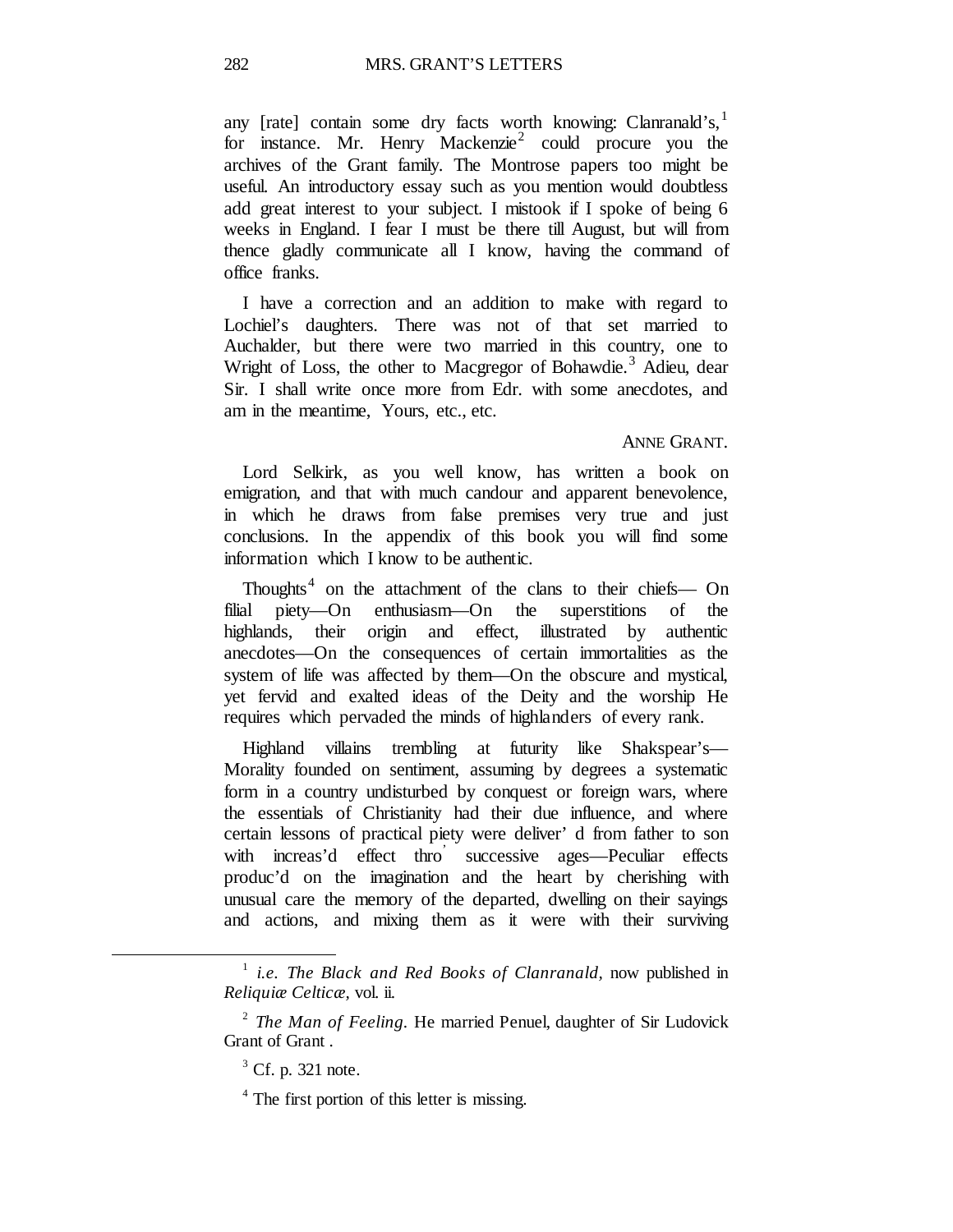friends in an inexplicable manner.

Lastly, on the utter impossibility of preserving in any other situation the spirit and character of a people so localiz'd, and bound by so many ties of fancy, memory, affection, and tradition to the strong featur'd land of their nativity.

Debas'd by an innate sense of degradation when driven to mingle with the mob of other countries with whom they have nothing in common. This spirit, if at all preserv'd beyond the limits of their native mountains, is chiefly found to exist in a body of highlanders devoted to arms, who, having no new abode or acquir'd localities to efface those so long endear'd to them, and going out in bodies from different clans, cherish both that martial ardour and that pathos of patriotism which is their peculiar [possession].

Strongly exemplified in the deservedly celebrated 42d Regt., which, as a body corporate, is worthy to have a little history transmitted of its achievements, its sufferings, its fidelity and magnanimity in several trying and distinguish instances.

On the additions, or cognomens, of the chiefs.

On the badges, Marches, Tartans, etc., which distinguished the clans.

Singular origin of the Macraws.<sup>[1](#page-38-0)</sup>

Remarkable difference of character and manners between the different clans.

Honourable strictness among the chiefs in adhering to a promise once solemnly given, instanc'd in the manner in which Glenmoriston acquir'd Dalentay, etc., etc.

Characteristic peculiarities.

<span id="page-38-0"></span> $\overline{a}$ 

There are many singular and interesting anecdotes worth preserving relative to the escapes and adventures of these persons who were attainted, such as Ranald Ratray of Ragnagalion in Castle Ratray, Stirling of Craigbarnet, Macdonald of Teindrich, the convicts sent to Maryland, etc., etc.

<sup>1</sup> Probably referring to the story told by Dr. Johnson. The 'Macraes,' he says, 'were originally an indigent and subordinate clan, and having no farms nor stock were, in great numbers, servants to the Maclellans who, in the war of Charles I., took arms at the call of the heroic Montrose and were in one of his battles almost destroyed. The women that were left at home being thus deprived of their husbands, like the Scythian ladies of old married their servants, and the Macraes became a considerable race.'—;*Journey to Western Islands,* p. 91.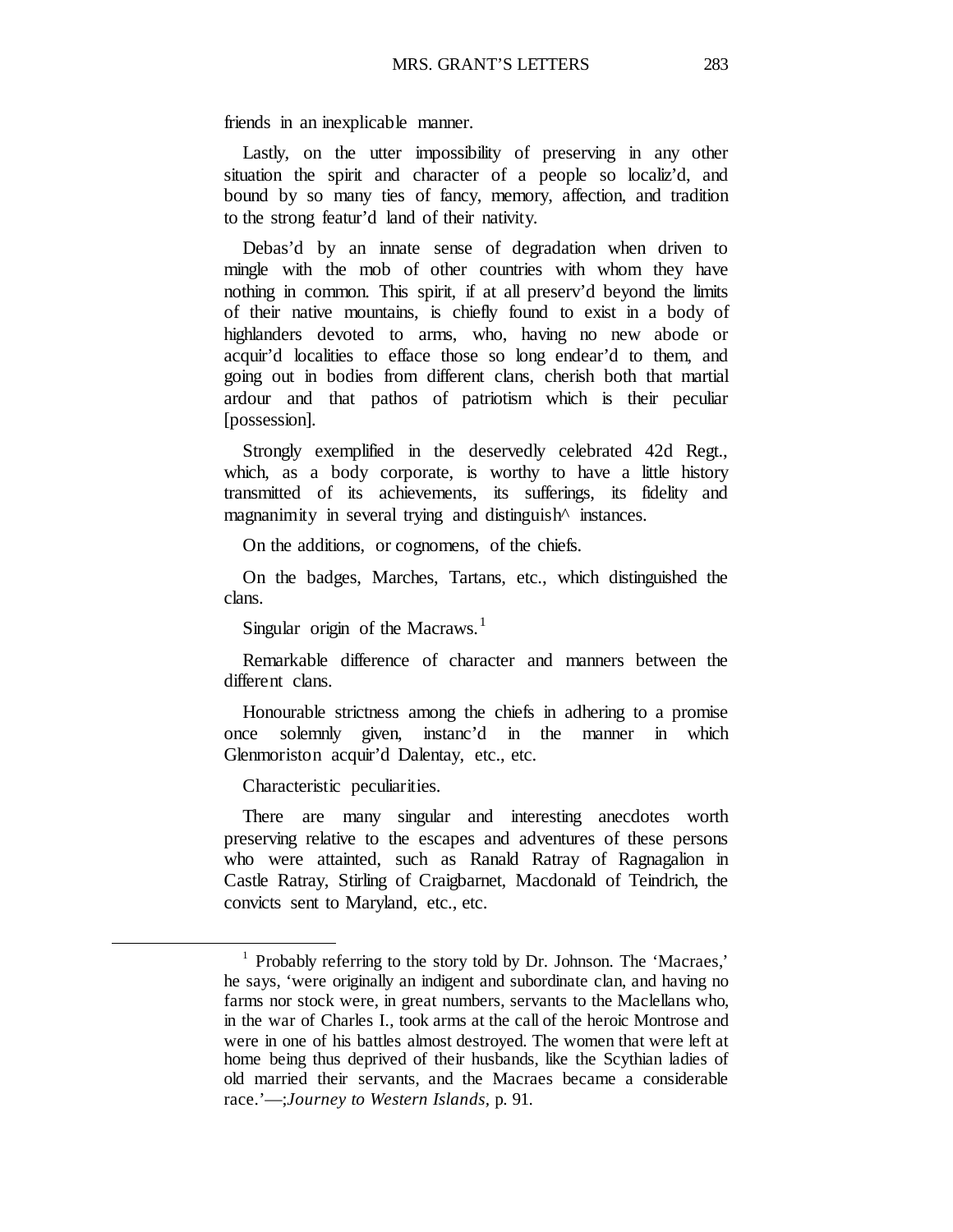These are hints whereon to found queries. Now, I am so confus'd, and the materials crowded into my lumber garret of a memory so disarranged, that I could not without some such fingerposts find my way thro' my own recollections.

Will you, if you wish for such aid of materials as I can give, demand in the order you see fitting my thoughts and recollections on each of these subjects, these letters you may afterwards arrange in the way you can best connect them.

I am going to give you a little anecdote illustrative of the history of woman. Drumakiln (the last), of whose infamous life and shocking death I had occasion lately to speak, seduc'd a well brought up and rather superior young woman belonging to the lower class, to live with him. She had three beautiful and promising children who were her consolation under the remorse that prey' d on her mind.

When the eldest was seven and the youngest scarce three years old, they were all swept away by a scarlet fever or some other complaint. Agonis'd with grief and penitence, the young woman retir'd to her father's house, and to perpetuate for an example or warning to others her transgression and its punishment, erected a stone in the churchyard of Luss with the following inscription,

> 'Under this stone lie three children John, Helen, and William Buchanan, Who by the sin of their wicked parents, John Buchan[an] and Helen Stuart, Were brought to this world, And to punish these sins And preserve them from such, Were early taken out of it, Anno Domini,' etc., etc.

This now is precisely the meaning and very near the words of the epitaph, which I think is still more forcibly express'd.

Think of the power of early good impressions and the strength of the mind that could thus sacrifice all ordinary feelings and considerations to set up this perpetual memorial of her own disgrace for the eventual benefit of others.

I am here in Rose Street with my old friends and shall not set out for London for a week. You will please address any commands you have for me in the meantime here under cover to James Shearer, Esq., Surveyor of the Post Office, who has lately connected himself in a manner with me by marrying a young friend of ours.—I am, with the most affectionate wishes towards all your family, Dear Sir, Yours faithfully,

ANNE GRANT.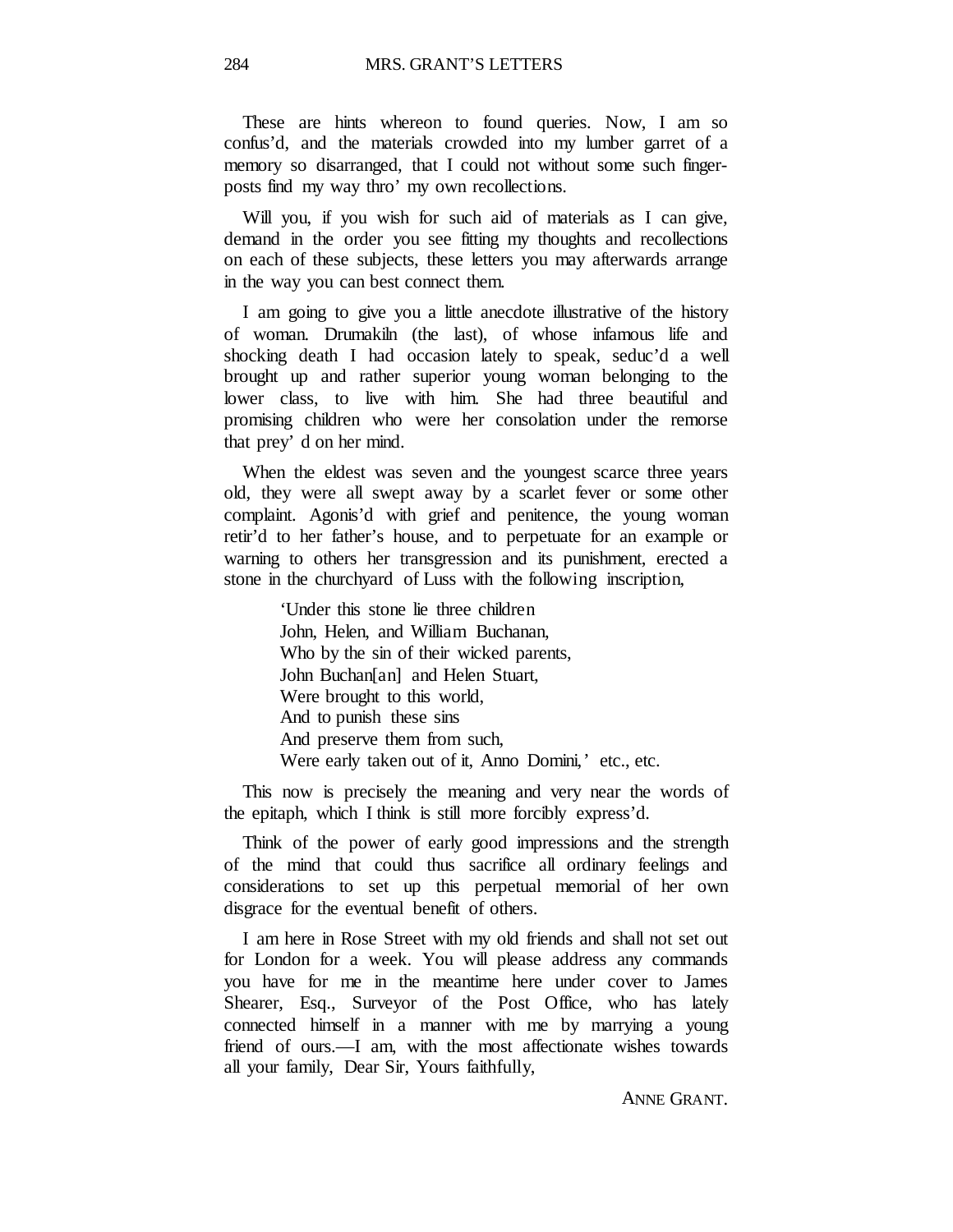#### *Brompton grove,* 17 *March* 1808.

DEAR MADAM,—I was truly sorry that it was not in my power to have had the happiness of being of your party at my friend Sir Walter's dinner. When you return to town I will have much satisfaction in waiting upon you; and by that time our friend the Duchess of Gordon will be here.

Nothing could give me more satisfaction than to aid your friend Mr. Stuart in his literary pursuits: his brother-in-law, Mr. Seton at Delhi, is one of the most respectable characters in the public service in India. A true Caledonian; having had the advantages of foreign education and all admired by the people of India for his superior attention to business and his perfect probity. You should inform Mr. Stuart that when I was at Rome in 1792, I had access to read a Ms. copy written by Prince Charles, of the History of his Campaigns in Scotland in 1745, etc. It was communicated to me by the keeper of the Stewart Papers in Cardinal York's possession; and on condition that I should neither take a copy of it or make any extracts from it. I obtained permission to the Duke of Sussex, then in Rome, to peruse it upon the same conditions. It is, I think, possible to obtain that Ms., now that Cardinal York is no more, and if the intercourse with Rome were open I would write to my friend Cardinal Erskine upon the subject.

As to the manuscripts and papers that my father has left, I do not believe that they could be of much use to Mr. Stuart. I left those relative to his deportation with the late James Macpherson of Ossian memory, and it was from them chiefly that he wrote his own *Introduction to the History of Great Britain.*

What you observe relative to the state of society, of which we have seen the last characteristic shades in our native country, is perfectly just. Many causes combined in favour of that state of society: the spirit of true poetry which kept the memory of noble actions, as that of the best affections of the heart, in continued admiration; the hospitality which formed the intercourse of the chiefs and their family connections; the opportunities which the cadets of those families had of seeing foreign countries and serving in the armies of France, Germany, and Italy, always anxious to return to their native soil with a good name, together with an emulation between the different clans to surpass each other in acts of liberality and renown. These and other causes gave the manners of the last century in our highlands and islands much of the old early Grecian character mixed with the loyalty and spirit of chivalry. You remember the great Lord Chatham's words, 'I sought merit where it was to be found! I found it in the mountains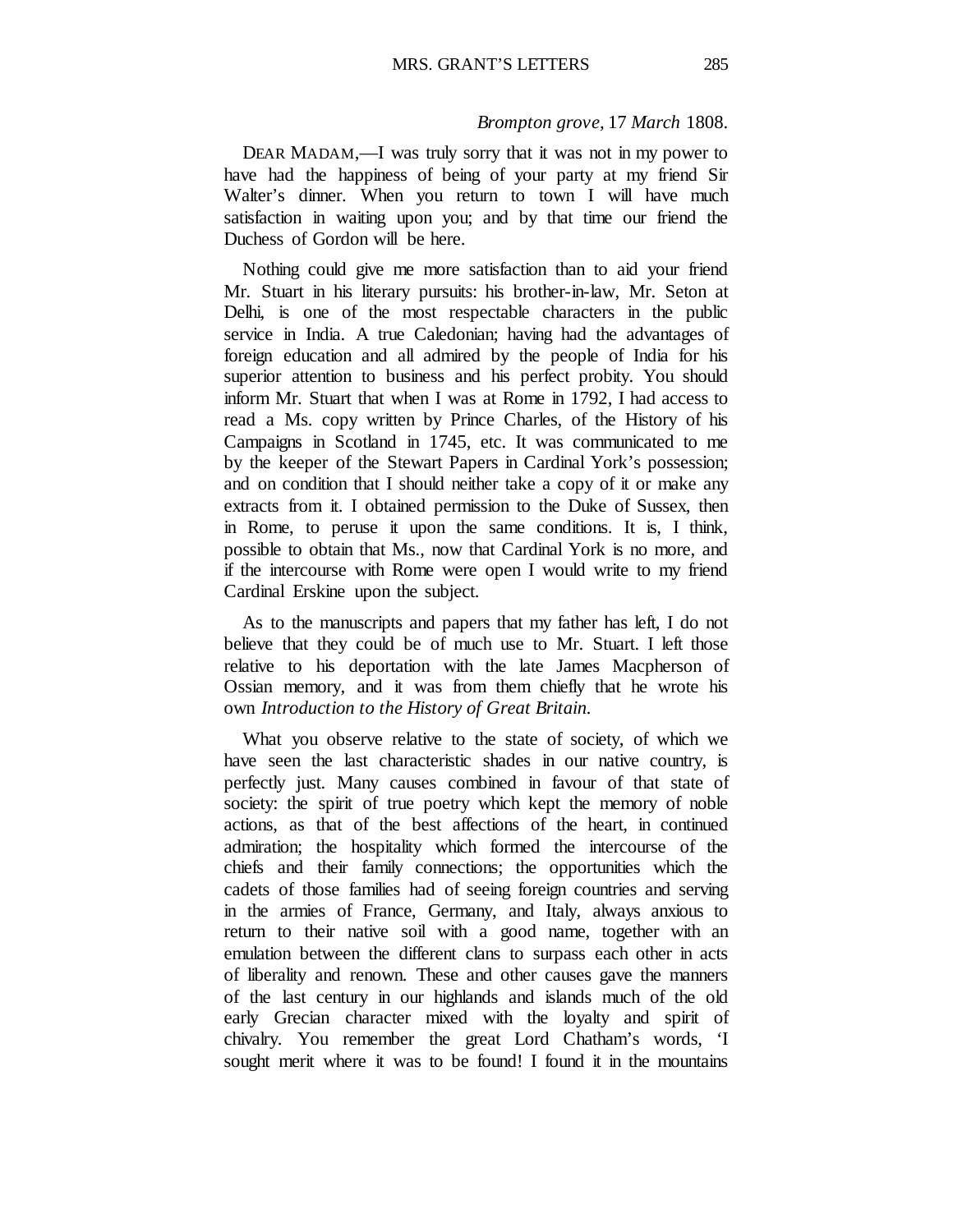of the north, a bold and a hardy race,' etc.<sup>[1](#page-41-0)</sup>

The antient music of our songs was the great inspirer of the whole organisation of society in those days, and it is a fact elucidated by the oldest Italian history of music, that it was the music of the old songs of our hills which James, one of our Scots kings, was supposed to have composed, and which the Italians called the new species of music 'lamentabile et lacrimabile,' yes, long before the days of David Rizzio.

There is a singular characteristic difference between our finest and most pathetic music and that of Italy. With us it is generally a plaintive lamentation relative to the *past,* with the Italians it is all invocative of future happiness as in Serenas, etc.

Letters gave early instruction to our native land, and the good old schoolmaster, Evan, $<sup>2</sup>$  $<sup>2</sup>$  $<sup>2</sup>$  whom you so justly esteemed was one of</sup> the last schools of these good effects. Our clergy in the highlands were above all the ranks of society there exemplary and useful members of instruction. The *Literati* who formed the select instructors of Scotland about seventy years ago, united and reanimated the spirit of highland as of the lowland renown of our country in its capital; and hence perhaps the rise and prosperity of the British Empire with Scots migration in the east and the west and even at its capital in a very considerable degree. English prejudices were thus done away, and Ireland is now in train of joining the works and deeds of her ancient genius to the mass of British renown. Do you, dear madam, continue to give us so classically the best ideas of the merits and renown of our Caledonian ancestors, and like a daughter of Ossian, you will most effectually aid your country and the ardour to defend it against our enemies and our own commercial and civilisation dangers you see how sincerely I by these observations would wish you to continue your poetical amusements, and how anxious I would be to aid your friend Mr. Stuart in his useful pursuits.—I have the honour to be, dear Madam, Your most faithful and most humble servt.

### JOHN MACPHERSON.

*P.S.*—What you have written about Mr. James Macpherson and Ossian, etc. etc. is most correct and founded upon my early knowledge of that subject. My old friend Mr. Grant of Coriemony never forgave his being completely taken in by the *Wish of the Aged Bard,* which you have so much improved in the translation of it into superior verses. Honest Evan Macpherson copied it, and as

<span id="page-41-1"></span><span id="page-41-0"></span><sup>&</sup>lt;sup>1</sup> The idea of raising Highland regiments, usually attributed to Pitt, was really due to Duncan Forbes of Culloden.

 $^{2}$  Cf p. 286.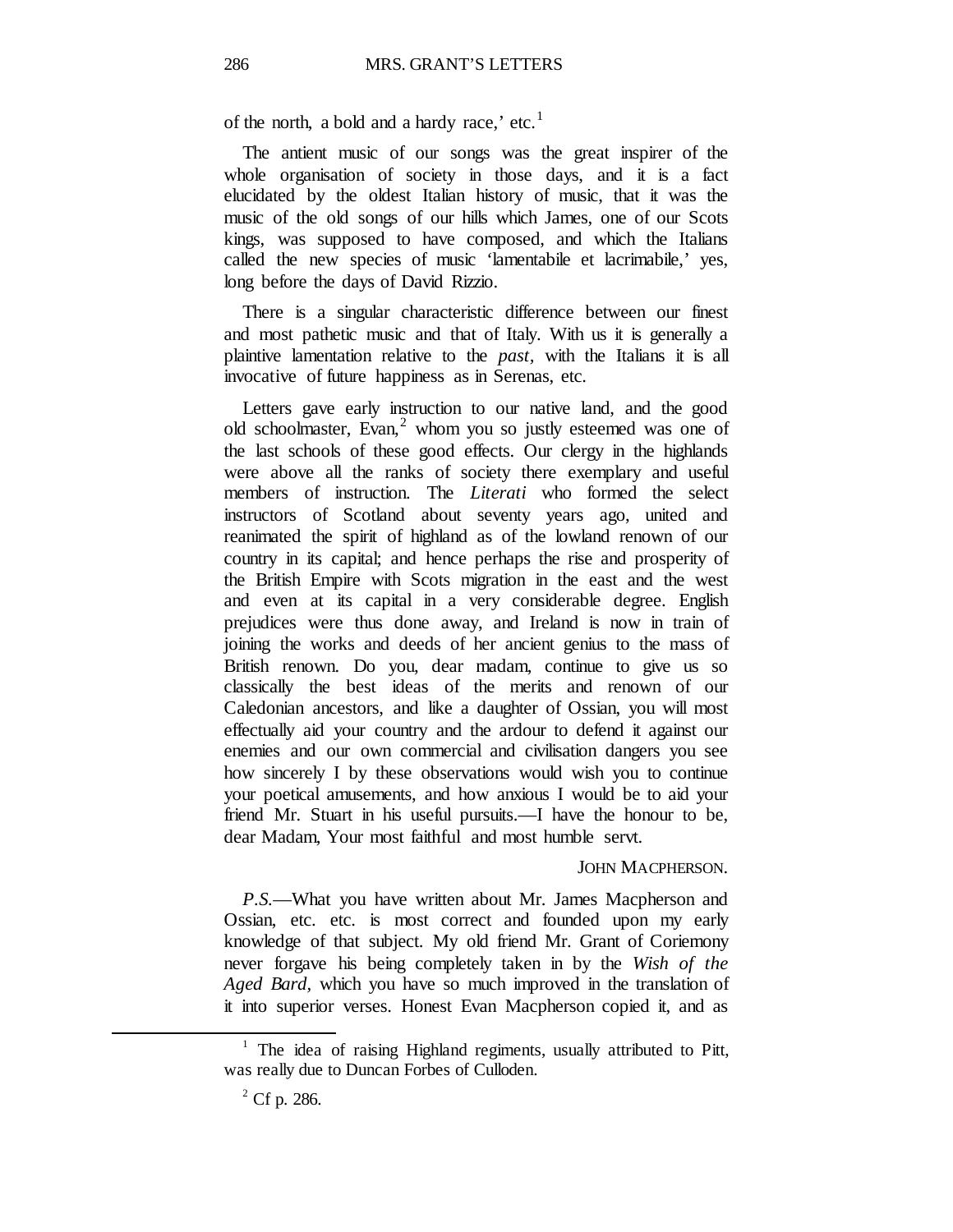he valued himself on spelling Gaelic perfectly, he gave it its complete appearance of antiquity to Coriemony's eyes. You have, I hope, read the poem of your namesake, Charles Grant, Esq.,  $j$ unr.,<sup>[1](#page-42-0)</sup> which won the prize, on the Restoration of Learning in the east. Admirable!

## *Sunbury, Middlesex, March* 20, 1808.

DEAR SIR,—I was disappointed at not hearing from you when I left Edinburgh, from a fear that your headache had been worse than usual, or some of you indispos'd. I went up with an old friend and her husband, who had return'd from India last year, and was now oblig'd to return to London, and too delicate to bear the land journey. There was a large party of us, who knew each other very well, and were glad to be together. We came up in four days, and our passage was on the whole a pleasant one. It is not possible for me to express how much I was hurried for nine days that I staid in London, by the kindness of my friends, who wish'd me during that little time to see everything, and be introduc'd to numberless people. Among these kind friends, it's but just that I should mention Sir W. Farquhar's family, Mr. Fielding of the Palace, Mr. Hatsell of the House of Commons, his brothers and family, and, finally, the Bishop of London.<sup>[2](#page-42-1)</sup> The attentions of Mr. Charles Grant's family were still more gratifying, and may in some respects be more important to me. I have no one of new people that is new to me who has so charm'd me by her attentions and by her manners as the Honble. Mrs. Stuart, who is married to the Primate of Ireland, $3$  and is a daughter of that Penn<sup>[4](#page-42-3)</sup> who now represents the Legislator and founder of Pensylvania and Philadelphia, but all this is egotism quite from the purpose. Your business was never a moment out of my mind. The friend I came up with is a Niece of Major Macpherson's. I wrote directly on my arrival; he is in a distant quarter, the name of which I forget. He answer'd me immediately; but says that it will take him some time to recollect and look thro' his papers before he can send me any intelligence worth transmitting; yet expresses himself delighted that the cause is in so good hands. Having appointed to be here at a certain day, I broke away from London rather abruptly, which hurried me exceedingly. Yet I must return for a few days in April, and shall then meet, perhaps, the Major, if he comes to see his niece embark

<sup>&</sup>lt;sup>1</sup> Afterwards Lord Glenelg.

<sup>2</sup> Dr. Beilby Porteus.

<span id="page-42-3"></span><span id="page-42-2"></span><span id="page-42-1"></span><span id="page-42-0"></span><sup>&</sup>lt;sup>3</sup> The Hon. W. Stuart, fifth son of John, third Earl of Bute, became Archbishop of Armagh and Primate of all Ireland.

<sup>4</sup> Sophia Margaret Juliana, daughter of Thomas Penn of Stoke-Pogis.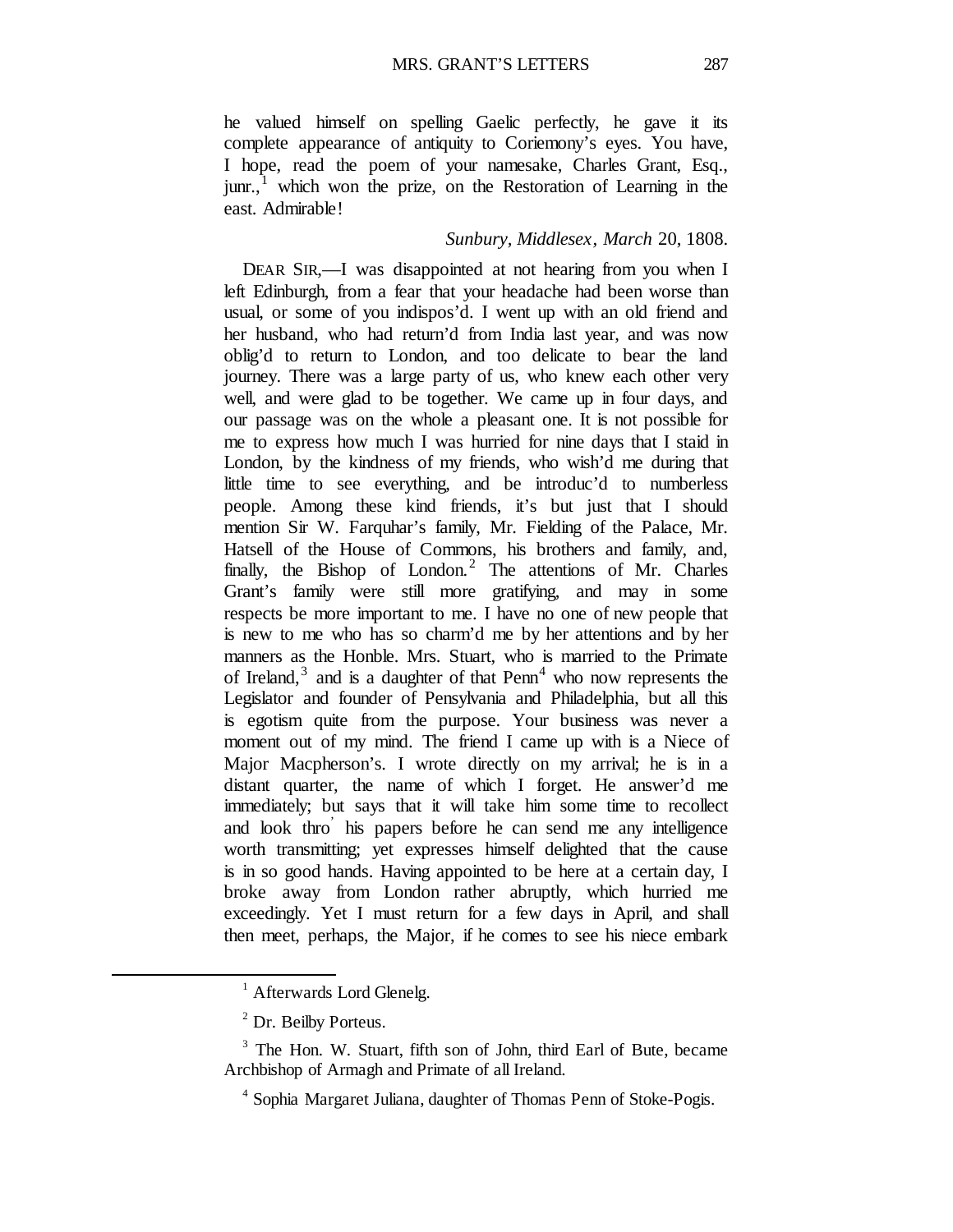at any rate. I shall hear from him again, but that is not near so well. Excessive fatigue and exertion, with the addition of a great cold, make me write a very stupid letter, but I hope my head will clear when [there is an improvement in] the weather, which even in these Elysian shades is bleak and cold. I daily defer'd writing to  $Sir$  John, from an expectation of dining with him at Sir W. Farquhar's, who hop'd to induce him to break his resolution against dining out. He is indeed a very great invalid, but you may see how zealous he is to promote your undertaking, which I hope nothing less than ill health will induce you to relinquish or defer.

I speak my very conscience, and do not mean a compliment, when I say you are the fittest person I think in the Kingdom for this undertaking. When I say this, it is because I know there is no highlandman existing that can bring to it the prerequisites of learning, Antiquarian and Genealogical knowledge and habitual elegance and purity of style, besides vigour of mind, join'd as it seldom is with unwearied application. Were there an existing highlander possessing all these indispensables, who was at the same time a gentleman with full command of time, that highlander would be still better adapted to the work, but there is no such being. I need not tell you that in this case you are only an architect. It is not to be suppos'd that you shall create the marble and the mortar, 'tis enough that you polish and arrange. How humbly and how gladly would I drive a wheelbarrow to the undertaking, with all the materials I could collect, but this must be a work of time and patience. I pick'd up some anecdotes from a relation at Edr., which I will try to detail hereafter. Now I think of it, Dr. Stuart at Luss might be useful. He is a modest man, a good scholar, and, I should think, no bigot to Whiggism. Pray let me hear from you soon, to know how your undertaking thrives. I am charm'd beyond measure with the family and their mode of living here. I write Mrs. Stuart soon. Excuse headache, etc., and believe me, dear Sir, yours with esteem,

## ANNE GRANT.

## *Windsor,* 14 *June* 1808.

DEAR SIR,—I am sure you must by this time consider me as a great trifler, and begin to lose all dependence on my professions of zeal in the cause you are engag'd in, and of industry in gathering together antiques for the cabinet you are, I hope, busily constructing. I must begin my vindication by telling you a secret. At the request of particular friends I have been since the beginning of this year busily engag'd in preparing for the press Memoirs of a

<span id="page-43-0"></span> $<sup>1</sup>$  Sir John Macpherson.</sup>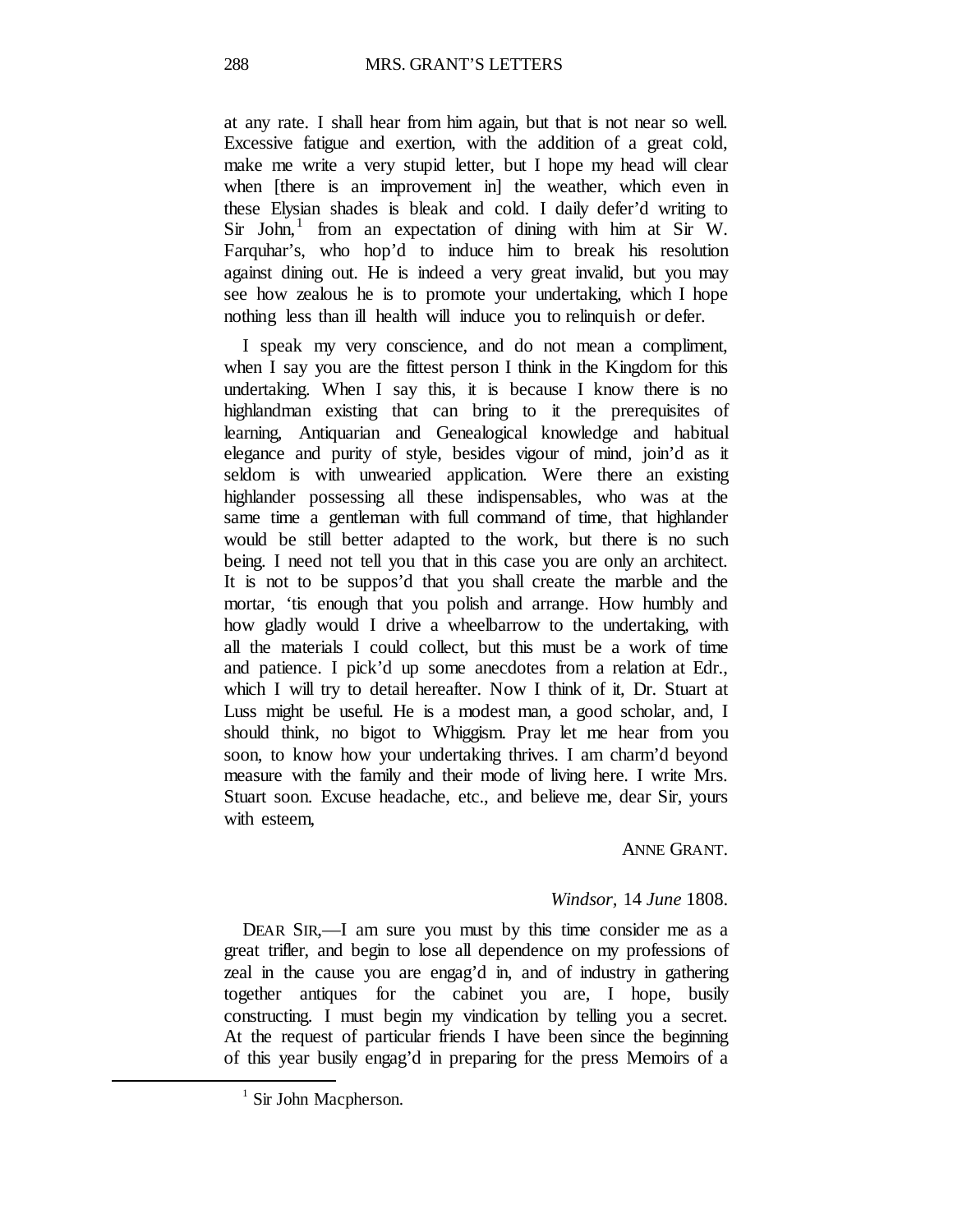deceas'd worthy well known in her time not only all over the Continent, but to all the distinguish'd persons who in her day led the British army to the Canadian frontier.<sup>[1](#page-44-0)</sup> But I shall refer for particulars to the Memoirs themselves, which will very soon appear; by very soon, I mean before Christmas, for the delay of printers you know to be notorious. The conveniency of getting these Memoirs quietly arrang'd where my attention would not be every moment call'd off by family cares was one motive for my accepting Sir John Legard's in[vitation], and yet I find difficulty, by dint of early rising, etc., to attend closely even for a few hours in a day to my subject, the kindness of many excellent people making many demands on my time. I was oblig'd to return for a fortnight to London to see several of my old acquaintance from America, who being near relations or intimate friends of my rever'd Patroness, whom I am now commemorating, can furnish me with anecdotes. One of my motives in returning to London was to meet Major Ewan Macpherson, who wrote to me that he deferr'd his communications till we should meet, and I being at any rate going to London, wish'd to time my return there so as to meet him. He was at that time suddenly appointed to some office which attach'd him to the troops now in Sweden; call'd for me twice and mist me; I sent to him, but found he was gone off express to the place of debarkation. You cannot imagine how much I was disappointed. I wrote to Sir John Macpherson some weeks ago, and that uncourtly knight, tho' he always talks of me to the Farquhars and others in terms of the warmest friendship, did not condescend to answer my letter; possibly he may have wrote north to his brother Martin and waits his answer, and in that case he may wait long enough, for Martin is the very Prince of Procrastination. I am quite of your opinion with regard to Sir John's epistolary talents; they are certainly of the lowest order, and yet he govern'd India well, and is a kind-hearted, benevolent man. He is asthmatic and in very bad health. I was strongly tempted to call on him lately. I went by invitation, as you may suppose, to Fulham, the Bishop of London's Palace, May 20th, and staid four days, and there I saw more of the great and the noble than ever I imagin'd it could fall to my share to meet with. It is delightful to see the filial respect and attachment which many of the nobility seem to entertain for that venerable and amiable prelate. He was recovering from a serious illness, and from one o'clock to five every day there was a constant succession of visitors of the first rank, both eminence of merit and station. But all these matters I hope to recount at leisure at Allanton on my return, when I hope to be admitted to pass a fortnight there. For you see there will be no such

<span id="page-44-0"></span><sup>&</sup>lt;sup>1</sup> Madam Schuyler.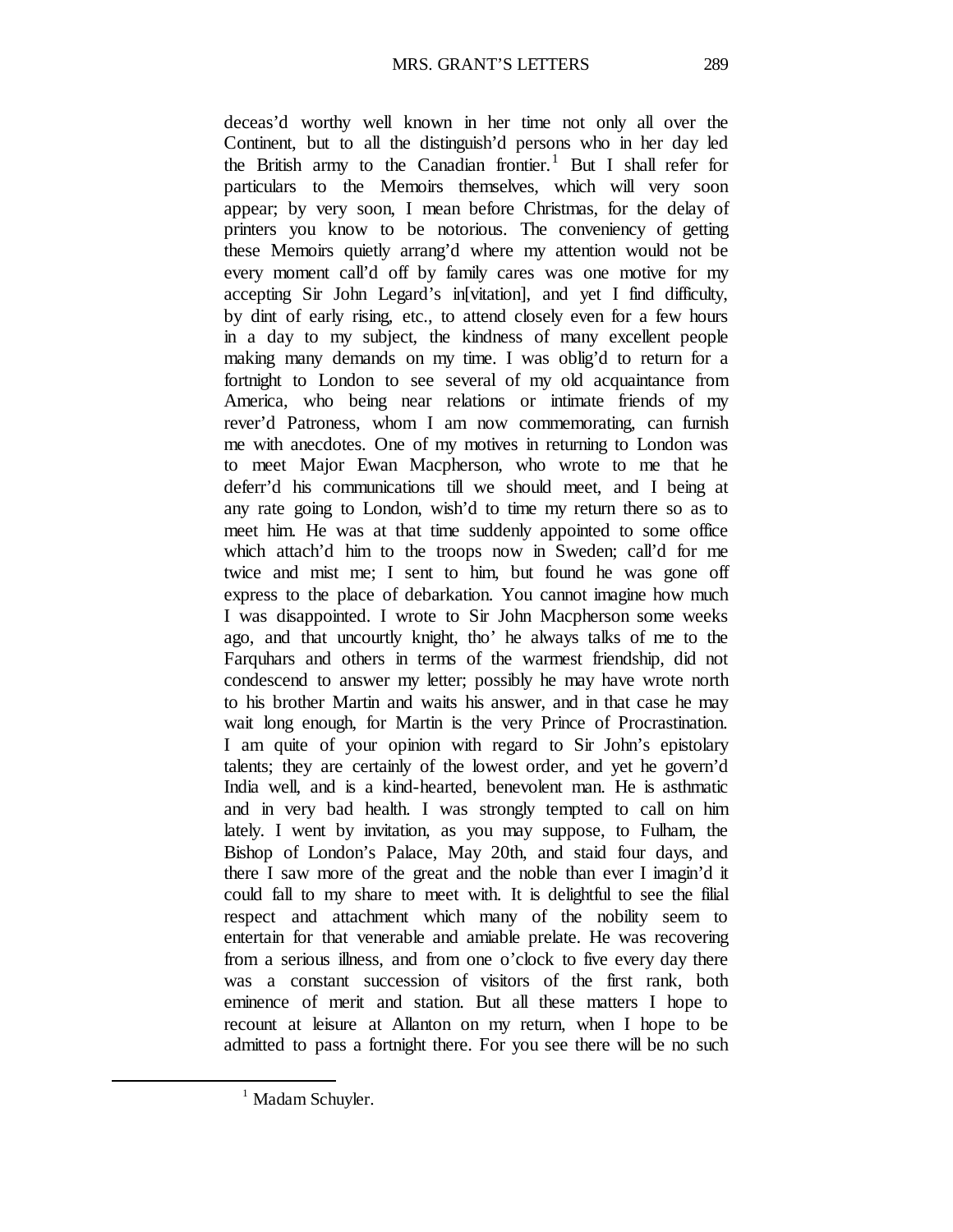thing as returning at once to my native obscurity after having sail'd like a paper kite so far out of my element. I am charm'd with the Bishop, and cannot say enough had I leisure of Mrs. Porteous. I am to have the privilege, for such I account it, of passing a little more time with them before I leave England. You will think me a perfect fugitive when you find this dated from Windsor. But the house from which I write, were I not bound down by prior engagements, has a more legitimate claim on my time and attention than any one in England. It is that which belongs to Miss Grant, alas now the only representative of the old Arndilly family. She and I have corresponded for two years past, and she was the cordial friend of my dear Charlotte, and has been in many respects a most useful friend to me. She lives here very much confin'd by her attention to two declining nervous sisters, but is a person highly valued for worth, judgment, and singular benevolence. She is cousin to Lady , and was her guide and monitor, while the state of her mind admitted of influence. It will be a sufficient testimony of Miss G.'s merit to say that she was the valued friend of the late Mrs. Eliza Carter, and many other eminent persons, and that the Princess of Wales greatly wish'd to have her about the young Princess. I came up here a day before with Isabella, but was hurried about seeing the place. I wish I had leisure to stay a little longer where I have met with so much affectionate kindness and so many objects of real interest. But I cannot indulge myself in a longer holiday from my book, and must return to-morrow. I find my task so often broke in that I have vow'd to suspend correspondence till it is done. But this is a holiday at any rate, and here I get a frank, which only now and then occurs at Sunbury. I wish at leisure to charm Mrs. Stuart by telling her of the fervent devotion of the good old King, whose morning prayers in his private Chapel I have attended at 8 for three days past. I have, notwithstanding my constant application, which is really fatiguing, wrote to the Highlands for anecdotes. I should be zealous on your account tho' I did not care for the work, and zealous for the work's sake tho' I did not care for you. Excuse the hasty and homely expression by which I describe this double stimulus. Our Rector at Sunbury is a Scotchman, and does us great credit as our countryman. Dining in his house last week I was awhile in his study, and happening to open the Statistical Accounts, all which he has, I lighted on that of an old acquaintance, Mr. Grant's co-presbyter, who mentions his having many papers in his hands that give light regarding the history of the family of Lochiel, which it appears he did not give to John Hume, who would scarce have asked the favour, keeping very shy of his old brethren. Fearing to overload this frank, which I got after I had folded my letters, I shall merely request you to cover and forward it to Killmallie, free, if possible, the within note. I am thus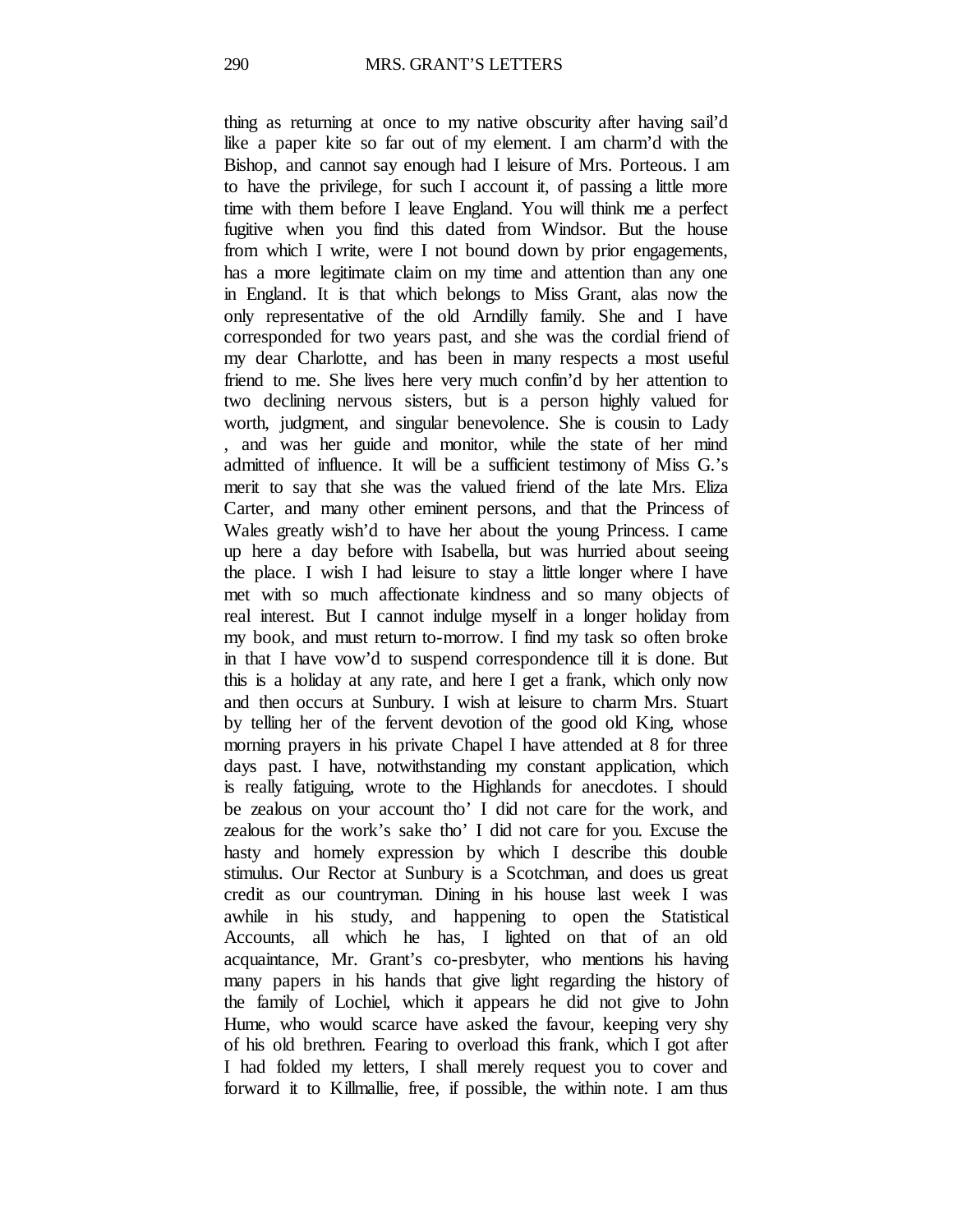hurried for fear the man should die, and being that he is (I whisper this) a kind of gander, I cannot explain matters to him as I would to a person of more comprehension, and therefore simply ask the favour for myself. I am quite jealous that Mrs. Stuart has not wrote to me, and beg you will not [omit] to mark in her pocket book to remember to forget.<sup>[1](#page-46-0)</sup> Miss Stirling of Kippendavy—I forget this moment Miss Steuart's cousin—was at Sunbury with Lord Glenbervy one day lately. They were Sir John's mother and sisters that you saw at York. Convey the expression of my sincere veneration to Mrs. Mackenzie, and bid Miss Steuart cherish the memory of her sincere well-wisher and your oblig'd servant,

ANNE GRANT.

#### MEMOIR OF THE FAMILY OF LOCHIEL

DEAR SIR,—It is in tracing the history of Man when he has ceas'd to be a savage, and when his faculties, by a certain degree of moral culture, amid the benefits of social order, have begun to unfold. In short, it is in the patriarchal ages, before the coercion of laws and the tyranny of customs have transform'd him into an artificial being, that we can study nature undebas'd by ferocity, and undisguis'd by refinement.

Of these patriarchal ages, however, there are few memorials, because they were necessarily illiterate ones. Somewhat of the substance we see preserv'd in the sacred records, and somewhat of the shadow reflected in the compositions of the earlier poets of every nation.

In those rugged and barren districts of our own country, which, shelter'd by mountains that shut out both the conqueror and the legislator, retain'd traces of primitive manners long after they were effac'd in all other places. Some remains of ancient attachment, confidence, and simplicity, subsisted even within the last century, among wide extended families, who lov'd their head more than they fear'd him, and whose ardent and faithful attachment was the result and the reward of paternal kindness and protection, ever vigilant and unwearied.

It may be thought absurd to assimilate societies so warlike as these with the patriarchal modes of life. But it must be remember'd that their habitation was not assign'd in those fertile meadows and

*'Mem.*

<sup>&</sup>lt;sup>1</sup> *Vide* Peter Pindar's 'Birthday Ode':—

<span id="page-46-0"></span><sup>&#</sup>x27;To remember to forget to ask Old Whitbread to my house one day.'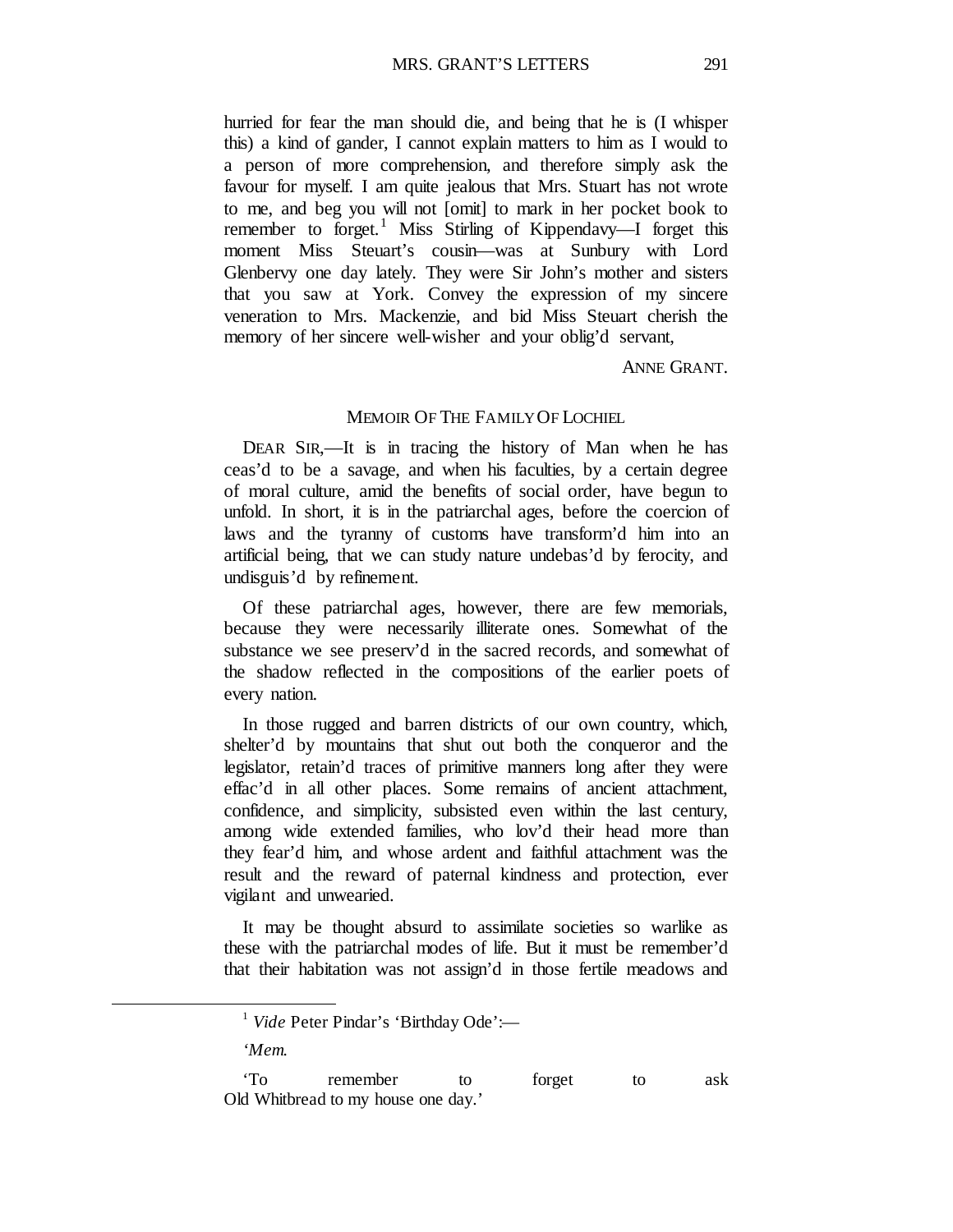extensive plains, where the primitive herdsmen tended their flocks amidst peaceful abundance. They became hunters from necessity, and the transition from the hunter to the warrior is a very short one. He who braves danger in the forest will not shun it in the field; and he who goes always arm'd, will not readily submit to injury or insult. The hunter Esau, who pursued the sylvan chase thro' the forest of Mount Seir, was bred in the same pastoral tent, and under the same patriarchal dominion, with the shepherd Jacob, who fed his flocks in the adjoining plain, and seem'd equally solicitous to obtain the paternal blessing. Yet harden'd by his manner of life, he was sturdy and self-righted, and evidently an object of terror to those who had injur'd him, tho' the sequel shows him generous as brave.

The interior of this mountainous district, which afforded shelter to those primitive hunters, was by the hand of nature parcell'd out into subdivisions, the limits of which were defin'd most distinctly, and easily defended.

In every narrow vale, where a blue stream bent its course, some hunter of superior prowess, or some herdsman whom wisdom had led to wealth, and wealth to power, was the founder of a little community, who ever after look'd up to the head of the family as their leader and their chief. Those chains of mountains which form'd the boundaries of their separate district had then their ascents cover'd with forests, which were the scene of their hunting excursions. When their eagerness in pursuit of their game led them to penetrate into the districts claim'd by the chief of the neighbouring valley, a rash encounter was the probable consequence, which laid the foundation of future hostilities.

These petty wars gave room to a display of valour and conduct in the chiefs, and produc'd a still closer cohesion and mutual dependence among their followers. These hasty animosities were soon hush'd into peace, yet often renew'd. The consequence was that the clans became expert in arms, cautious, vigilant, and enterprising. They form'd alliances, offensive and defensive, cemented them by intermarriages between the chief families of the confederating clans, govern'd their followers by a kind of polity not ill-regulated, and the chief had the power of life and death over all his large family (for such he consider'd his clan), but this was very sparingly us'd. In cases of long feud and much mutual exasperation, a chieftain might be cruel to his enemies, but never to his friends. To their own people they were invariably clement and indulgent. Nor were these paternal rulers in any sense so despotic as they have been represented; so far otherwise, that of all monarchs they were the most limited, not being permitted to take a step of the least importance without consulting their *friends.* By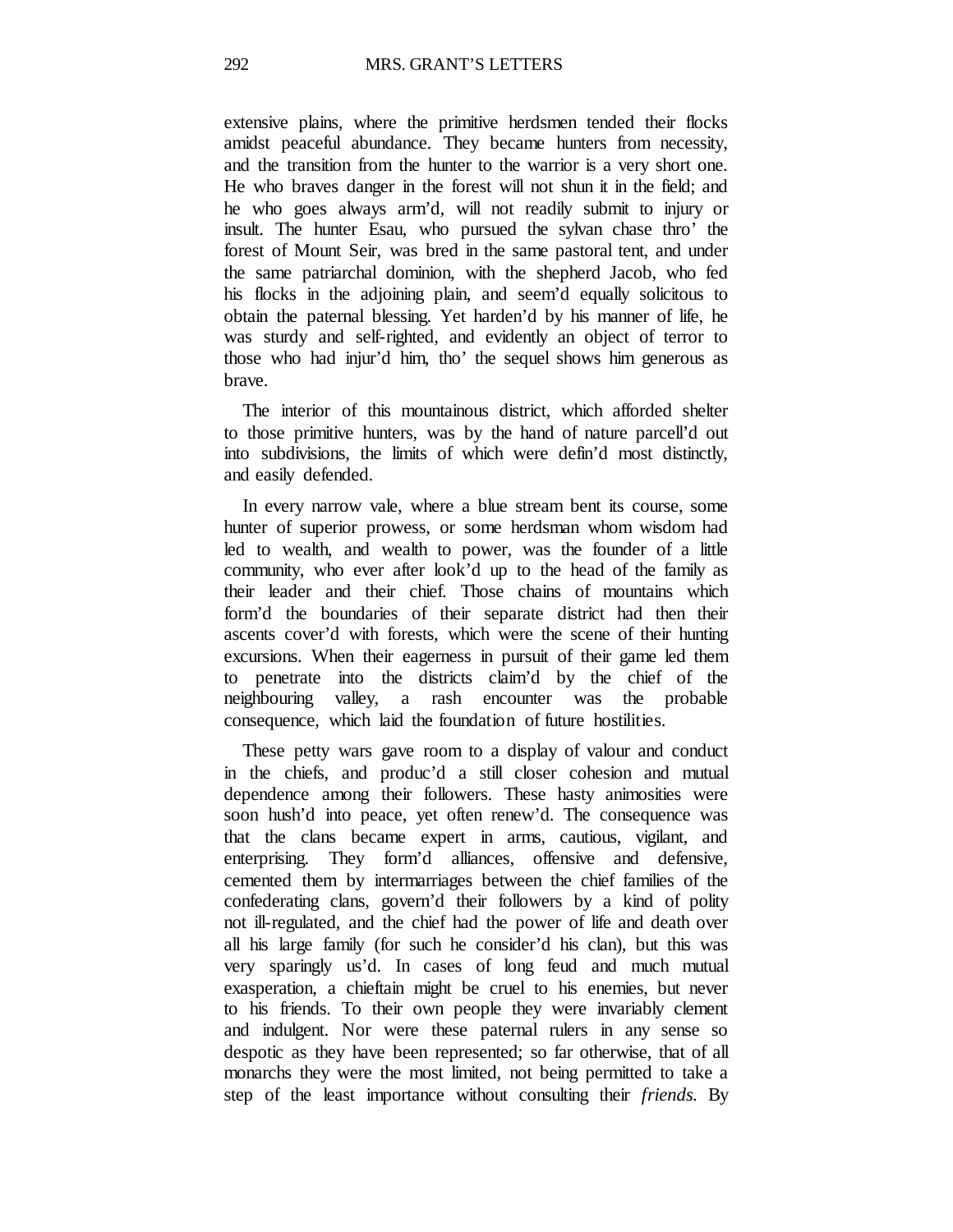this expression was meant the elders of their tribe, including relations so distant, that in any other country they would not be recognis'd as such. But then in this council of elders, those who were not regarded as prudent and sagacious persons had no weight. It can scarcely be imagin'd by us, who depend not so much on the wisdom of our sages, how nicely they weigh'd and discriminated the degrees of intellect, and how carefully the wise or witty sayings of these oracles were treasur'd up and deliver'd down to posterity. The poor laird could neither marry or give in marriage, raise a benevolence or levy war without the full consent of these counsellors, who, unless he happen'd to be a man of uncommon talents, govern'd him much more than he did them. He led out the tribe no doubt, but then they led out the families of which the tribe consisted, and unless perfectly satisfied with the ground of quarrel they would not move.

The celerity with which they sometimes appear'd in the field, was rather a proof of the unanimity of the clan than the despotism of the chief.

Of the bold exertion of control us'd by these mountain Hampdens, I am about to give a well-known instance.

Sometime in the last years of the 16th century, there was a Laird of Grant, who was either in mind or body so enfeebl'd that he was not able to maintain the requisite authority, even in his own immediate family. His eldest son, of whom the renown'd Prince Hal seems to have been a prototype, was call'd Laird Humphry. He was remarkable for ready wit, personal graces, bodily strength, and superior skill and dexterity in all athletic games and exercises, but he was volatile, unprincipl'd, profuse and licentious. He gather'd up among the youth of the country a train as far as possible resembling himself, and thro' Strathspey and Murray, where the family had then large possessions, nothing was to be heard of but the excesses of Laird Humphry and his dissolute attendants. Having drank all the claret in Murray, and borrow'd and run in debt till no one would trust them, he then return'd to his own country, and honour'd every house by turns with a visit, which lasted till he and his banditti had left nothing eatable or drinkable within the walls, besides polluting them with vice and intemperance. The elders in this extremity held a council, the result of which was, that if they did not immediately remove this pest, their importance and dignity as a clan was at an end. On this great occasion they laid not only their wits but their purses together, bought up Laird Humphry's debts, and laid him up in prison at Elgin, where he was confined till his death many years afterwards, the next heir in the meantime discharging all the functions of a chieftain. Now the chief justice, by whom the heir-apparent was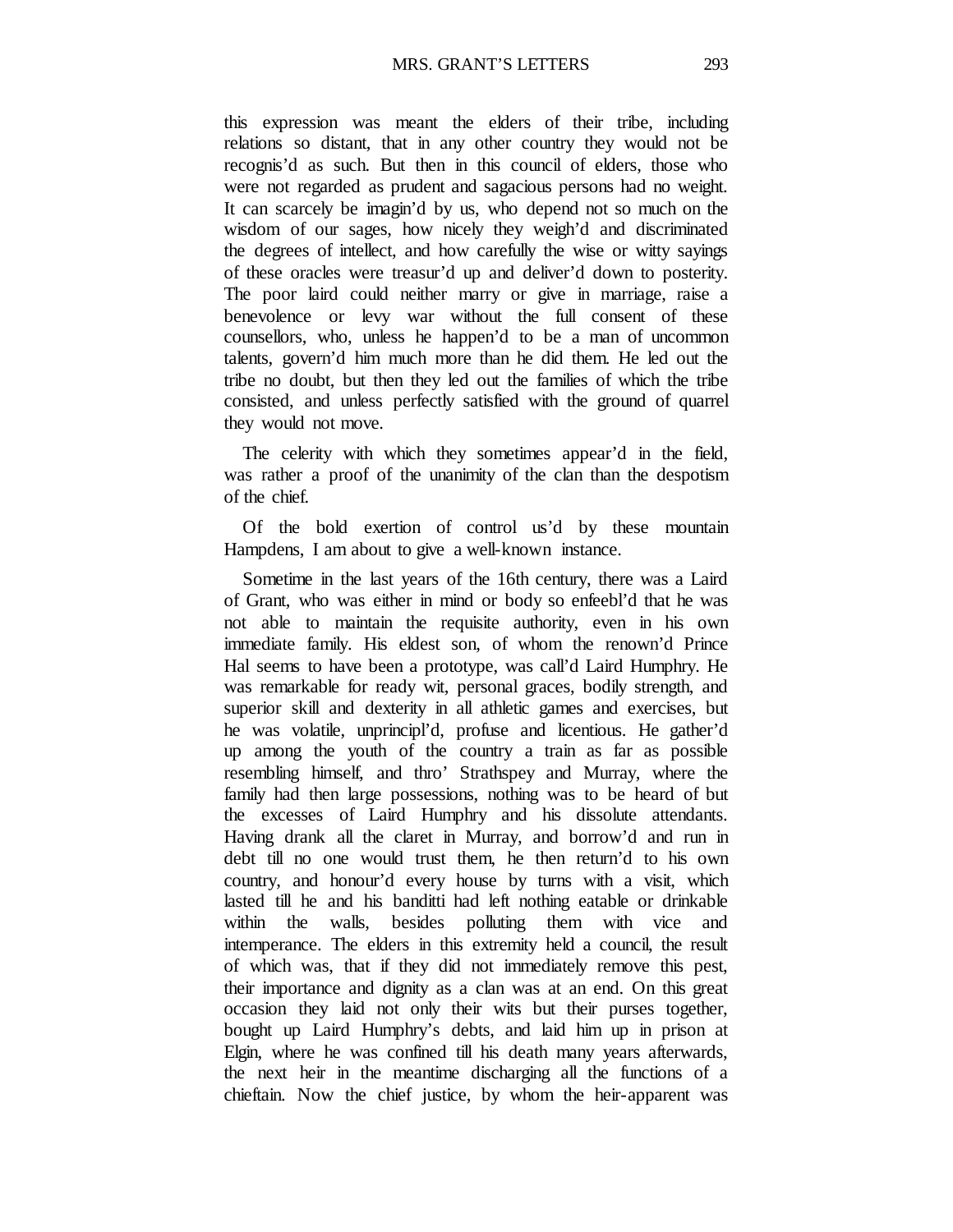imprison'd, show'd no greater firmness, and ran no greater risk.

I could give a hundred instances of the freedom of speech allow'd the subject in these suppos'd arbitrary dominions, but shall confine myself with a very modern one within my own knowledge.

There remain yet more vestiges of this dominion of the affections in the lesser Hebrides than in any other part of [the] highlands.

The Macniels of Barra have possess'd that island without a rival or competitor for time immemorial, and it is a very singular circumstance in the history of that family, that nineteen Roderick Macniels<sup>[1](#page-49-0)</sup> in succession have inherited that estate without any of them having a brother; the lady always had one son, who continued the family, but never had more. Thus there was in the family of Barra a great dearth of hereditary counsellors, yet every islander was ready in his own humble, or rather familiar, way to proffer advice.

About twenty years ago Barra, without asking the consent of his islanders, came to Lochaber to solicit the hand of the beautiful and amiable daughter of Cameron of Fassfern, nephew to the banish'd Lochiel. Among the rowers that brought his boat from Barra was an old man of the lower class, who had been perhaps his father's foster-brother or one of the island sages.

A few days after his arrival he was walking with other gentlemen in the street of Maryburgh, $<sup>2</sup>$  $<sup>2</sup>$  $<sup>2</sup>$  when old Ronald call'd out</sup> in his native tongue, 'Rory, do you hear? I say, Rory.' 'Yes, I hear you very well, but am engag'd at present.' 'But wait, Rory, is it indeed true what I hear of your marriage?' 'Be quiet, I have gentlemen with me; I will speak with you again.' 'Nay, but Rory, dear Rory, be cautious, 'tis the mother of your children you are seeking; you do not need money; but is she prudent and modest, tell me that, Rory?' And all this in a loud voice in the open street. I should have premis'd that Barra is a well-bred, respectable, worthy man, whose appearance and manners might claim distinction wherever he is seen. The man's freedom was not the grossness of vulgar familiarity, nor Barra's forbearance the want of dignity. It was the earnestness of affectionate simplicity on the one side, and the condescension of true greatness of mind on the other. There is a volume of character in this simple anecdote.

<span id="page-49-0"></span>Yet simplicity in that sense which precludes penetration into human character, and occasional stratagem and finesse, made no

 $<sup>1</sup>$  This is not so.</sup>

<span id="page-49-1"></span><sup>2</sup> Now Fort-William.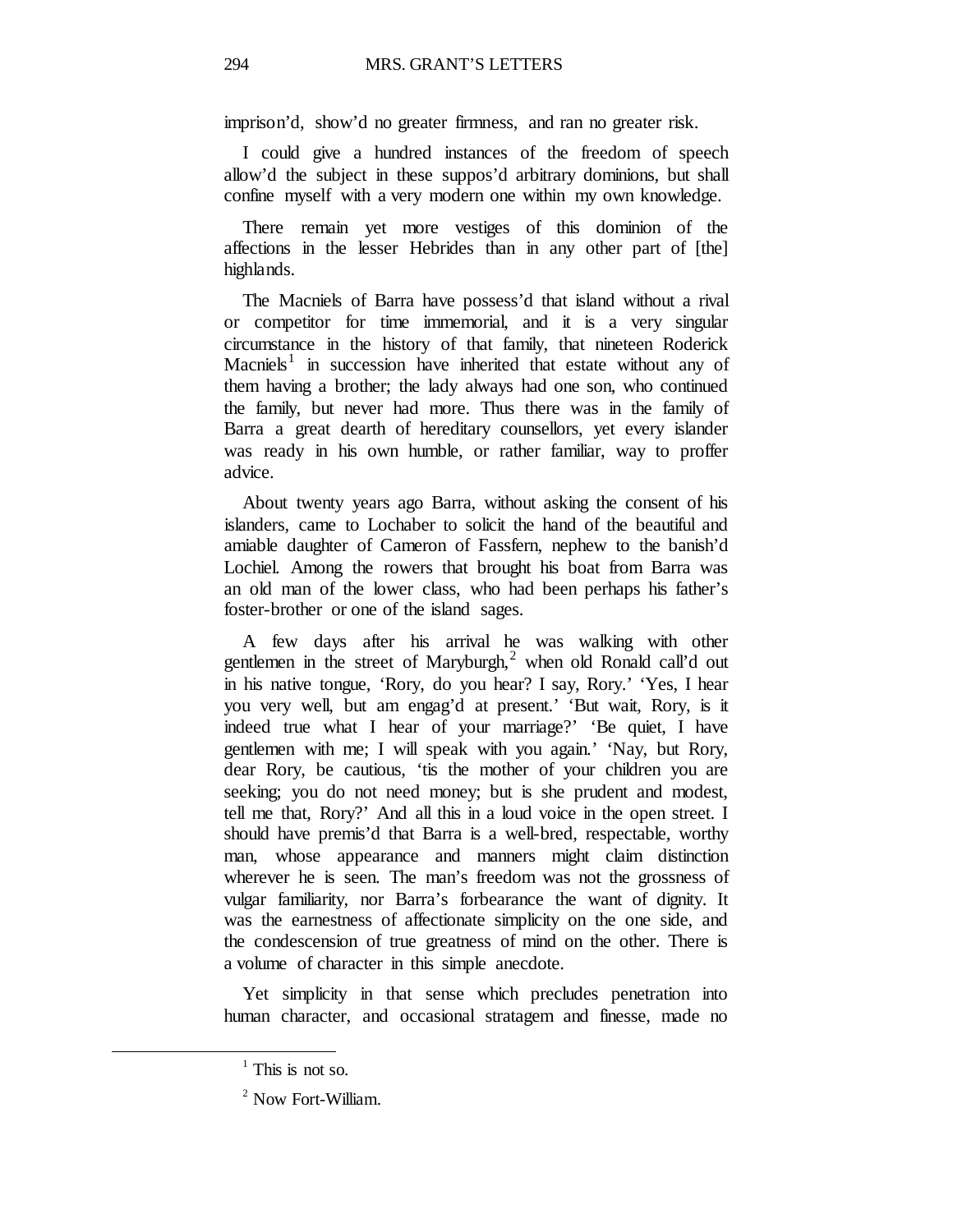part of the highland manners. They were often necessitated from their manner of carrying on their hunting or predatory excursions, to be like Arviragus,

# 'Subtle as the fox for prey, Like warlike as the wolf for what they eat'; (SHAKESPEARE)

while their peculiarly social mode of living together, the address necessary to conciliate and adjust jarring interests among allied clans, and the habit of making all private considerations subservient to the good of the community, sharpen'd their native sagacity and enlarg'd their minds. Meantime their excessive delight in poetry, music, and the tales in which the heroic deeds of their ancestors were preserv'd, communicated to their imaginations a tender and romantic enthusiasm, which gave a high and peculiar colouring to their affections and their virtues. Without entering into any discussion of the disputed question relative to the antiquity or authenticity of their boasted Ossian, it is undeniably certain that remains, undoubtedly genuine, of poems compos'd by the bards attach'd to certain great families, within these three or four centuries, still exist sufficient to do honour both to the genius and the virtues of this secluded people.

These remains are peculiarly valuable for the high strain of heroic generosity and pure morality which breathe thro' them and entitles the Mountain Muse to praise,

'Beyond all Greek, beyond all Roman fame.'

It is to be observ'd to the honour of those untaught bards that their wild strains of eulogy and lamentation never fail'd to wait upon departed merit, however deprest or unfortunate. No highland worthy ever died 'uncelebrated or unsung.'

The gallant Marquis of Montrose, tho' no highlander himself, had often led the clans in alliance with his family to victory, and finally to defeat. He who was indeed

'The courtier's, scholar's, soldier's eye, tongue, sword. The observed of all observers'— *(Hamlet)*

had not a single chaplet hung upon his hearse but those woven by the hands of his faithful mountaineers. Their plaintive and pathetic strains have flow'd abundantly, and the *Shion shuil Ghreumach* the wine blood of the Grahame, a common figure, to express generous and high descended blood, in the Celtic poetry—shed at the cross of Edinburgh, still wakes the throb of indignant sympathy in every highland cottage. Of this accomplish'd Hero, who was himself an elegant and classical poet, no one tuneful memorial is to be found in the English language; yet he has departed in the light of his renown, and his name lives in the song of the bards.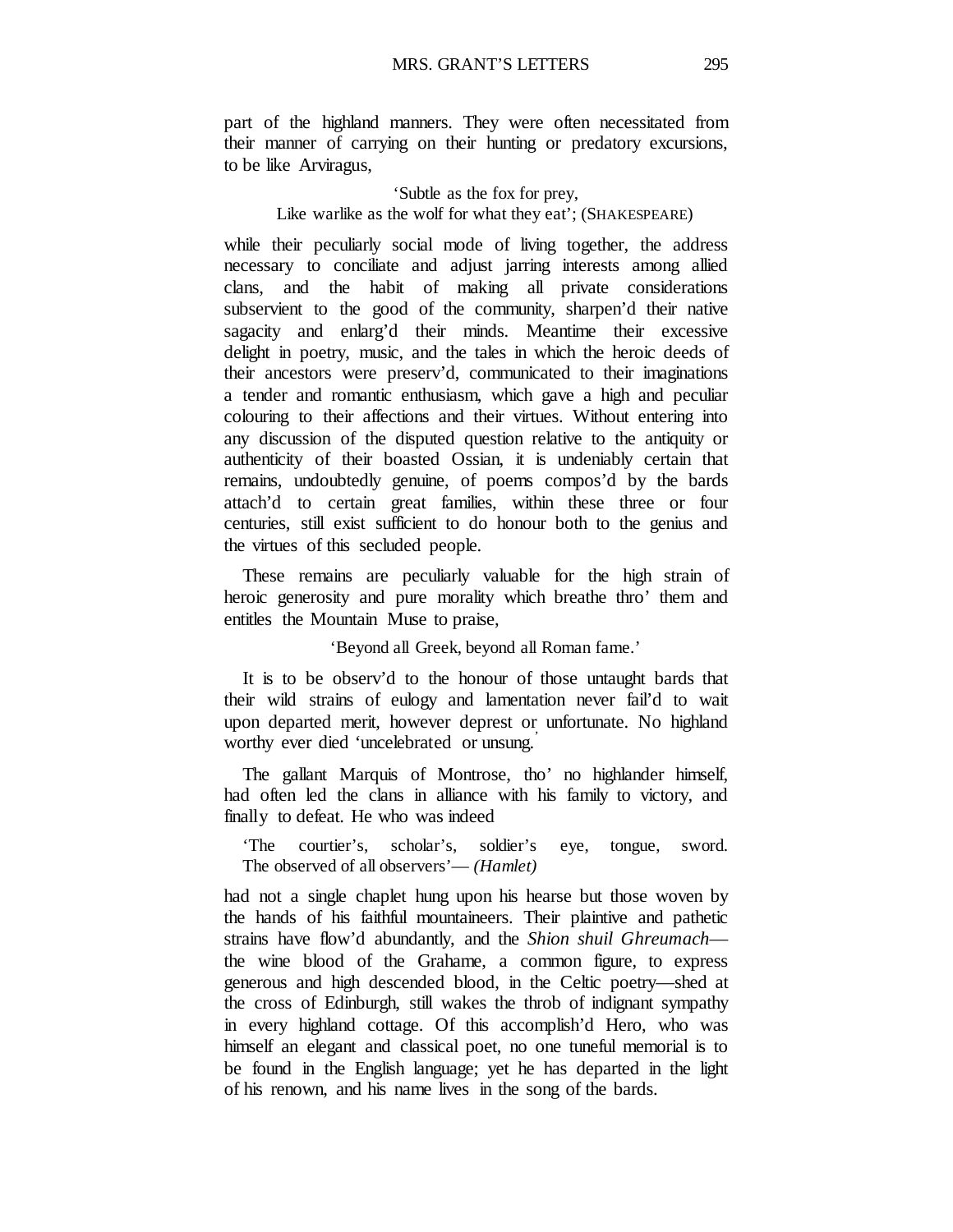There were two great principles held in the utmost reverence in the Highlands on which much of the peace and order of society depend everywhere. In the first place, the violation of an oath, or even a promise once solemnly made, was regarded with unspeakable horror. Then the conjugal union was held so sacred that infidelity was scarcely heard of, and the criminal, when such there was, universally detested.

This picture of Highland society may appear a flattering one: yet those best acquainted with the subject will allow it to be a sketch very faithfully drawn. No doubt there are shades and some very dark ones. When the sword and balance are not plac'd under legal sanctions in appropriate hands, the irregular efforts of daring individuals to execute summary justice or redress dubious wrongs produce dreadful effects.

Of these I shall give one or two striking instances. When feuds ran high between contending clans, their last resort for security was to fortify a small island in one of the lakes with which that country abounds. Then by bringing in all the boats on the approach of an enemy they were secure from all danger. The south side of Loch Ness is call'd Strath Erick, from some powerful Dane who once attempted to force that pass, and was oppos'd by Cuming, head of that clan.<sup>[1](#page-51-0)</sup> This Cuming, being mortally wounded, sat down to rest on the top of a high mountain, over which the military road has been since carried. There he expir'd, and there still remains a cairn or rude monument of stones erected to his memory, which is perpetuated by the name of the mountain, *Suie Chuiman,*  the seat of Cuming. Descending from the mountain you arrive at a little plain beside the Tarfe, where the warrior was interr'd. This is call'd *Cillchuiman,* the tomb of Cuming, and is now the site of Fort Augustus. This district belong'd to the Frazers, who, being often at war with the Macintoshes and Macdonalds, their neighbours, felt the want of an island to secure their families in when they went on expeditions. They, like the Venetians, made an artificial one in a small bay of Loch Ness by sinking piles of wood and then heaping up stones. Part of this artificial island still remains, and is call'd the Cherry Isle, from some trees of that kind planted on it. There, too, are to be seen the remains of a castle once belonging to the Lovat family. In this lonely fortress, some time about the middle of the fifteenth century, Lovat left his three daughters while he went out on some warlike excursion. One of these young ladies was very beautiful, and was belov'd by Lovat's neighbour to the westward, Macdonald of Glengary. Not liking her family, however, he did not

<span id="page-51-0"></span> $1$  The Cumyns at one time seem to have included Lochaber as well as Badenoch in their vast possessions.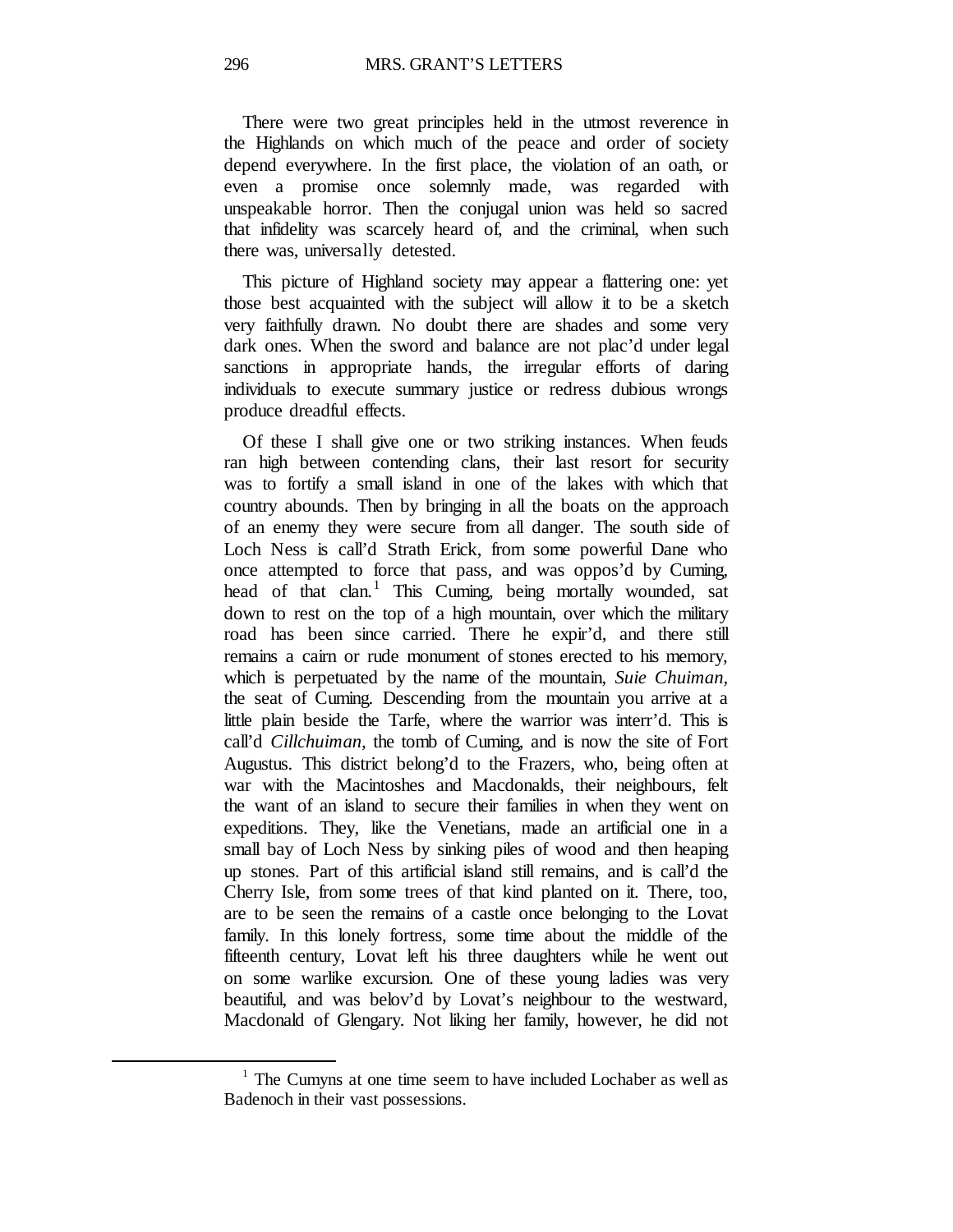make open proposals, but strove privately to win her affections. This dishonourable attempt was repuls'd with due indignation. Resentment and dislike to her family now prompted this recreant lover to take an unmanly revenge by slandering the object of his passion.

Appriz'd of this the injur'd fair one sent a message in the most private manner to Glengary by her foster-father, acquainting him that on the following night she should send her attendants different ways, and alone in the castle wait to receive him at midnight.

Glengary gladly complied with the assignation, yet did not go unarm'd. For this the damzels were prepar'd. The entrance to these castles generally led to a kind of hall on the ground floor, to which three or four steps of a descent led down. In the dusk of the evening the old man, by direction, kill'd a bullock and spread the new-flay'd hide, with the inside outwards, upon these steps. Whenever the expected lover set foot on this slippery descent he slid backwards, as was intended. The old man, who waited at the bottom with a Lochaber axe, sever'd his head in a moment from his body. The lady who offer'd this victim to her violated fame did not long enjoy her triumph undisturb'd. The deed (in which the perpetrators gloried) was soon known.

The Macdonalds led their force against Lovat, overpower'd and took him prisoner. They carried him into the deepest recess of a thick wood, where swarms of flies were attracted by the close sultry heat. There they bound him to a tree, and opening his mouth as wide as possible fixed a stick to prevent its closing, that he might be chok'd by the insects which would in these circumstances fly into it. In this extremity some one propos'd to spare his life on condition that he would take the *great oath* to relinquish the estate of Abertarph to the Glengary family. They, the Glengary family, enjoy'd it till the late General Frazer purchas'd it back in '76. Abertarph is that picturesque district water'd by the rivers Tarph and Oich, in which Fort Augustus lies, and which extends westward from the head of Loch Ness to Loch Oich by Invergarrie house.

Lovat on this occasion departed from his dignity as a chief. According to the receiv'd notions he was not allow'd to part with territory for the preservation of his life.

The clans possess'd unequal shares of power and numbers, yet the prevalence of mind was here strongly mark'd. A clan which had been rul'd by a succession of wise and brave leaders soon deriv'd such consequence from the abilities of its chiefs as made it greatly preponderate in the scale of political importance over others more numerous and possessing more territory.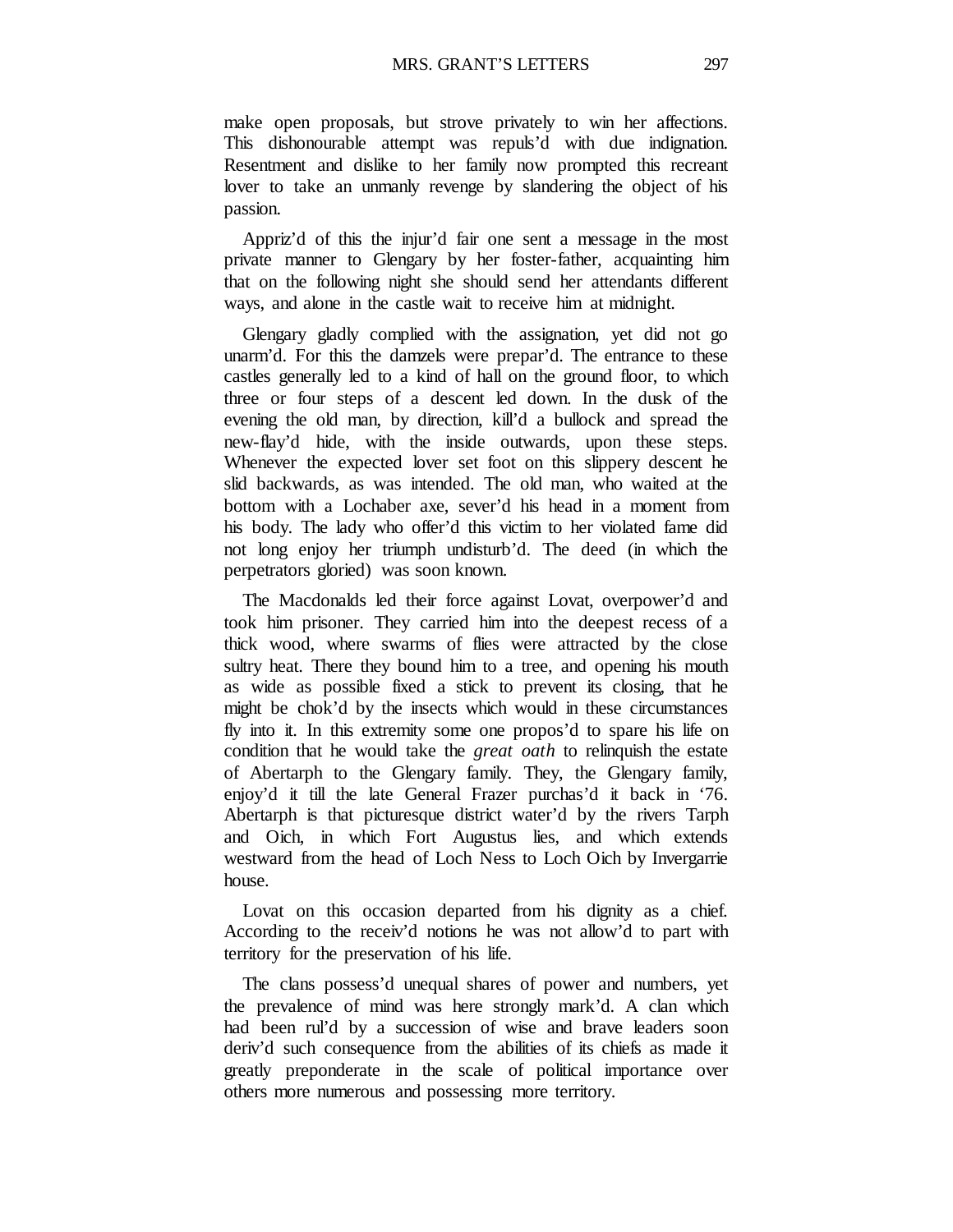Among these, that of the Camerons was particularly distinguish'd. Many gentlemen of this name possess'd property, such as Dungallan, Callart, Glendissery, Clunes, etc. etc., but all acknowledg'd Lochiel as their chief, and literally resign'd their lives and fortunes in whatever cause he adopted. A succession of able and honourable men supported the credit of the clan, and by judicious and respectable marriages created useful connections to the family. Perhaps even our frugal country did not afford an instance of a family who liv'd in so respectable a manner and show'd such liberal and dignified hospitality on so small an income.

Their authority, supported by the general confidence in their personal virtues, was indisputed. Yet justice requires that even this generous clan and their successive gallant leaders should not receive unqualified praise.

The clan, with very little scruple of conscience, were wont to make excursions in search of prey, which they denominated a spreath.<sup>[1](#page-53-0)</sup> They were, however, more honest and more decorous than the Elliots or Armstrongs of the border. Their chief never headed their excursions, never shar'd their prey, and severely punish'd them when they trespass'd on the bounds of any ancient ally of the family. To this effect there is a letter among the archives of the Grants, written with all the air of ceremonious dignity which one sovereign might be suppos'd to use in addressing another.<sup>[2](#page-53-1)</sup>

It seems there had been an alliance by marriage between the chiefs of the two clans, in consequence of which a close friendship subsisted between the tribes. A band of the Camerons set out to make depredations on the inhabitants of the east coast. They had to cross the island from sea to sea (their way lying thro' Badenoch and Strathspey) before they arriv'd at their destination. Returning thro' the dark passes of the mountains with a heavy prey of cattle the Grant herdsmen saw, or thought they saw, some of their own cattle among them. These they reclaim'd: a scuffle ensu'd, for it was a point of honour with highlanders to rescue their cattle from depredators at the extreme risk of life, else they were for ever disgrac'd. The skirmish between these enrag'd combatants was so sharp that some lives were lost on the part of the Grants. The Laird of Grant wrote to his *Right traist* Cousin Lochiel, representing how utterly impossible it was to put up with this flagrant violation of the friendship subsisting between the clans without due satisfaction

<sup>1</sup> Probably a confusion of *creachadh,* a foray, with *spreidh,* cattle.

<span id="page-53-1"></span><span id="page-53-0"></span> $2$  The letter referred to is seemingly one from Allan Cameron of Lochiel to Sir James Grant of Freuchie, dated 18th October 1645. Cf. *Chiefs of Grant,* vol. ii. p. 76.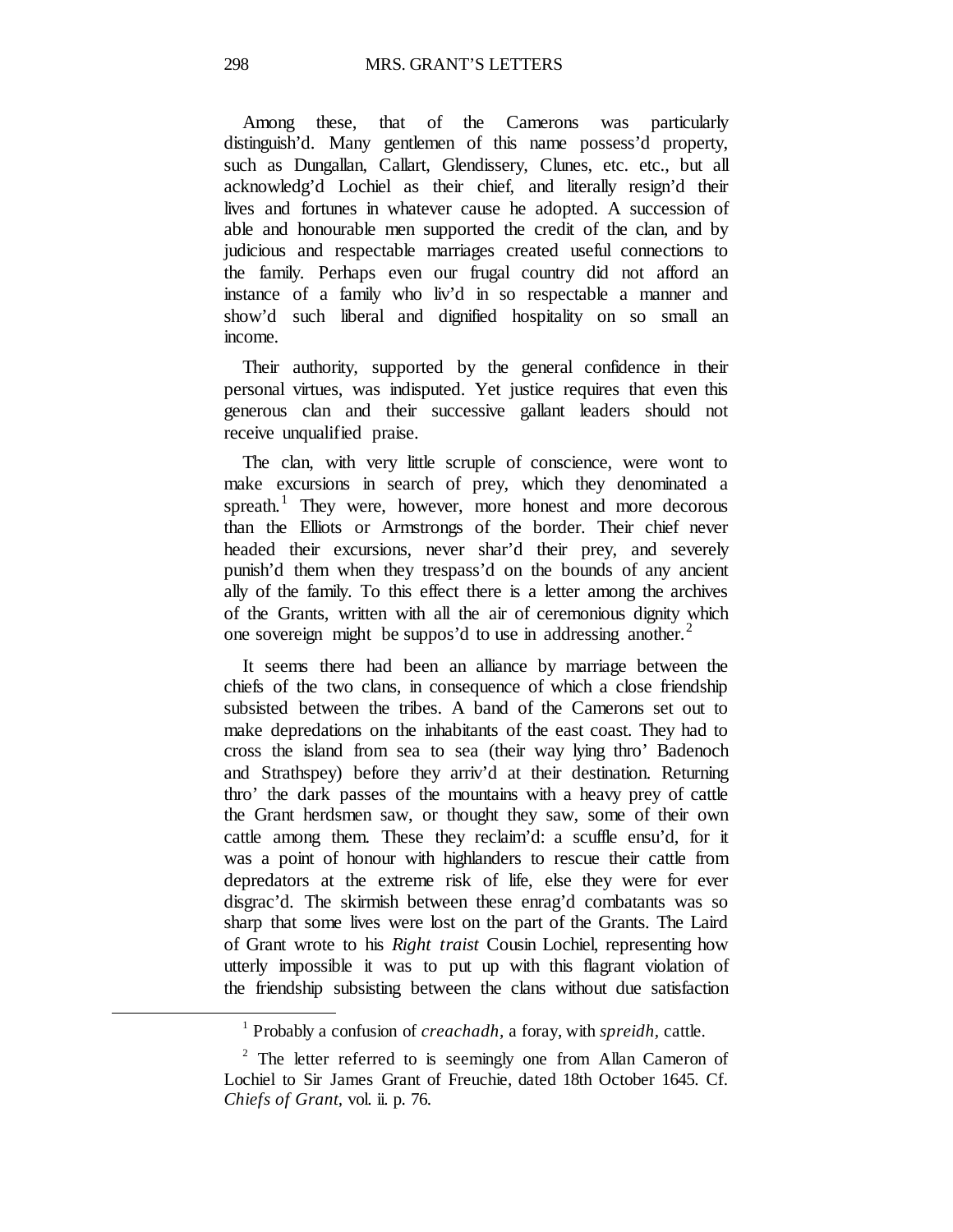for the injury receiv'd.

<span id="page-54-1"></span><span id="page-54-0"></span> $\overline{a}$ 

Lochiel in answer assur'd his good cousin of his great concern for the injury his people had sustain'd. 'We would not willingly,' says he, 'that any of our men should skaith the lieges in your bounds, they only went forth to make a spreath upon the land of Murray, whence all men take their prey.'

A Cameron of the lower [order] was condemn'd, and I believe executed to appease the wrath of the Clan Grant; he did not suffer for taking cattle at the risk of his life from those whose business it was manfully to defend their property. Far less was he condemn'd for defending himself when attacked. His crime was violating the arm'd neutrality and breaking the ancient league, offensive and defensive, subsisting between the clans.

The Lochiels had for some generations been men of a commanding appearance, robust, athletic make, and dark hair and complexion. So many deeds of fame had been achiev'd by chiefs of this complexion, equally brave and fortunate, that superstition began to note it as a lucky one, and finally it was foretold by gifted seers that a fair Lochiel should never prove a fortunate one.

In the year 1675 was born Ewan du, or dark-hair'd Evan, who was fated by his courage, fidelity, generosity, and loyalty, to eclipse all his predecessors.<sup>[1](#page-54-0)</sup> He was singularly belov'd by his people; and besides the virtues of his heart, and the powers of his understanding, possess'd that vigilance, prompt exertion, and determin'd firmness, which peculiarly fitted him for those military employments in which he afterwards distinguish'd himself. He very early display'd his attachment to the abdicated monarch, having led a considerable body of Camerons to the assistance of Viscount Dundee, at the Pass of Killiecrankie.<sup>[2](#page-54-1)</sup> Here his courage and conduct went near to turn the fortune of the day. How this conduct came to be overlook'd by Government, at the very time that Glencoe, who was just at Lochiel's door, became the object of such signal vengeance, does not appear. Nor can it at this time be easily accounted for. His popular character, and powerful connections, might make it seem worth while to conciliate him; but if that was the intention, it does not appear to have succeeded.

Some time after, about the end of King William's reign, his son

 $1$  Eoghainn Dubh was really born in 1629, and died at the age of ninety in 1719. He married (I.) Mary, daughter of Sir Donald MacDonald of Sleat; (2.) Isabel, daughter of Sir Lachlan Maclean of Duart; (3.) Jean, daughter of David Barclay of Urie.

 $2$  At Killiecrankie he carried the royal standard. For a description of his appearance, *vide* Macaulay's *History of England,* chap. xiii.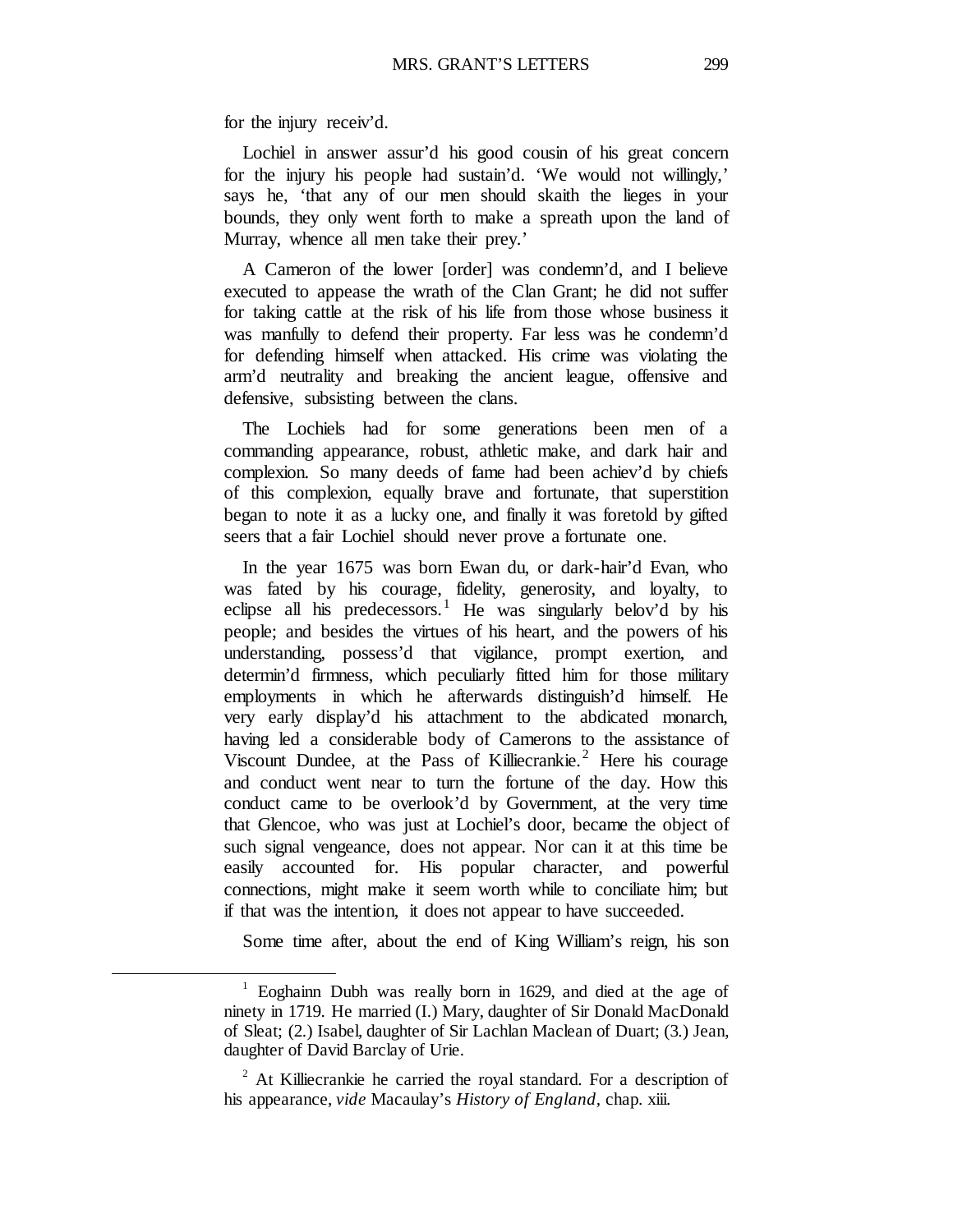John went privately to France. He was an intelligent man, of frank and pleasing manners, who had more knowledge, and had associated more with his superiors than was usual for the chieftains of those days. There is reason to suppose that it was about this time that he became acquainted with the Duke of Berwick, who had a great friendship for him.

About this time too, Barclay of Urie, well known as the acute and able apologist of the Quakers, was also in France at that time, when probably commenc'd the acquaintance which soon after produc'd a matrimonial alliance between the families of Urie and Lochiel. $<sup>1</sup>$  $<sup>1</sup>$  $<sup>1</sup>$ </sup>

This marriage was an additional proof of the gallant chiefs independence of mind and deserved [all praise].

In the meantime every effort was made by the ruling powers at home to detach Lochiel from his allegiance to the abdicated monarch.

Great offers were made him on the part of Government. He was to have a pension of £300 a year, which was to descend to his son (whom they were particularly anxious to lure back to Scotland), and to be Governor of Fort William.

This generous chieftain, however, was above temptation. While Government were thus vainly negotiating with him, a very different kind was carrying on between Sir Ewan and another distinguish'd chief.

Alaster Du (Dark Alexander) of Glengarrie, whose territories border'd on those of Lochiel, and whose castle was situated on Loch Oich, not many miles from Achnacarrie, is still celebrated in the poetry and traditions of his own country, for wisdom, valour, and magnanimity.<sup>[2](#page-55-1)</sup> He was the head of a very powerful tribe styling themselves Macdonells, in contra-distinction to the Macdonalds of the Isles, whose claim of superiority they always resisted, claiming to be a distinct family descended from the ancient Earls of Antrim in the north of Ireland. Indeed, the bards and sennachies of the house of Glengarrie did not fail even here to claim precedence, alleging that the family of Antrim deriv'd of them. Be this as it may, the Glengarrie family had at this time reach'd the acme of their power and popularity. An immediate predecessor of the renown'd Alaster had added literary and civic honours to the wild wreathes that had flourish'd round the brows

<span id="page-55-1"></span><span id="page-55-0"></span> $1$  Robert Barclay of Urie, the Apologist, born 1648, educated at the Scots College, Paris, returned to Scotland 1664, died 1690.

<sup>2</sup> Cf. Macaulay's *History of England,* chap. xiii.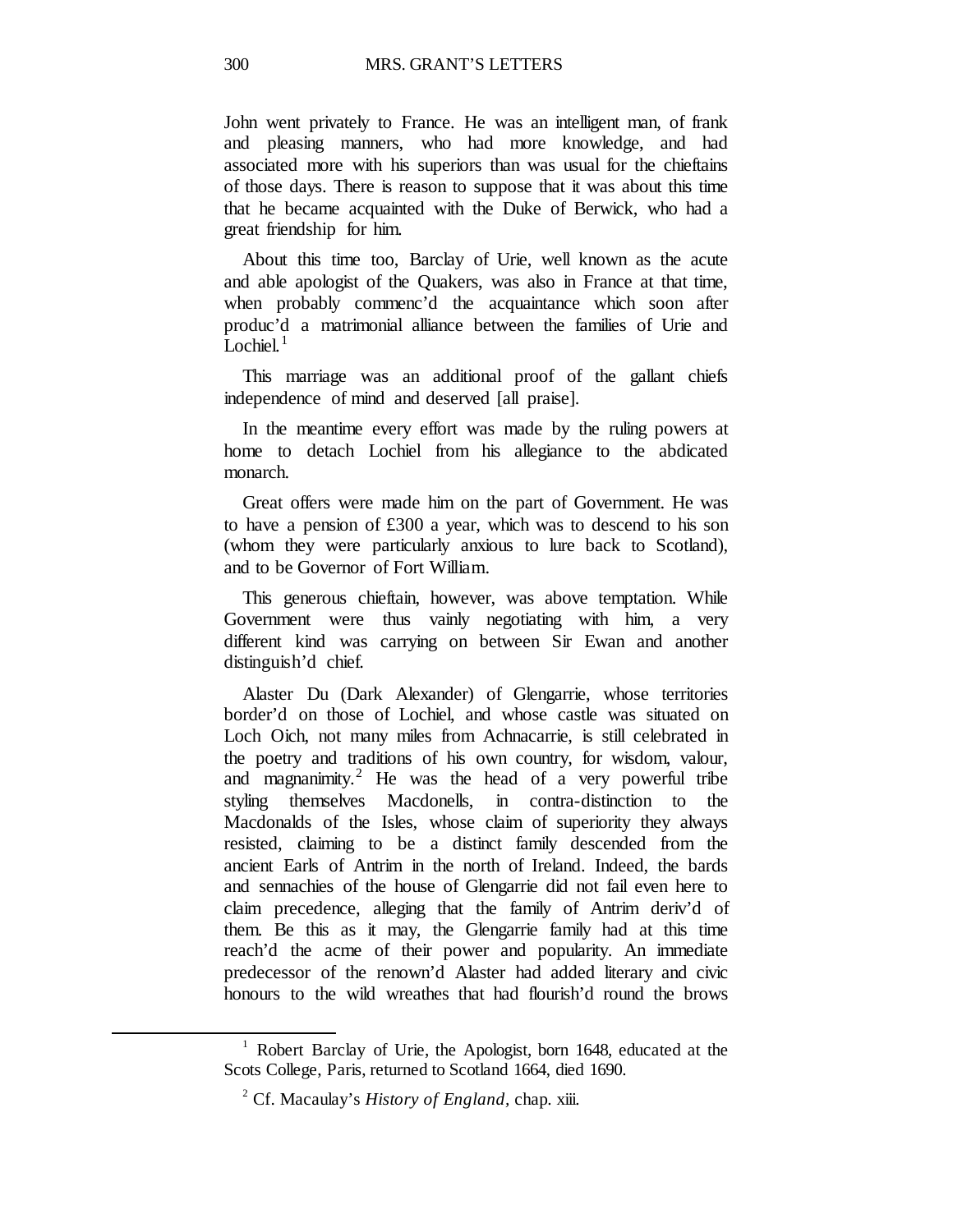MRS. GRANT'S LETTERS 301

of his ancestors. He had in consequence of his talents and attainments been created a Lord of Session, at a time when no little power and consequence was attach'd to that office.<sup>[1](#page-56-0)</sup> He went afterwards to Italy, where he acquir'd a taste for architecture; and on his return built the Castle of Invergarrie (part of the walls of which still remain undemolish'd) on the model of an edifice of the same kind which had attracted his attention at Padua.

The heroic Alaster du succeeded to all the honours and all the popularity of his predecessor, and in sincere, however misplac'd loyalty to the house of Stuart, equall'd his neighbour Sir Evan.

Both men of abilities, integrity, and candour; and both stimulated by an ardent zeal for the cause which to them appear'd just. All the rivalry so usual between neighbouring clans was swallow'd up by the powerful sentiment which united them.

They concerted all the plans of their political measures or military operations together, and led their united clan to guard the hard-disputed Pass of Killiecrankie, where Glengarrie had a brother kill'd, and several Camerons of note fell victims to their principles. After this hard struggle the two chieftains returned to their respective abodes. Glengarrie, for some reason which does not now distinctly appear, was more obnoxious to Government than Sir Ewan, who very composedly occupied the house of Achnacarrie, tho' it was not very defensible and stood near the garrison; while Glengarrie found it necessary to retire for some time. His followers being at that time uncivilis'd, and less amenable to regular discipline than the Camerons, had probably by their ravages provok'd a more aggravated hostility.

He retir'd for some time among the woods and mountains of Glengarrie, remaining sometimes for days together in a small wooded island of Locharkaig, where tradition says they contriv'd a stratagem to elude the threaten'd vengeance of Government, which was afterwards put into execution with a dexterity and resolution equal to the subtlety and secrecy with which it was plan'd. It is said that some young men belonging to the most powerful families in England had come down with a certain regiment then lying at Fort William, to see the country, and take a share in the desultory warfare then carried on. These youths were accounted cadets or volunteers. Of such many were attach'd to every regiment in those days, who got a soldier's pay if they chose to accept it, were consider'd as pupils in the art of war, at liberty to retire if they chose, and eligible, being often persons of family, to fill the

<span id="page-56-0"></span><sup>&</sup>lt;sup>1</sup> The reference is probably to Æneas Macdonell, ninth of Glengarry, who was raised to the peerage in 1660 as Lord Macdonell and Arros. No Glengarry was ever a Lord of Session.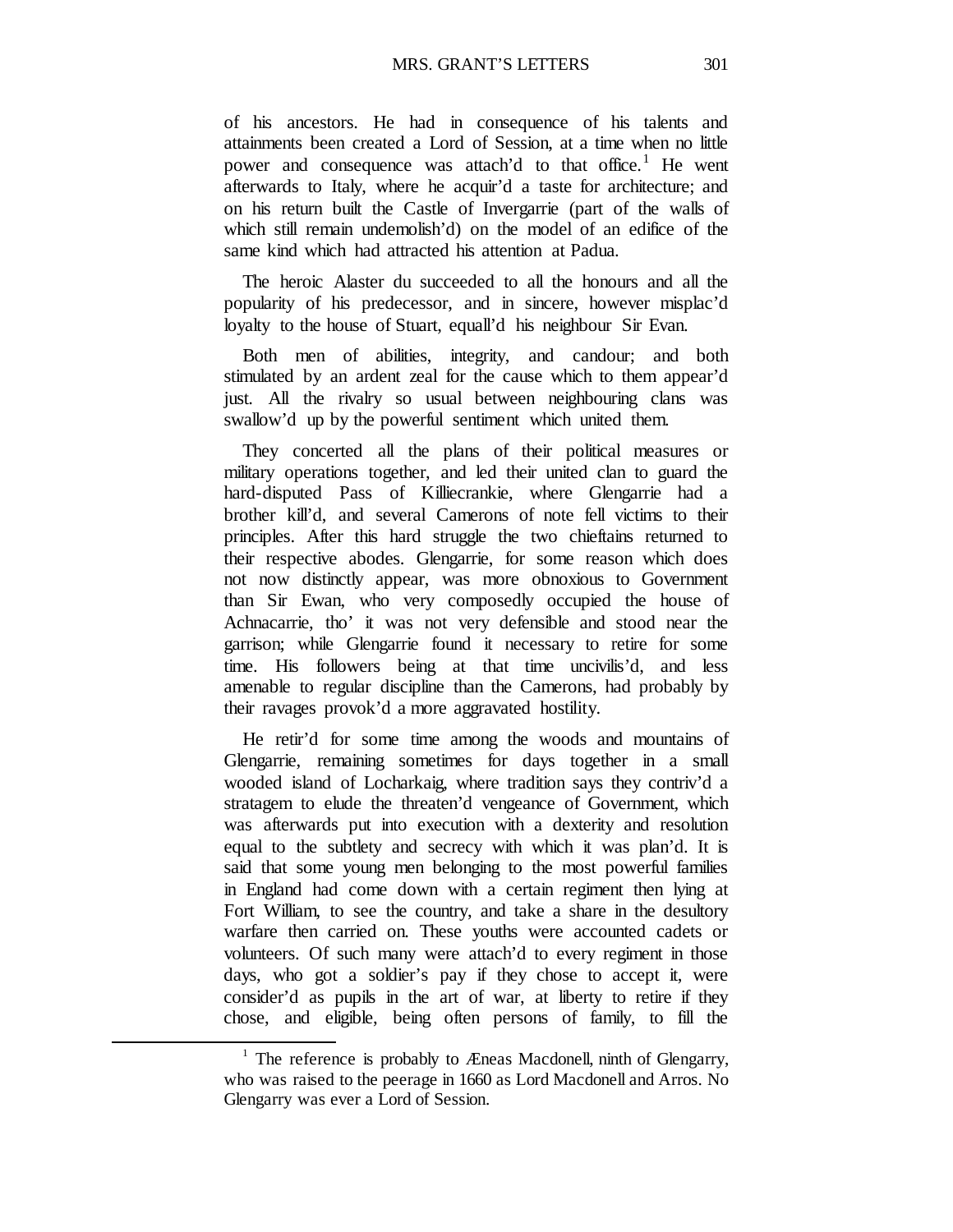vacancies which war or disease occasioned among the subalterns. This regiment was now about to occupy the garrisons of Stirling and Dumbarton, and was most probably succeeded by some other regiment. These who had been amusing themselves with their fowling pieces on the way to the Black Mount, were engag'd with each other in conversation, and bringing up the rear with some of the staff, and little dreading an assault in desolate regions where there are no inhabitants but a few wandering herdsman, and in a country which they consider'd as completely subdued.

Two hundred well-arm'd and light-footed highlanders, however, lay conceal'd in the heath and bushes in a narrow pass, confin'd on one side by a steep mountain, and on the other by a small lake by the path, for road there was none, that led towards  $Teyandrem<sup>1</sup>$  or the Black Mount. When the rear of the regiment to which these youths were passing fearlessly thro' the deep solitude, as they thought it, of this savage district, the highlanders sprung so suddenly from their ambuscade, that before they could recollect themselves sufficiently to have recourse to their arms for defence, these dexterous partisans had snatch'd away their prey. This consisted of eight or ten young men of the description above mention'd, and a few more of less note, whom in their indiscriminate haste they had swept away with the rest.

There were some shots fir'd in the confusion which produc'd little effect besides alarming the regiment.

This sudden and mysterious disappearance of their young *élèves* excited the utmost concern and perturbation among the superior officers. They could not possibly define the purport and tendency of this manœuvre; that so many people should venture their lives in this bold enterprise against unequal odds was very wonderful, if the intention were merely to carry away a few prisoners, and thus incense a power able to crush them in an instant.

What they knew of the sagacity and forecast of the chieftains and their habit of acting in concert on emergencies, forbid them to indulge the supposition of its being a mere predatory attack, the dictate of revenge or sudden caprice. Utterly at a loss for the motive of this well-concerted stratagem, they were equally puzzl'd how to act in consequence of it. To pursue them was useless, being entirely ignorant of their route. To divide into parties was unsafe in what now clearly appear'd to be a hostile country. To spoil and ravage the country while uncertain from what district or clan this unseen blow came, was to shake the wavering allegiance of some, and kindle others into fatal desperation.

<span id="page-57-0"></span> $1$  Tyndrum.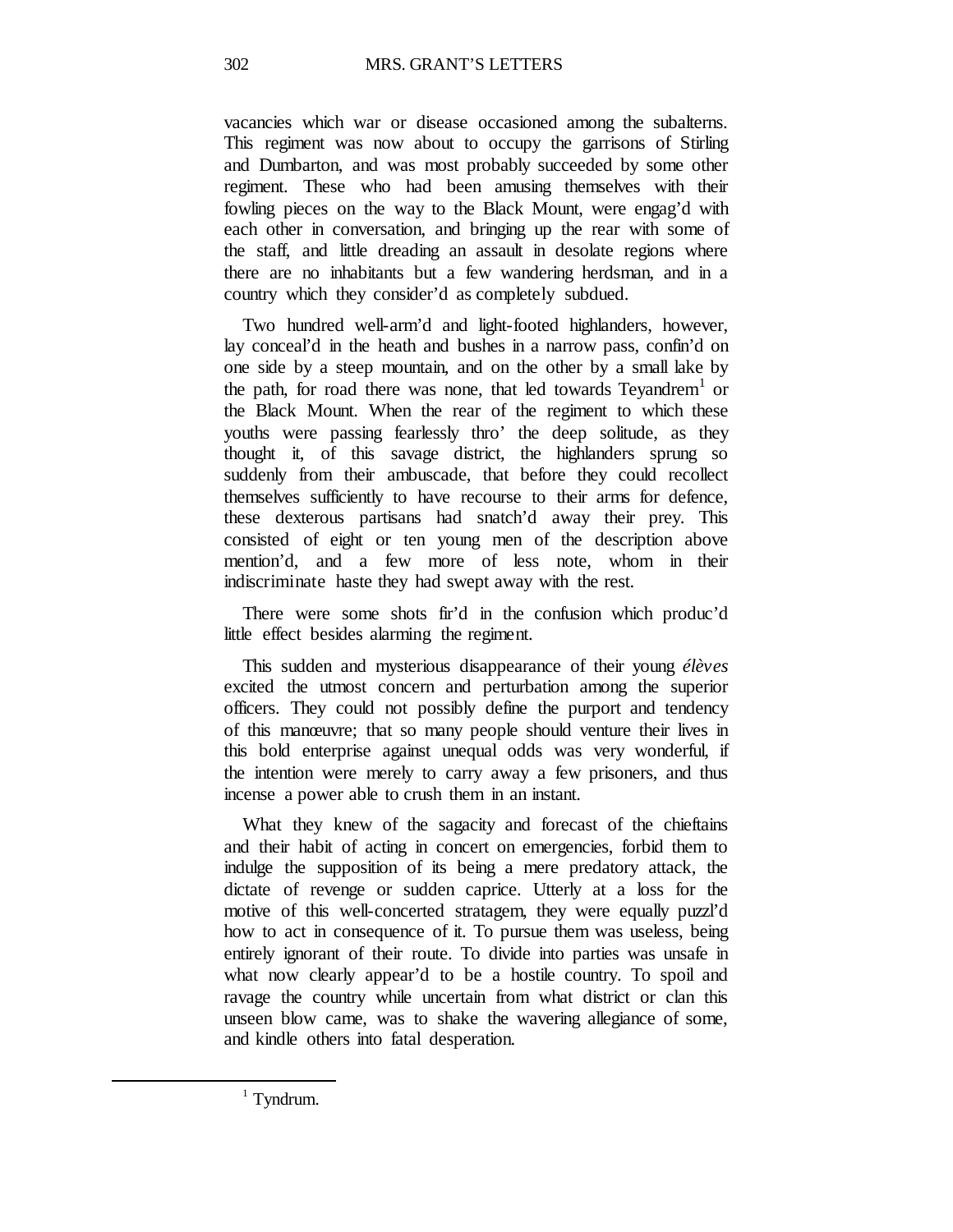MRS. GRANT'S LETTERS 303

After revolving all things in their minds, it appear'd to them most probable that this plan was the result of that smother'd hostility which their own rashness and insolence had fomented, and that the intention was to engage them in a pursuit which should afford advantage to some large arm'd body lurking in the fastnesses for that purpose, to rush upon them and destroy them when involv'd in those intricate and dangerous passes which were only safe for the natives.

Afraid to pursue the aggressors, and asham'd to communicate to Government the result of a transaction from which they deriv'd so little credit, it was determin'd they should march silently on and suspend all measures of retaliation till they had some sure grounds to go on, by discovering the real aggressors and the tendency of this outrage. At Dumbarton they found a letter address'd to the commander of the corps, informing them 'that certain chiefs of clans who had no objections to King William's ruling in England, considering that nation as at liberty to choose its own rulers, but that they never could consistent with oaths they had repeatedly sworn on their arms and by all that is holy, take an oath to any other sovereign while any of the family at St. Germains continued to exist. That they, however unwilling to perjure themselves or to hold their lands in daily fear, subject to the insults of the petty instruments of power and to the groundless accusation of treason to the ruling powers, were willing to live quietly under the present rulers as long as their conscience was not forc'd, nor their possessions disturb'd.

These last, they said, they and their followers were resolv'd to defend from aggression with the last drop of their blood. But in the meantime, to prevent as far as possible encroachments which might drive them into hostilities with a government, which, tho' they did not acknowledge, they meant not hereafter to disturb, they had taken hostages to insure their safety, and these they would never part with till Sir Evan and Alaster Du had obtain'd assurances that while they liv'd peaceably on their lands they should not be disturb'd for their principles, nor for any part they had formerly acted when government was so little settled or establish'd that no man obeying the Sovereign to whom he had originally sworn allegiance, could be said to disturb the peace of a country for the mastery of which rival Sovereigns seem'd contending.

This proposal was accompanied with a strong and pathetic remonstrance on the folly and danger of alienating and finally exasperating clans powerful from their union and from the inaccessible country they inhabited, by treating them with continued harshness and distrust, and making the tenderness of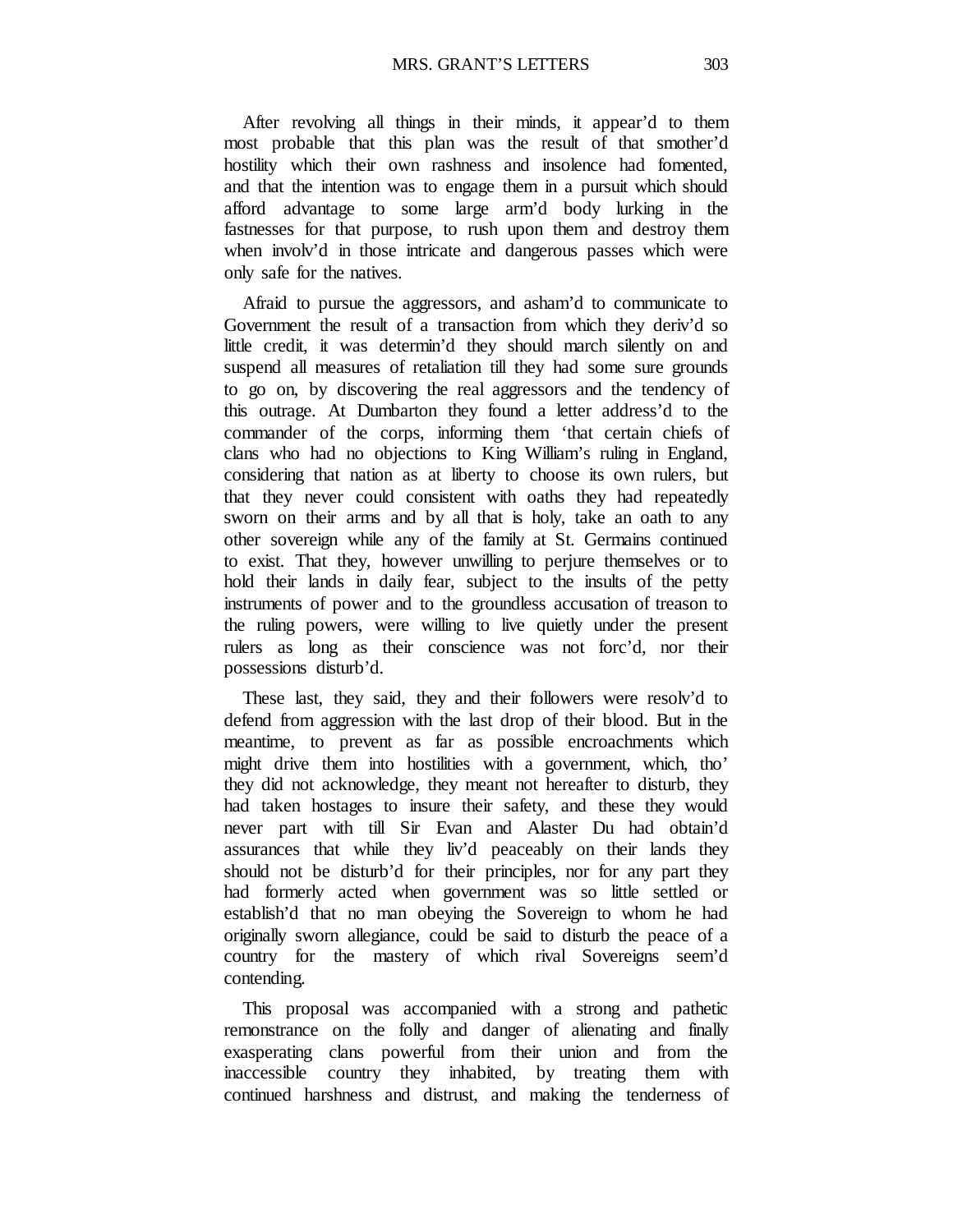their conscience and their fidelity (while it could be available) to their unfortunate exil'd Sovereign, a pretext to lay them at the mercy of 'every petty petling officer' who might think fit to experserate them into hostility that he might treat them as rebels. They quoted the late horrid massacre of Glencoe as justifying this measure of precaution, and threaten'd if their petition was rejected to take refuge with their prisoners in France and proclaim to all Europe the impolicy and cruelty of the treatment which had been the means of driving them there.

This remonstrance and petition for immunity, after being secretly and carefully perus'd, was despatch'd by a private express, not to the council (the king being then for the last time abroad), but to the relations of the young captives who were deeply interested in the success of the negotiation, and whose wives and sisters, at a time when the generality of even well inform'd people were shamefully ignorant of the manners and character of the Scottish mountaineers, might apprehend that their kinsmen might be not only kill'd but eaten by these remorseless savages, as they consider'd them.

Besides these private considerations, the aspect of public affairs was more favourable for the success of such an 'arm'd neutrality' than at any former period. William had outliv'd his queen, and with that popularity which her gentle and gracious manners attracted, and which was repell'd by his cold and forbidding ones, he was visibly declining in health, and the honours due to him as a patriot hero (whose very ambition was sanctified by the noble end he uniformly pursued) had not their due influence in a country, torn by the factions which divided a jealous aristocracy and a turbulent populace.

William's love of power was all directed to that single object, which had been the ruling passion of his life, the preserving the liberties of Europe from the encroachments of France.

If he was eager amidst all his affected indifference to obtain the dominion of this island, it was that he might turn all its resources against the common enemy. Thus engross'd by his military pursuits and foreign politics, it was little to be expected that he should take an intimate concern in those dark corners of his dominions where an 'Imperium in Imperio' still subsisted that eluded or resisted the ordinary regulations of civil government. These he left to the great officers of state in that turbulent kingdom, which foreigners were too ignorant, and natives too knowing to govern aright. By too knowing, I mean that they knew too well the confederacies and relative interests of their own tribes and factions to rule impartially.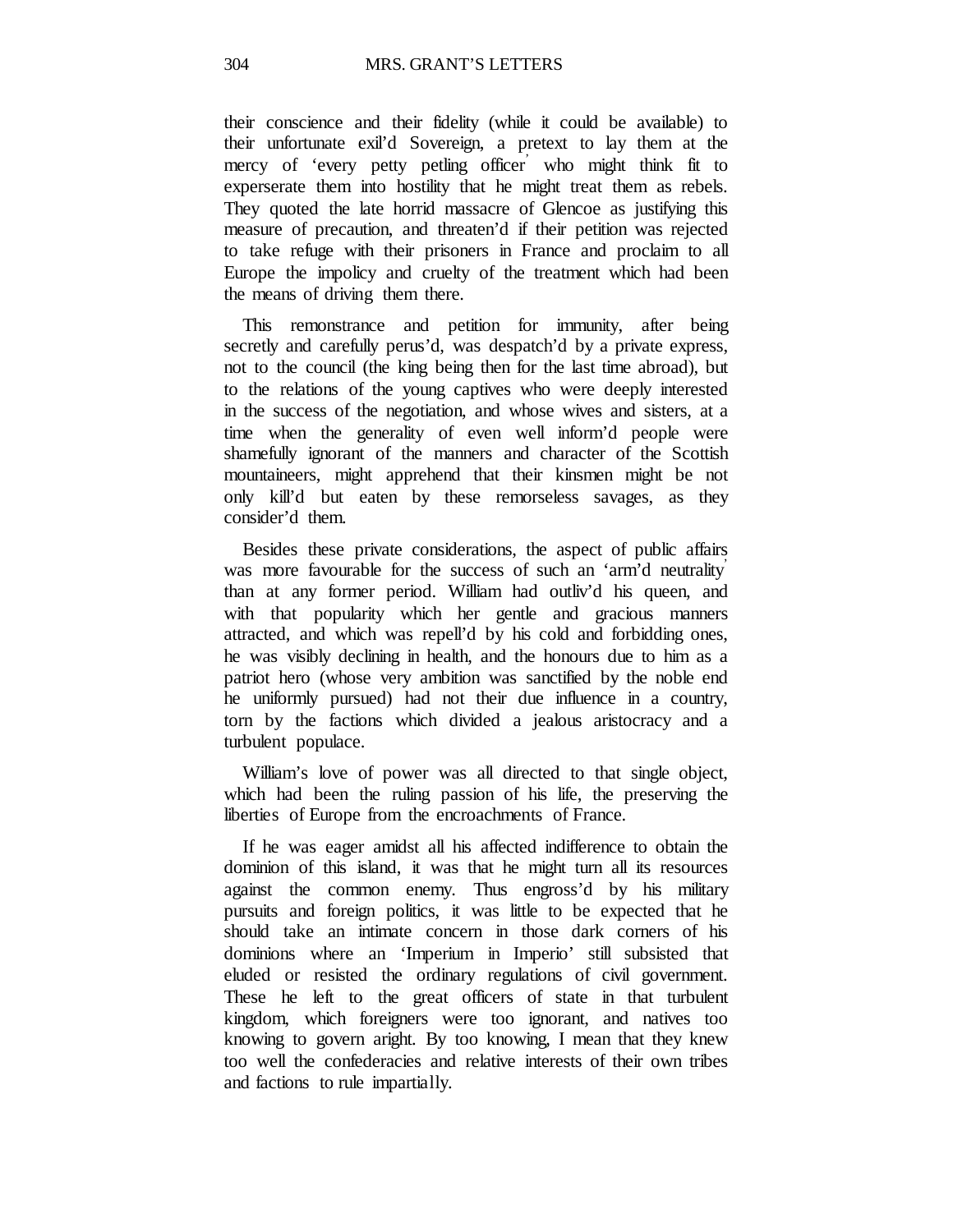Meanwhile, William, who had never been much lov'd, now childless and declining, was less fear'd than formerly. All eyes were turn'd towards the court of the Princess of Denmark, who, in herself, mild, pious and estimable, deriv'd additional popularity with the adverse party, from the coldness subsisting between her and the king.

The consequence which she deriv'd from being the recognis'd successor to the crown, was considerably augmented by her being the mother of a son to whom the nation fondly look'd up as the descendant of their ancient line of monarchs, born in their own country, and bred up in those religious and political principles for which they had suffer'd and sacrific'd so much.

The partisans of this court, which had already obtain'd considerable influence over the minds of the people, were not inclin'd to regard with much severity a stratagem which a late tragical event had in some degree authoris'd, and after a secret negotiation, the grounds of which, it is said, were never communicated to the king, both Sir Evan and Glengarrie were assur'd of safety for the future, and impunity for the past. The youths went home pleas'd with their treatment and the amusements which had been devis'd for them in their retreat.

The credit of this fact rests merely on the country tradition, and the silence concerning it in the publications and records of these times is accounted first, by the shame which the commanders of the regiment felt at being thus surpris'd and outwitted by an inferior number of those whom they had been accustom' d to style barbarians and treat as such.

Those on the other hand who had been urg'd by their concern for the safety of their relatives to bring about this treaty without assigning their motives, were equally interested in concealing it.

Sir Evan and Glengarrie [lived] peaceably unquestion'd all the ensuing reign, which was a very happy one for these and the neighbouring chieftains who were no longer forc'd to meet clandestinely in their favourite island, and whose friendship for each other continued undiminish'd thro' life. Few chieftains have been so much belov'd and admir'd in life, or so sung and celebrated after it as these memorable friends, who still live in the lays of their native bards.

The Keppochs, a highland family of the name of Macdonell or Macdonald, I am not sure which, have been long distinguish'd for valour and for genius, to which I might add the personal advantages of grace and beauty. Sheelah or Julia, an eminent poetess of this accomplish'd family, who was married to Gordon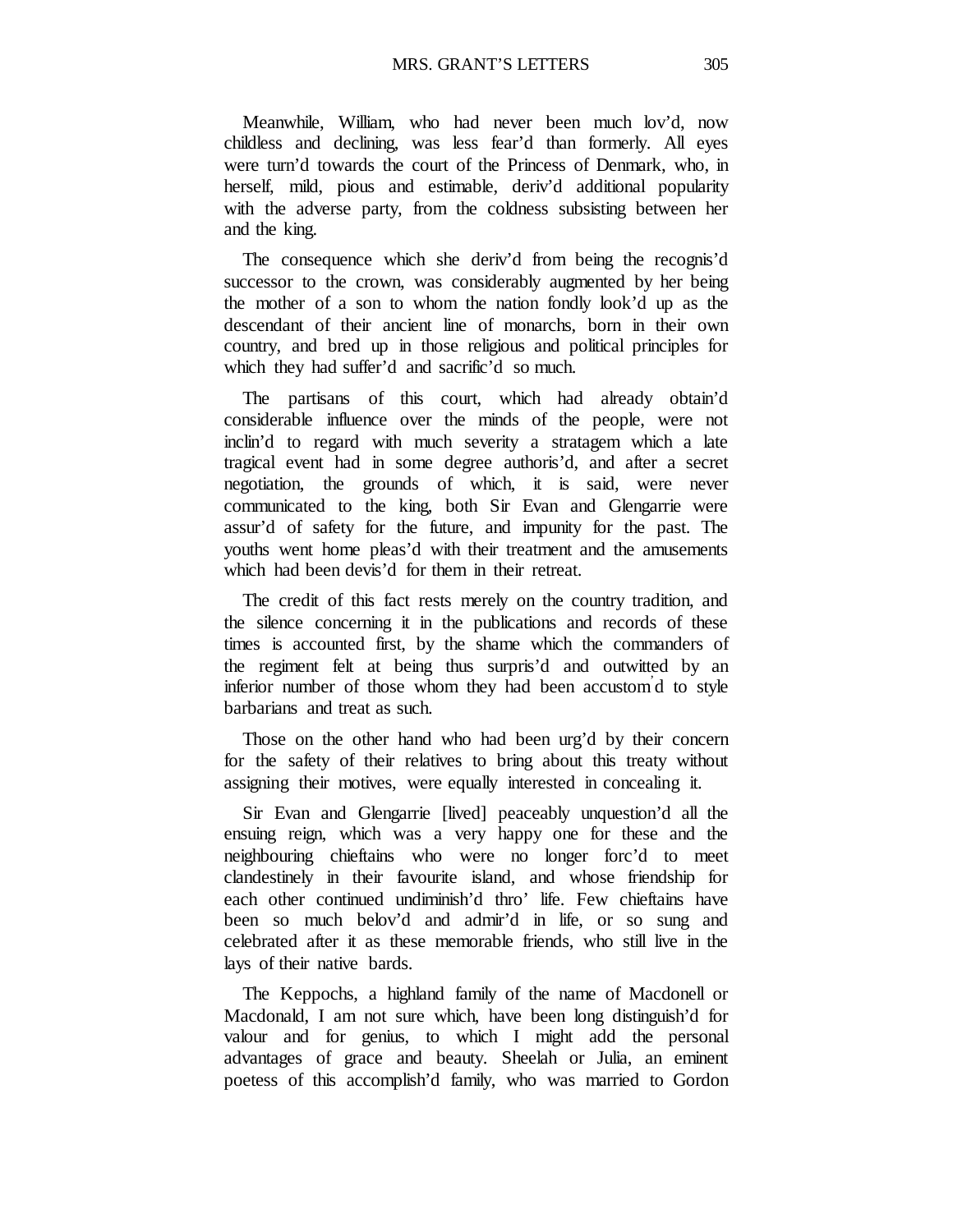of Belderno, was contemporary with these mountain heroes.<sup>[1](#page-61-0)</sup> In her youth she must have known them well, Keppoch being in the close neighbourhood both of Invergarrie and Achnacarrie.

Her family, if I mistake not, were cadets of Glengarrie,<sup>[2](#page-61-1)</sup> and in the numerous lyrics that owe their birth to her prolific muse, much of the history of that family and even of that period, may be trac'd, for after her connection by marriage with the Gordons, the virtues and valour of that powerful tribe, and the vicissitudes to which its heads were subjected are by turns the object of eulogy and lamentation.

The enthusiasm with which her character was deeply ting'd, seems to have been not only poetical, but heroic, patriotic, and in a very high degree devotional. She was a Catholic too, and took every advantage that a religion so pompous and picturesque offer'd, to embellish her poetry with the peculiar imagery it afforded. The hymns and sacred rhapsodies of Sheelah are still the consolation and delight of all pious highland Catholics. Of her monody on the death of the renown'd Alaster Du, or at least of one of the many poems she consecrated to his memory, follows an extract literally translated, and selected more for its singularity than any superiority of poetical merit:

> 'Dark Alexander of Glengarrie, Thou art departed and we remain forlorn. Thou wert our guard, our comfort, and our ornament, Thou wert admir'd of lovely women, Thou wert the pleasure of heroic men, Thou wert as among metals as the most pure gold, Thou wert as the noblest Lyon among the beasts, Among the birds as is the Eagle of strongest wing, As is the shapely Salmon of bright scales among the fish, As is the moon among Stars, Or the fair-hair'd sun amidst revolving planets,' etc. etc.

The parallel betwixt Alastar Du and every object of transcendent worth is carried much further, and concluded with some very tender and pathetic retrospections of the past and sublime anticipation of the future.

But it is time to leave our poetess and our hero to return to the

<span id="page-61-0"></span><sup>&</sup>lt;sup>1</sup> Well known in Gaelic as Sileas na Ceapach. She married Alexander Gordon of Beldorney.

<span id="page-61-1"></span> $2$  They were not. The family of Glengarry are said to be descended from the marriage of John first Lord of the Isles with Amie MacRuari, Lady of Garmoran; the family of Keppoch from his marriage with the Princess Margaret, daughter of Robert II.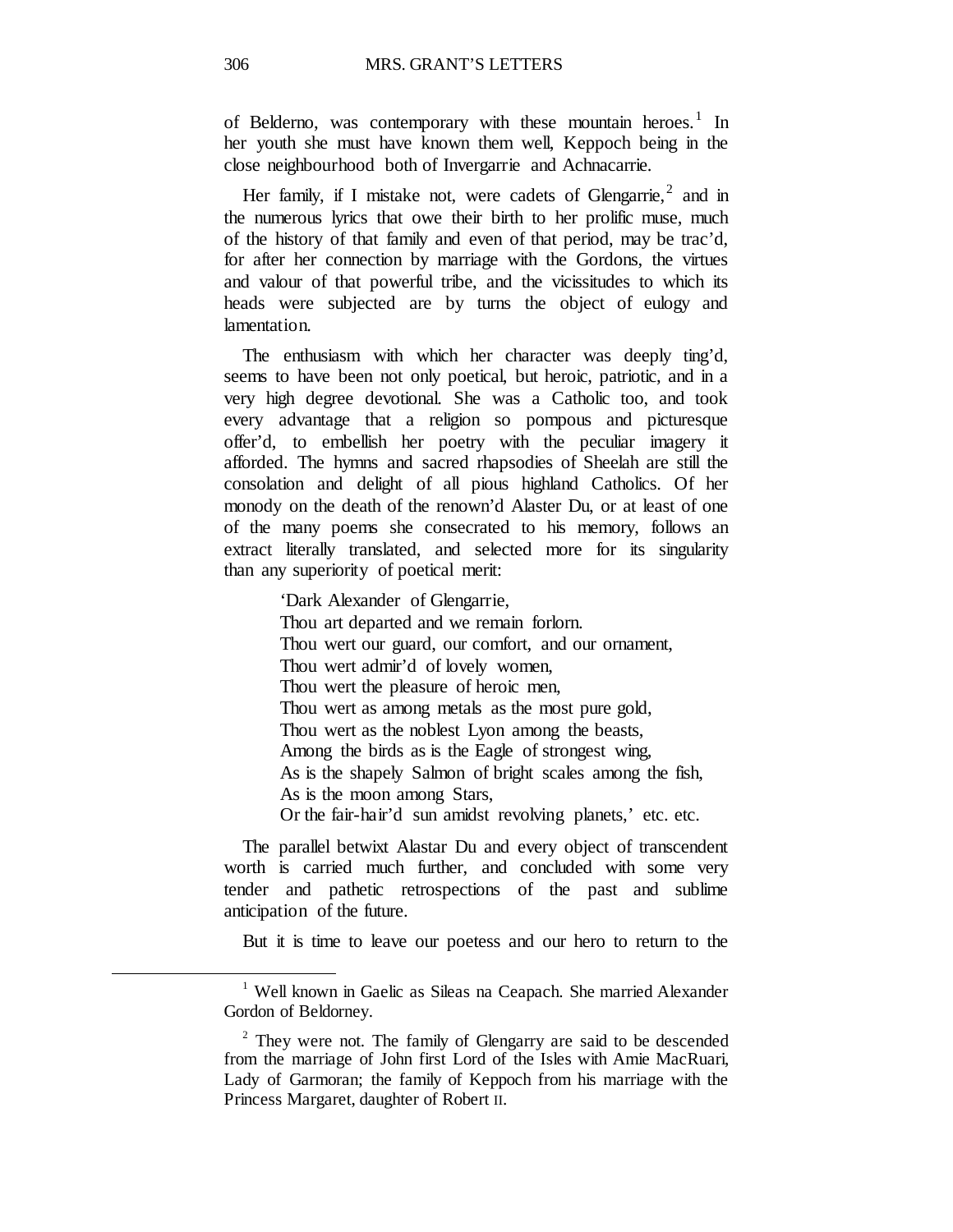more immediate subject of this Memoir. Sometime in the latter years of the reign of King William, Sir Evan had the satisfaction of seeing a marriage take place betwixt his son John and the beautiful and estimable daughter of Barclay of Urie, the apologist for the Ouakers. $<sup>1</sup>$  $<sup>1</sup>$  $<sup>1</sup>$ </sup>

It is well known that the doctrine so abhorr'd and revil'd of passive obedience and non-resistance makes a part of the tenets of this primitive and inoffensive sect. They were (perhaps on that very account) patronis'd by James the Second, and always retain'd a kindness for the abdicated family. This is the only point of agreement I can possibly see between a meek and simple Quaker, and a lofty and ambitious highland chieftain. But John, the son of Sir Evan, tho' obscured in some measure by the too near brightness of his illustrious parent (and his own voluntary exile in his early days) was possess'd of superior qualities of mind and innate worth sufficient to induce so good a judge as Barclay to consider him worthy of his alliance. Sir Evan cordially approv'd of this marriage, which was indeed every way respectable. This was an additional proof of the old chieftain's good sense, for it was in those days an unheard of thing for a highland chief to marry without the consent of his whole clan. When he did marry it was generally the daughter of some neighbouring great man, acquainted with the language and manners of that country.

This singular choice of the younger Lochiel, however, soon met the sanction of general approbation. Before the ancient chief, full of years and honours, slept with his fathers, he had the comfort to witness the happiness his son deriv'd from this marriage, and to see him live very respectably and altogether undisturb'd in the seat of his ancestors. This serene aspect of matters continued unruffl'd during the whole reign of Queen Anne, a Princess whose memory the highlanders hold in the highest veneration on account of the tranquillity and plenty they enjoy'd during her reign, which was advantageously contrasted with the former and subsequent periods. Indeed King William was most unjustly made accountable for the famine (a very severe one of seven years' continuance) which depopulated some inland districts of the highlands during his reign. The scarcity was extreme everywhere in those pastoral countries which at best produce very little grain. But on the seaside the supply of marine productions of various kinds afforded constant relief, for not only fish but the algae and other seaweeds afforded sustenance to this distress'd people. If poor King William was

<span id="page-62-0"></span><sup>1</sup> It was Sir Ewen himself who married as his third wife Jean, daughter of Colonel David Barclay of Urie, and sister of Robert Barclay the Apologist. John Cameron of Lochiel married Isabel, daughter of Sir Alexander Campbell of Lochnell.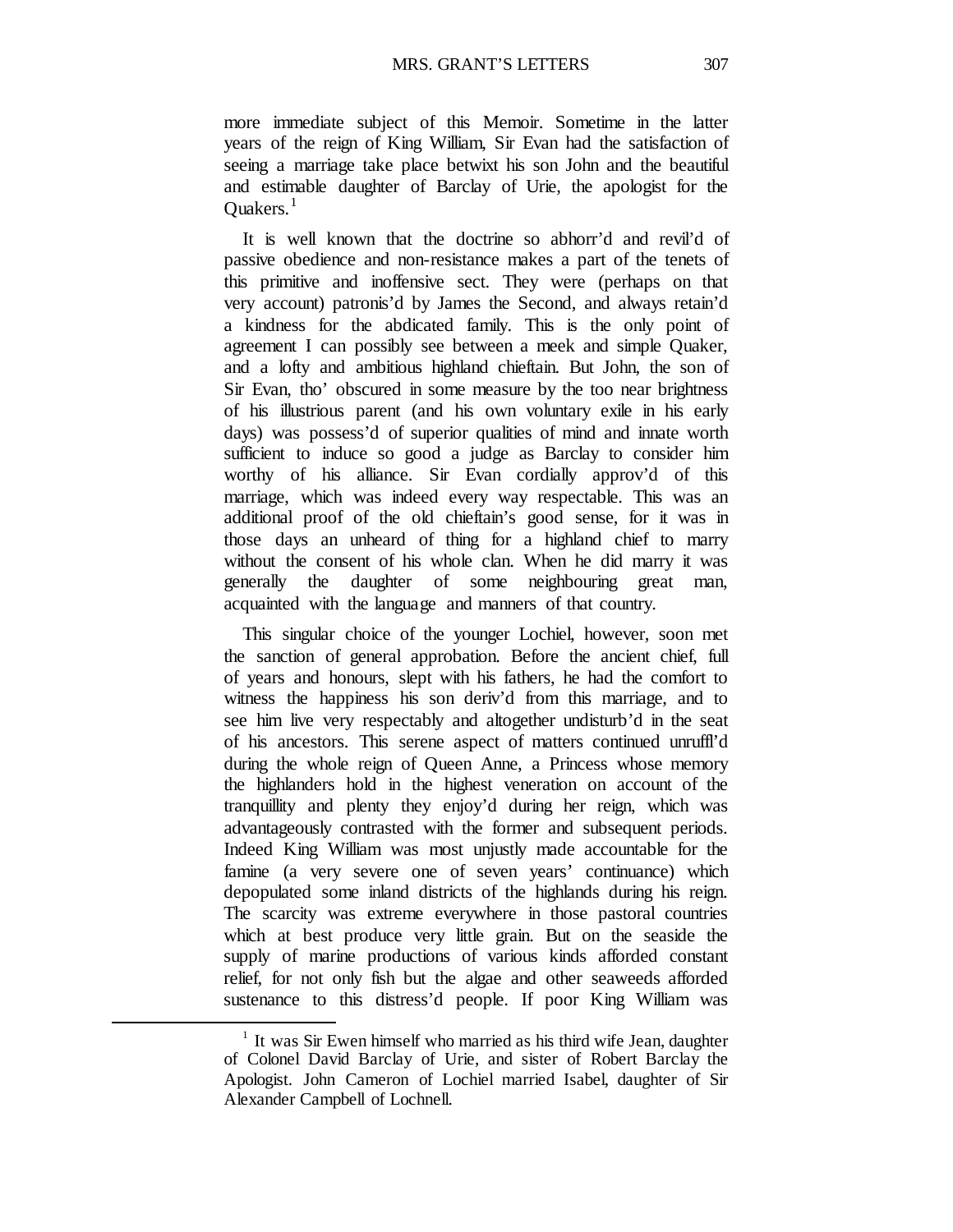blam'd for a famine which was consider'd as a visitation on his public and personal sins, tho' the suffering devolv'd wholly on others, the singularly rich crops which land too long left fallow afforded in the times of *good* Queen Anne were in a great measure attributed to her pious prayers. It was in short all over the highlands a period of peaceful abundance, still held in grateful remembrance, during which the Whig Lyon endur'd and sometimes even fondl'd the Tory Kid. And had the Duke of Gloucester liv'd the distinction of parties would in a great measure have been obliterated by the mild sway of this benevolent Princess. I only speak of parties as they existed in the highlands.

The Quaker lady meantime acquir'd the language of the country, and became distinguish'd for prudence, activity, and affability; no chieftainess could be more popular. One great defect she had, however, which was more felt as such in the highlands than it would have been in any other place. She did not, as a certain resolute countrywoman of hers was advis'd to do, 'bring forth men children only.' On the contrary, she had twelve daughters in succession, a thing scarce pardonable in one who was look'd up to and valued in a great measure as being the suppos'd mother of a future chief. $<sup>1</sup>$  $<sup>1</sup>$  $<sup>1</sup>$ </sup>

In old times women could only exist while they were defended by the warrior and supported by the hunter. When this dire necessity in some measure ceas'd the mode of thinking to which it gave rise continued, and, after the period of youth and beauty was past, woman was only consider'd as having given birth to a man.

John Lochiel's mind was above this illiberal prejudice. He fondly welcomed his daughters and caress'd their mother on their appearance as much as if every one of them had been a young hero in embryo. His friends and neighbours us'd on these occasions to ask in a sneering manner, 'What has the lady got?' To which he invariably answer'd, 'A lady indeed.' This answer had a. more pointed significance there than with us, for in the highlands no one is call'd a lady but a person married to the proprietor of an estate. All others, however rich or high born, are only *gentlewomen.* How the prediction intentionally included in the chiefs answer was fulfill'd will hereafter appear.

Besides the family title, every highland chieftain has a patronymic deriv'd from the most eminent of their ancestors,

<span id="page-63-0"></span><sup>&</sup>lt;sup>1</sup> This is nonsense. By his three wives Sir Ewen had altogether fifteen children, of whom eleven were daughters. Jean Barclay was the mother of seven daughters and one son, who was her eldest child. John Lochiel's children consisted of one daughter and seven sons, the eldest of whom was Donald, the 'Gentle Lochiel' of the '45.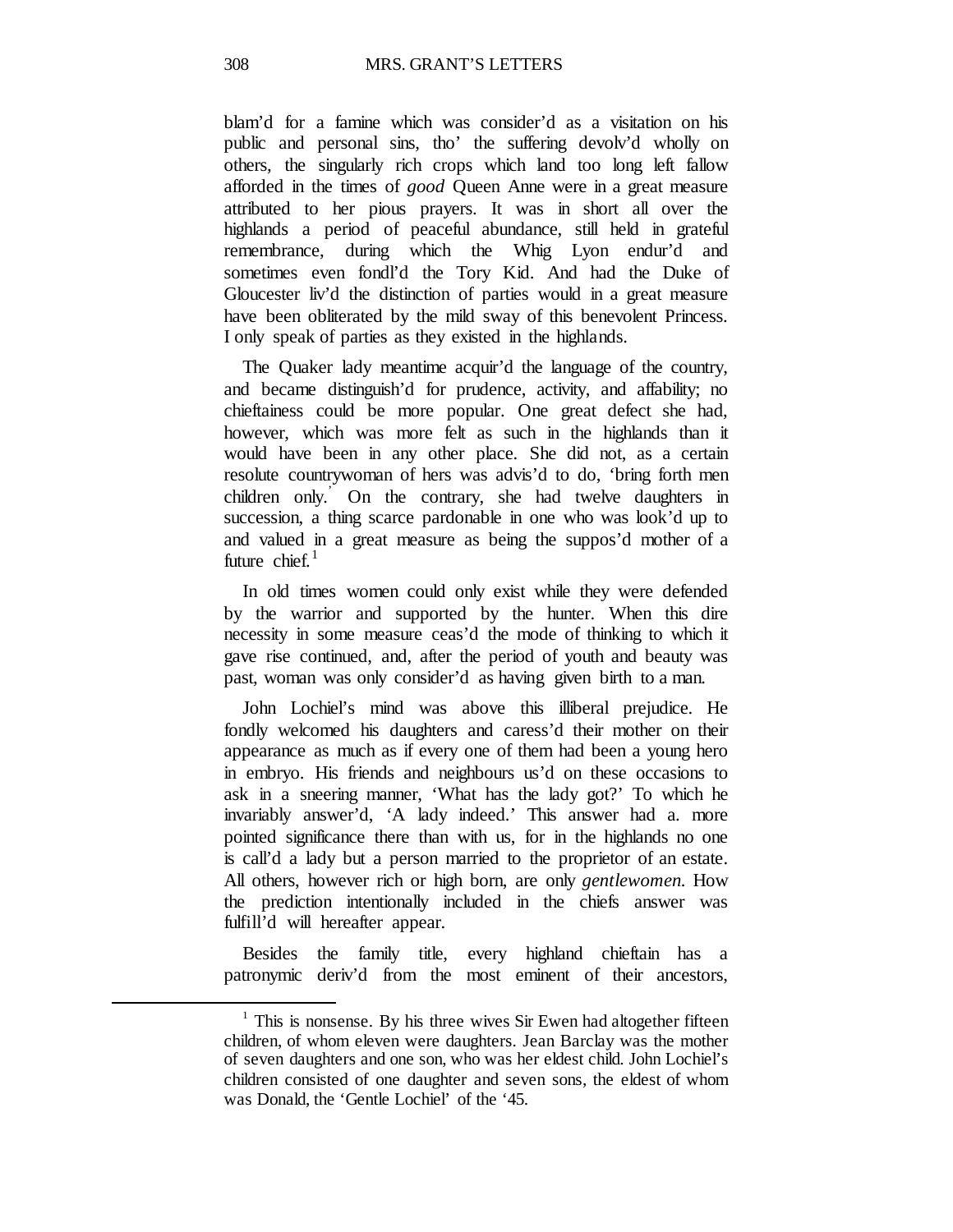probably the founder of the family, and certainly the first who conferr'd distinction on it. Thus Argyle is the son of Colin, Breadalbane the son of Archibald, etc.; and the chief of the Camerons was always styl'd son of Donald Du, Black Donald, whatever his name or complexion may be. This dark complexion, as well as the appellation deriv'd from it, became, it would appear, hereditary in the family, and at length it became a tradition or prophecy among the clan that a fair Lochiel should never prosper.

After the birth of the twelve daughters, to the great joy of the clan, an heir appear'd, but their satisfaction was not a little check'd on finding the ill-omen'd laird was as fair as any of his sisters. Tho' fair, however, he was not effeminate, but added to the dignity of appearance and muscular strength which distinguish'd his ancestors a singularly mild and engaging countenance. He was call'd Donald.<sup>[1](#page-64-0)</sup> Archibald, afterwards known as the hard-fated Dr. Cameron, and John, denominated Fassfern, from the possession he held, were born soon after. The proud prediction of their father was soon amply fulfill'd with regard to the daughters of this extraordinary family, which centred in itself so much beauty, merit.

and good fortune that their history unites the extravagance of romance with the sober reality of truth.

The fair Quaker made not only an excellent wife but a most exemplary mother. Her daughters were better educated than the generality of young women in these remote corners, and tho' little or nothing was to be expected with them, the fame of their engaging appearance soon attracted admirers from all quarters.

There was little or nothing to be expected with them, or indeed with any highland damsel, but the great point was to be well born and well allied. Now, tho' no people on earth set more by high descent than the highlanders in choosing a wife, ancestry was not the sole consideration. They were much persuaded that the qualities of the mind as well as personal and constitutional defects or advantages were hereditary. They were therefore anxious to a degree, scarce credible to modern refinement, to avoid the risk of inherited faults or blemishes. To express the thing in their own homely manner, the Lochiel maidens were consider'd as of an excellent breed, and when the eldest and one or two of her sisters were well married the additional attraction of forming good alliances drew admirers to the younger branches of the family. They seem'd indeed like the Sibyl's leaves, to rise in value as they decreas'd in number. The younger ones were taken away almost in

<span id="page-64-0"></span><sup>&</sup>lt;sup>1</sup> The 'Gentle Lochiel.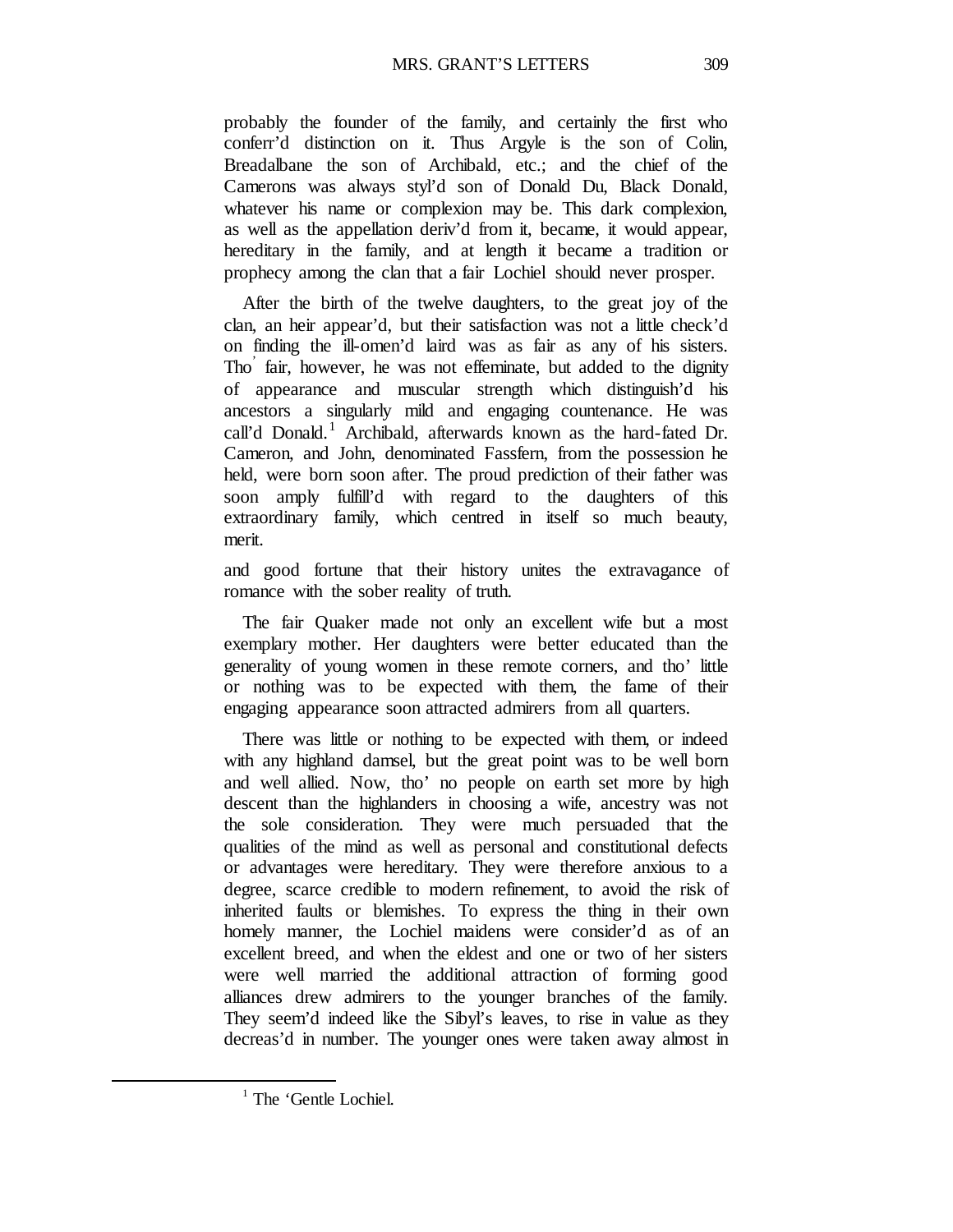childhood, and the youngest of all, who was allowedly the most beautiful, was actually married to Cameron of Glendissery in the twelfth year of her age, and after his death to Maclean of Kingarloch, so that she was successively the wife of two heads of families. $<sup>1</sup>$  $<sup>1</sup>$  $<sup>1</sup>$ </sup>

The least beautiful of this tribe of beauties, who, however, possess'd a commanding figure and superior understanding, was Jean, afterwards married to Clunie,<sup>[2](#page-65-1)</sup> the chief of the clan Macpherson. She had the advantage over her fairer sisters of being celebrated in English, or rather Scotch verse, being the reputed heroine of the popular and pathetic song known by the name of 'Lochaber no more.'

The poet, who in strains at once tender and heroic, laments his departure from Lochaber and consequent separation from his Jean, is said to have been an officer in one of the regiments station'd at Fort William. The marriages of these admir'd sisters derive a certain political importance from their forming links of a chain which their father, from his popularity and power of mind, was enabled to draw in any direction, and to which his son afterwards, by the combin'd power of affinity and ability, communicated the same momentum.

In this view it is worth while to trace each distinct head of this powerful confederacy which associated so many noted families by the ties both of kindred and opinion into one mass of disaffection to Government and strong mutual attachment.

The sons-in-law of John Lochiel were, 1st. Cameron of Dungallon. 2nd. Barclay of Urie. 3rd. Grant of Glenmoriston. 4th. Macpherson of Clunie. 5th. Campbell of Barcaldine. 6th. Campbell of Auchalader. 7th. Campbell of Auchlyne. 8th. Maclean of Lochbuy. 9th. Macgregor of Bohaudie. 10th. Wright of Loss. 11th. Maclean of Ardgour; and, 12th. Cameron of Glendissery.<sup>[3](#page-65-2)</sup> It is

<span id="page-65-0"></span><sup>&</sup>lt;sup>1</sup> Christian, who married Glendessary, was Jean Barclay's eldest daughter.

<span id="page-65-1"></span> $2$  Lachlan Macpherson of Nuid who succeeded to the chiefship in 1722. Their eldest son Ewen, the Cluny of the '45, married Janet Fraser of Lovat.

<span id="page-65-2"></span> $3$  This list is very inaccurate. First of all, it refers to the daughters, not of John, but of Sir Ewen. Moreover, there were only eleven, not twelve, of these ladies. Then, none of these married Campbell of Achlyne, Maclean of Lochbuy, or Wright of Loss; while there is no mention of the marriage of Katharine Cameron to William Macdonald, Tutor of Sleat, or of her sister Marjory to Macdonald of Morar. Macgregor of Bohaudie also is better known under the name of Drummond of Balhaldy. Cf. also p. 287. Barclay of Urie was Robert, the grandson of the Apologist.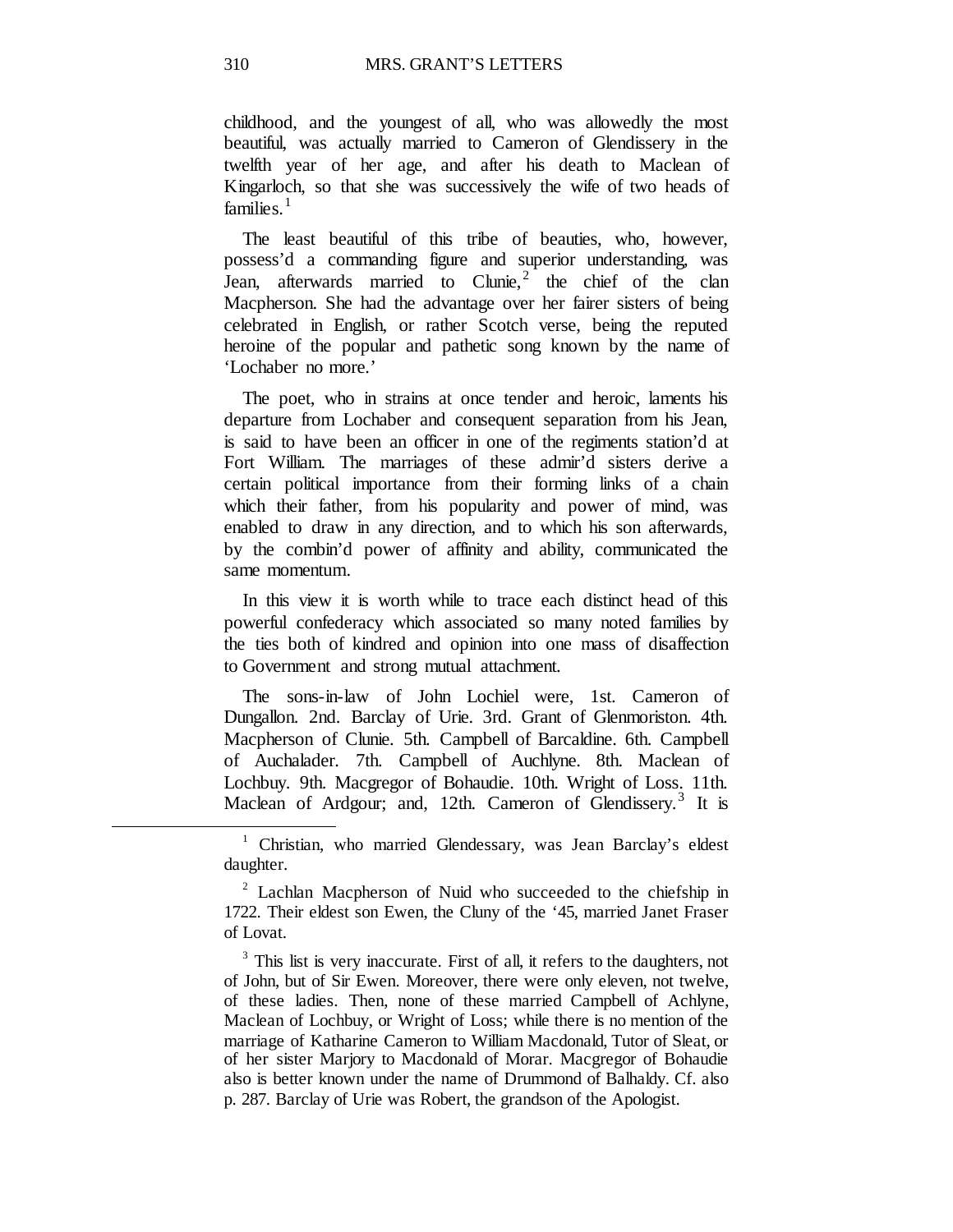singular that all these twelve ladies became the mothers of families, and made good wives and mothers, insomuch that their numerous descendants still cherish the bonds of affinity now so widely diffus'd, and still boast their descent from these female worthies.

Thus powerful in new form'd connections, and happy in the midst of an admirable family, Lochiel liv'd in tranquil comfort till the death of Queen Anne, ominous to all Tory visions of felicity, again brought troublous times, and once more brought the fidelity of the Jacobite chiefs to the severest test. Some of the Scotch nobility, who languish'd to see Scotland once more in reality an independent kingdom, nourish'd in the minds of the chieftains a hatred to English dominion. This had indeed been too often delegated into the hands of cruelty and rapine, to be in any degree popular; and tho' the scourges of the land who had thus abus'd authority were themselves Scotchmen, still the English rule was blam'd for the unparallel'd miseries of the country during the intermediate period between the accession of James the First and the Union. There still lurk'd in the minds of the less instructed Scotch a strong desire of being govern'd by a king of their own, who should reign in Scotland only, and to whom that kingdom should not be merely a secondary object.

This dislike to English sway was greatly exasperated by the cruel abandonment of the settlement of Darien, which gave the lieges of the low country a dislike to King William's person and government, equally strong and better grounded than that which the highlanders had conceiv'd, in consequence of the famine, when they imagin'd themselves starv'd to atone for his personal transgressions.

This eager wish for unattainable, or at best precarious and tributary independence, was lull'd to sleep by the lenient counsels and military triumphs that render'd the reign of their belov'd Queen glorious abroad, and comparatively tranquil at home, and she had the additional merit of having a grandfather born in Scotland, and to all these merits the passion for a direct line of succession for some time gave way. The leaders of the party did not fail to whisper to the chiefs that this pious princess was too conscientious to let her dominions descend to a stranger, and had made provision in her settlements to prevent such an alienation, as they consider'd it, of the crown.

Nothing could equal the astonishment of these deluded chiefs when they found that the dreaded foreigner was in actual possession of a crown of which they knew their inability to dispossess him.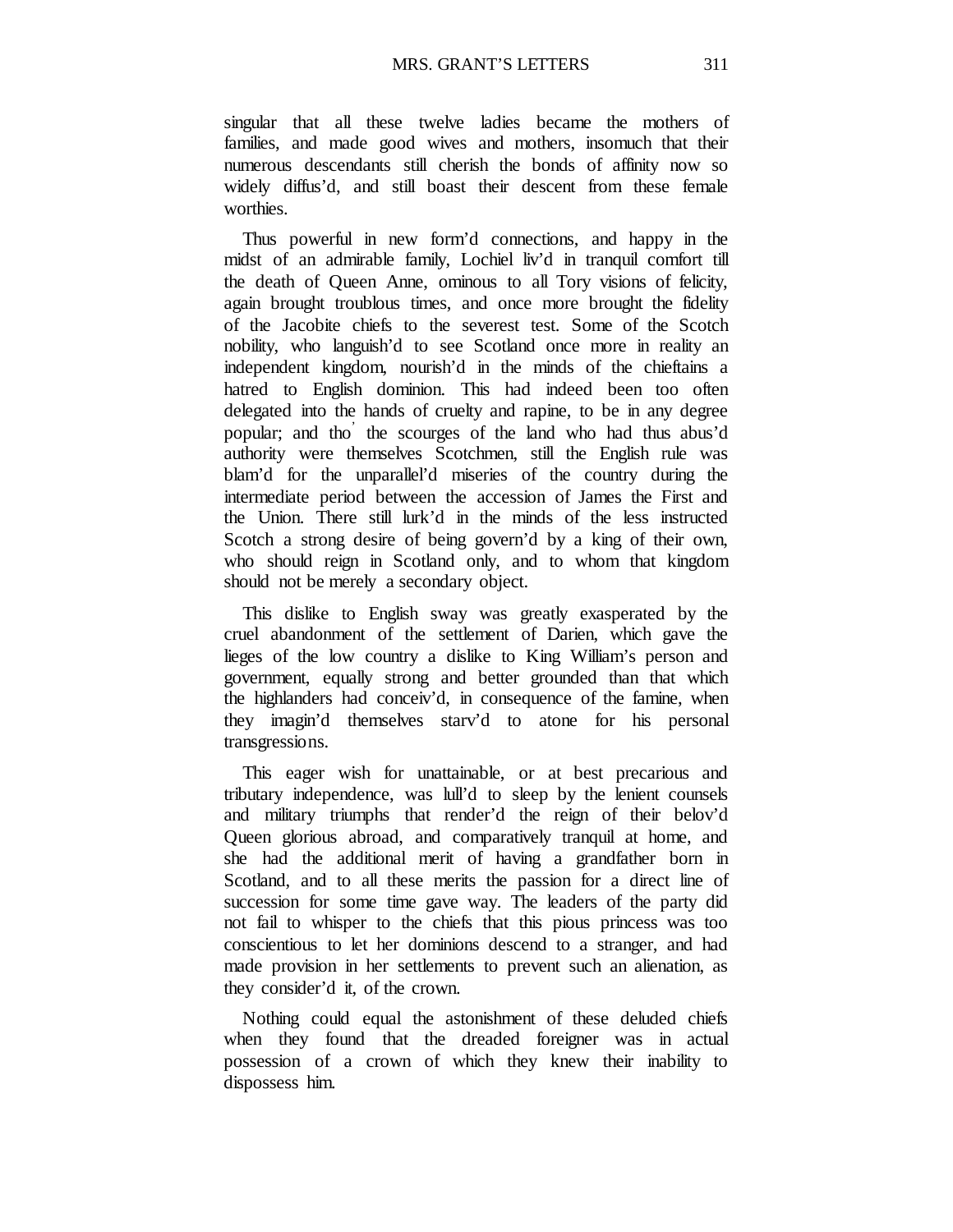To restore their ancient race of monarchs to the separate crown of Scotland was their fondest wish. This visionary project was never adopt'd by the Jacobites at large, who were too well inform'd to suppose it either practicable or eligible, but it serv'd as an engine to excite the zeal of bards and sennachies, who were still numerous in the Highlands, and in whose poetry strong traces of this very project may still be found.

The insurrection of the year fifteen, kindl'd from the embers of the unextinguish'd hopes of the Jacobites, is too well known to require any detail here, and was too ill conducted to do much credit either to those who kindl'd or those who extinguish'd it. Lochiel, $<sup>1</sup>$  $<sup>1</sup>$  $<sup>1</sup>$ </sup> however, as far as fidelity is honourable, had merit in his adherence to his principles, having much to lose, and little to expect from a change. Before he went to the field of Sheriff Muir, which decided the contest, without leaving to either side the honours of victory, he arrang'd matters so as to be prepar'd for the worst. The frequency of feuds and civil wars in Scotland during those long and feeble minorities, equally fatal to the independence of the throne and the liberties of the people, had taught the Barons to practise all the finesse and stratagem render'd necessary by a state of perpetual change and uncertainty. The son and father, for the general advantage of the clan, often affected to take different sides, that the estate might in any event be preserv'd to the family. Lochiel did not exactly follow this example, but he left his affairs so arrang'd, and under such careful guidance, that in case of the worst that could be fear'd, his estate and affairs might be protected. He had a powerful band of sons-in-law to give aid and counsel to the heir, now nearly of age, and I think at college.

Donald, the younger Lochiel, having no concern in the rising, of which he was purposely kept in ignorance, was not liable to be question'd on that account. Tho' he was carefully educated in the family principles, a reflective mind and much acquir'd knowledge, remov'd him far from that headlong rashness which pursues the end without duly considering the means. Conscious that the honour and interest of the clan were safe in the hands of such a son, the elder Lochiel<sup>2</sup> (now consider'd by Government as a proscrib'd rebel), after hovering for some [time] in Braemar and Badenoch and the intermediate districts, join'd General Gordon, and follow'd the fortunes of the unfortunate adventurer to France, after his illadvis'd landing and coronation at Scone. He was now consider' d too powerful to be conniv' d at, and of too much consequence to be

<span id="page-67-0"></span> $1$  John is meant, though Sir Ewen did not die till 1719. Cf. p. 308 note I.

<span id="page-67-1"></span> $2$  John is meant, though Sir Ewen did not die till 1719. Cf. p. 308 note I.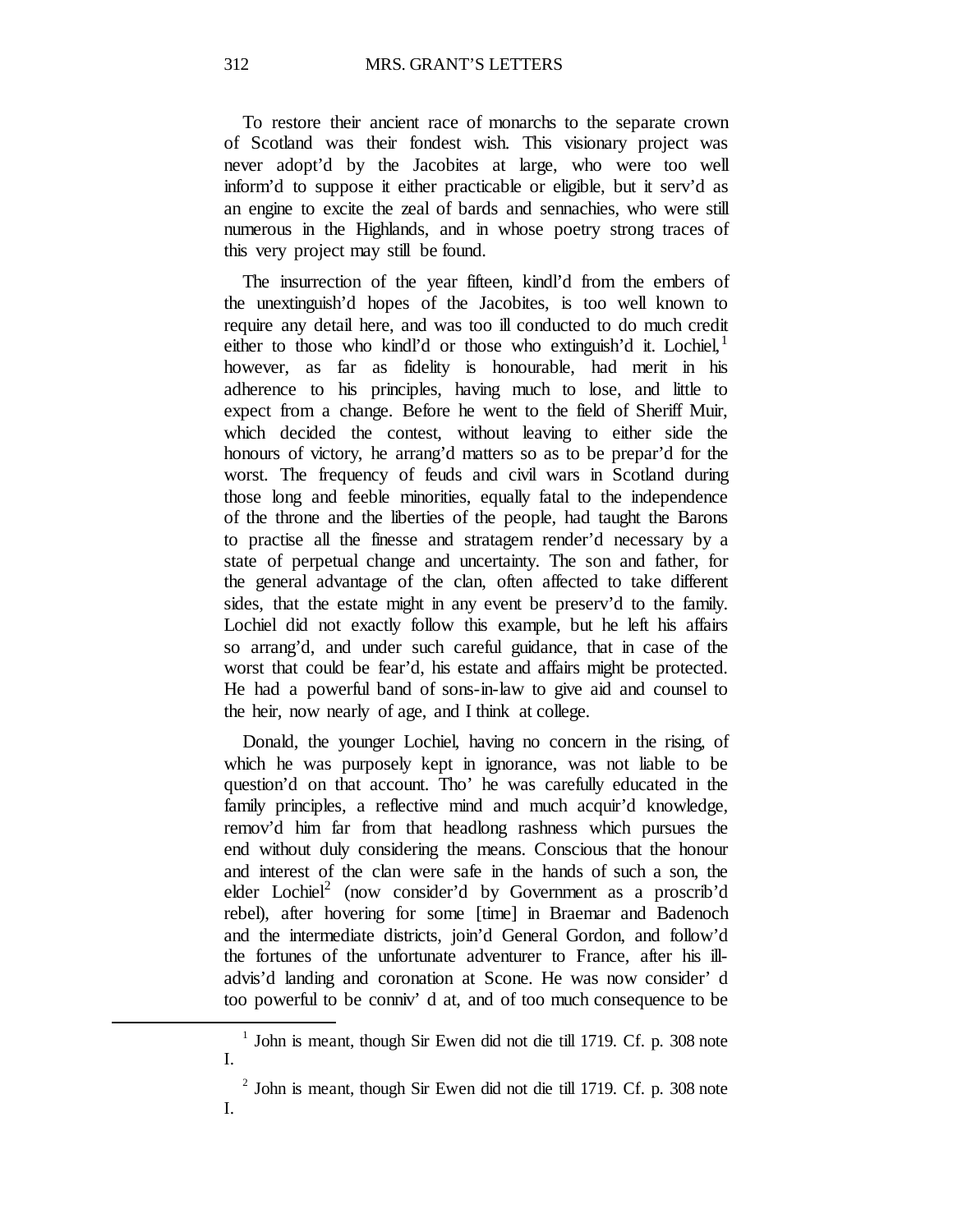forgiven, had he even been willing to submit. He resided chiefly at the court of St. Germains, where he enjoy'd a high degree of favour and confidence, particularly with the Duke of Berwick, and tho' he seem'd to renounce Scotland till a change of Government should render his return eligible, he at different times made private visits to his native country, where he could remain, if not publicly, at least safely, as long as it suited his inclination, having sons-inlaw in every district ready to protect him, besides the most dutiful and amiable of sons, who consider'd himself as merely holding his possessions in trust for his father. To all the noble and generous qualities display'd in the age of chivalry by his brave ancestors, Donald of Lochiel united a gentleness of manners and elegance of mind to which those unpolish'd warriors were strangers. He married about the year '28 a daughter of Sir James Campbell of Auchinbreck, of which marriage the present Lochiel is descended. Of this lady it is sufficient praise to say that she was every way a suitable companion for her husband.<sup>[1](#page-68-0)</sup>

Donald, tho' no less attach'd to the abdicated family than his predecessors, found it expedient for the general good to submit quietly to the ruling powers, but never took the oaths of allegiance to the reigning family. Nothing could be a greater proof of the esteem in which he was held by all parties than his being indulg'd in this tenderness of conscience so near a military station. $<sup>2</sup>$  $<sup>2</sup>$  $<sup>2</sup>$ </sup>

In the many private visits which the elder chieftain made to his son, it cannot be doubted that there was a kind of tacit agreement that what they esteem'd 'the good old cause' should be supported when occasion became ripe. Donald, however, a patriot and a person of deep reflection, lov'd his king well, but his country still better. Nor would he be persuaded to risk the safety of that country by any prospect of personal advantage. Ambition, 'that last infirmity of noble minds, had no great power over his. John Lochiel had look'd too near into the court of France to depend much upon it; and to the sound judgment of his son it seem'd obvious that an attempt unsupported by powerful aid from abroad would be unavailing. Indeed it was evident that without foreign aid, and the hearty co-operation of the English Jacobites, any further attempts to reinstate the exil'd Prince would only end, as the former had done, in a desperate display of unavailing courage and fidelity, and the utter ruin of his Scotch adherents.

John Lochiel the exile deriv'd much consequence from the influence he possess'd over his numerous progeny. The sons of his

<span id="page-68-0"></span><sup>&</sup>lt;sup>1</sup> Their family consisted of three sons and four daughters.

<span id="page-68-1"></span><sup>2</sup> Fort-William.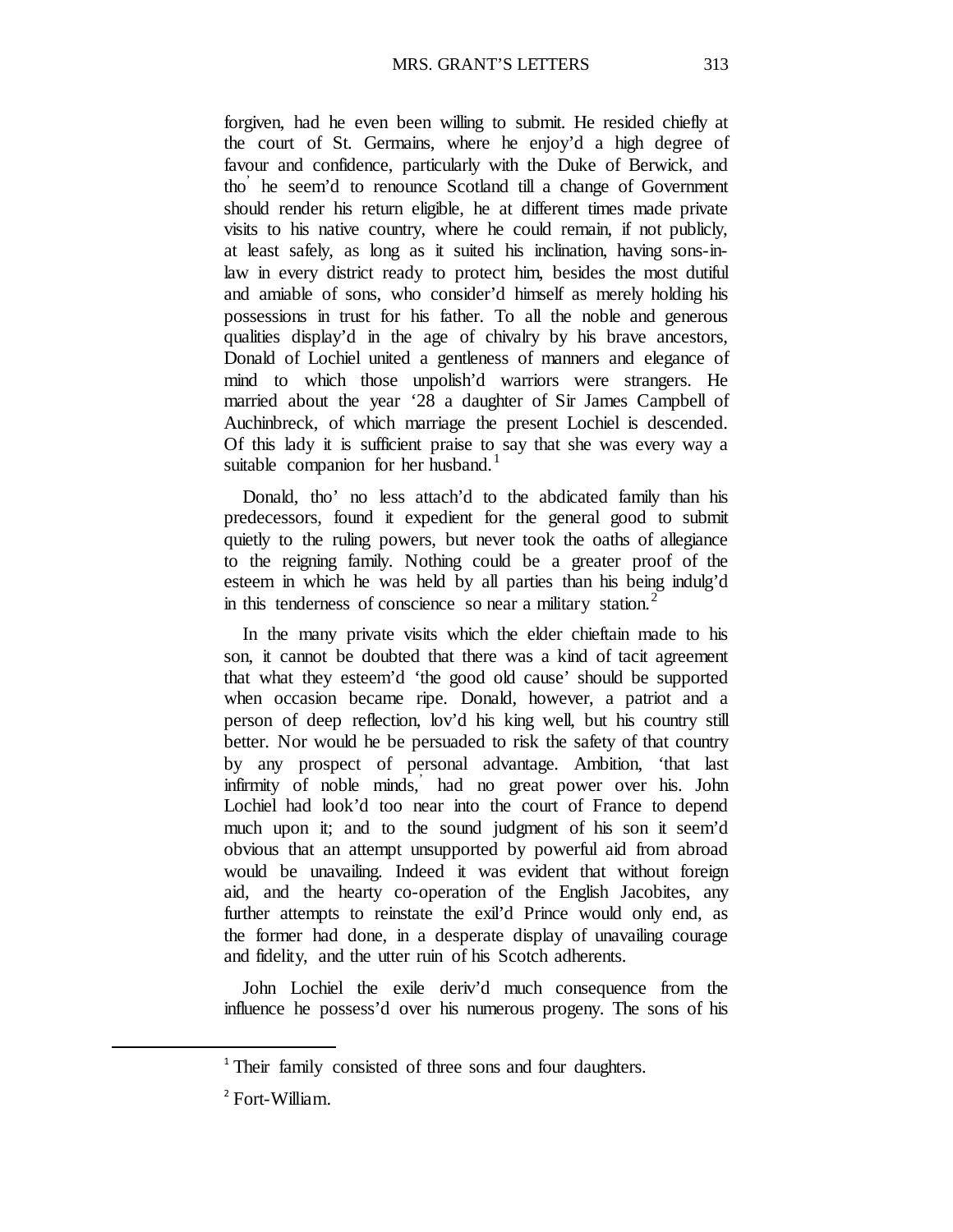daughters<sup>[1](#page-69-0)</sup> were in some instances become the heads of families, and all look'd up to him for light. The slightest intimation of his will would have been sufficient to set his family confederacy in motion, but the chief saw too clearly to hazard the fate of so many, without well weighing the consequences, and his son's wisdom, early ripen'd by the cautious and critical part he had to act, forbade all precipitance.

In this state of matters he was appris'd of an intended descent on Scotland, which was to be powerfully supported by the French, and no less effectually seconded by the English Jacobites. It was necessary to be well assur'd of this before any steps could be taken in a country aw'd by garrisons and known to be disaffected. But while Donald was thus anxiously waiting for certain intelligence of their plans, what was his astonishment to hear of the young adventurer's landing in the wilds of Moidart, a savage district on the sea coast, in that neighbourhood where his standard was first display'd. After remaining there in concealment for a few days, he came to Auchnacarrie. $2$ 

Lochiel strongly express'd his sorrow and concern at seeing him so ill provided, and so slenderly attended. He strongly dissuaded him from showing himself till more suitable preparation should be made for his reception, and till a force should arrive on the coast strong enough to encourage and support.

Full of the ardour of youth and presumption of sanguine hope, the Prince remain'd unmov'd by the chieftain's arguments, and began to reproach him with a circumspection and coolness incompatible with genuine attachment, and which tended to damp the zeal of his more courageous followers. Seeing no persuasion could deter the leader from prosecuting this rash adventure, he arrang'd his papers and affairs, as a man setting out on a journey from whence he was not to return, and with ominous sadness collected all his force, and having once embark'd in this perilous enterprise, he exerted himself with as much determin'd courage and eager perseverance as if it had been undertaken with his entire approbation. The sequel, it is well known, fully justified his objections, and the intermediate narrative of public transactions includes the account of the gallantry, clemency and good faith which distinguish'd his conduct during the course of that unhappy contest. Had not his judgment so far contradicted his wishes, he

<sup>&</sup>lt;sup>1</sup> Should be 'sisters.' Cf. p. 318 note.

<span id="page-69-1"></span><span id="page-69-0"></span><sup>&</sup>lt;sup>2</sup> The Prince landed at Borradale on 25th July 1745. He met Lochiel there, and does not seem to have visited Auchnacarrie at that time.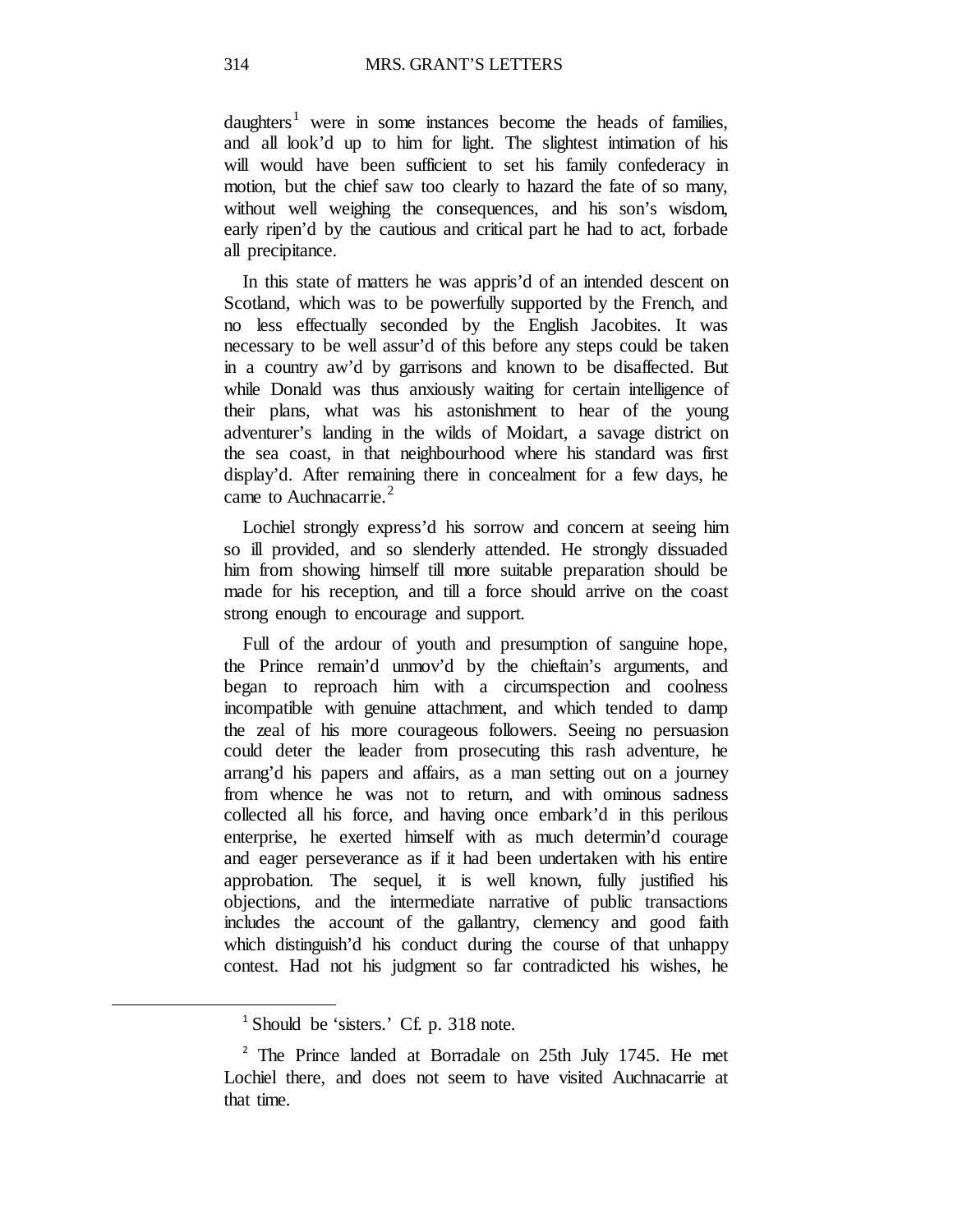might have given still more effectual aid to the cause which a vain waste of blood and courage adorn'd without strengthening it. He sacrific'd himself and his followers, but could not be induc'd to persuade his brothers-in-law to engage in a cause so hopeless. Most of these, however, wish'd well to it, and some in consequence of previous impressions join'd it.

This chief was wounded in the leg in the battle of Culloden, and afterwards convey'd by some faithful followers to a shealing in the gloomy and unknown recesses at the west end of Loch Erroch. In the meantime, the house of Achnacarrie was burnt and plunder'd, as well as the Castle of Glengarrie, and the district inhabited by Lochiel's followers ravag'd with unsparing cruelty; the details of this would be painful to humanity. Attracted by the fame of the advantages gain'd by the highlanders at Falkirk and Prestonpans, John of Lochiel came over from France and landed on the coast of Lochaber, a very short time before the final blow which scatter'd irretrievably his adherents.<sup>[1](#page-70-0)</sup> He return'd in the same vessel after taking a last look of the scene of his past authority and happiness. He return'd, I know not on what account, privately to Scotland a few years after, and died in Edinburgh. $^2$  $^2$ 

It is hard to say what could particularly exasperate the conquerors at a character so distinguish'd for mildness and probity as that of Lochiel, $3$  yet his blood seem d to be sought after with the most rancorous perseverance. It was known that his wound made escape from the country difficult, if not impossible, and a considerable reward was offer'd for apprehending him. In the plunder of the house of Achnacarrie, a picture was found drawn for Lochiel, and accounted a good likeness. This was given to a party of the military, who were despatch'd over Corryaric in search of the unfortunate invalid. On the top of this mountain they met Macpherson of Urie, who being a tall, handsome man, of a fair and pleasing aspect, they concluded to be the original of the portrait they carried with them. This anecdote I had from Urie himself. He was a Jacobite, and had been *out* as the phrase was then. The soldiers seiz'd him, and assur'd him he was a d---d rebel, and that his title was Lochiel He in return assur'd them that he was neither d---d nor a rebel, nor by any means Lochiel. When he understood, however, that they were a party in search of Lochiel, going in the

<span id="page-70-0"></span><sup>&</sup>lt;sup>1</sup> He was present with the reinforcements which marched from Perth to Falkirk before the battle.

<span id="page-70-2"></span><span id="page-70-1"></span><sup>2</sup> Mackenzie's *History of the Camerons* says he died in exile at Newport in Flanders in 1747 or early in 1748.

<sup>&</sup>lt;sup>3</sup> Donald nineteenth of Lochiel.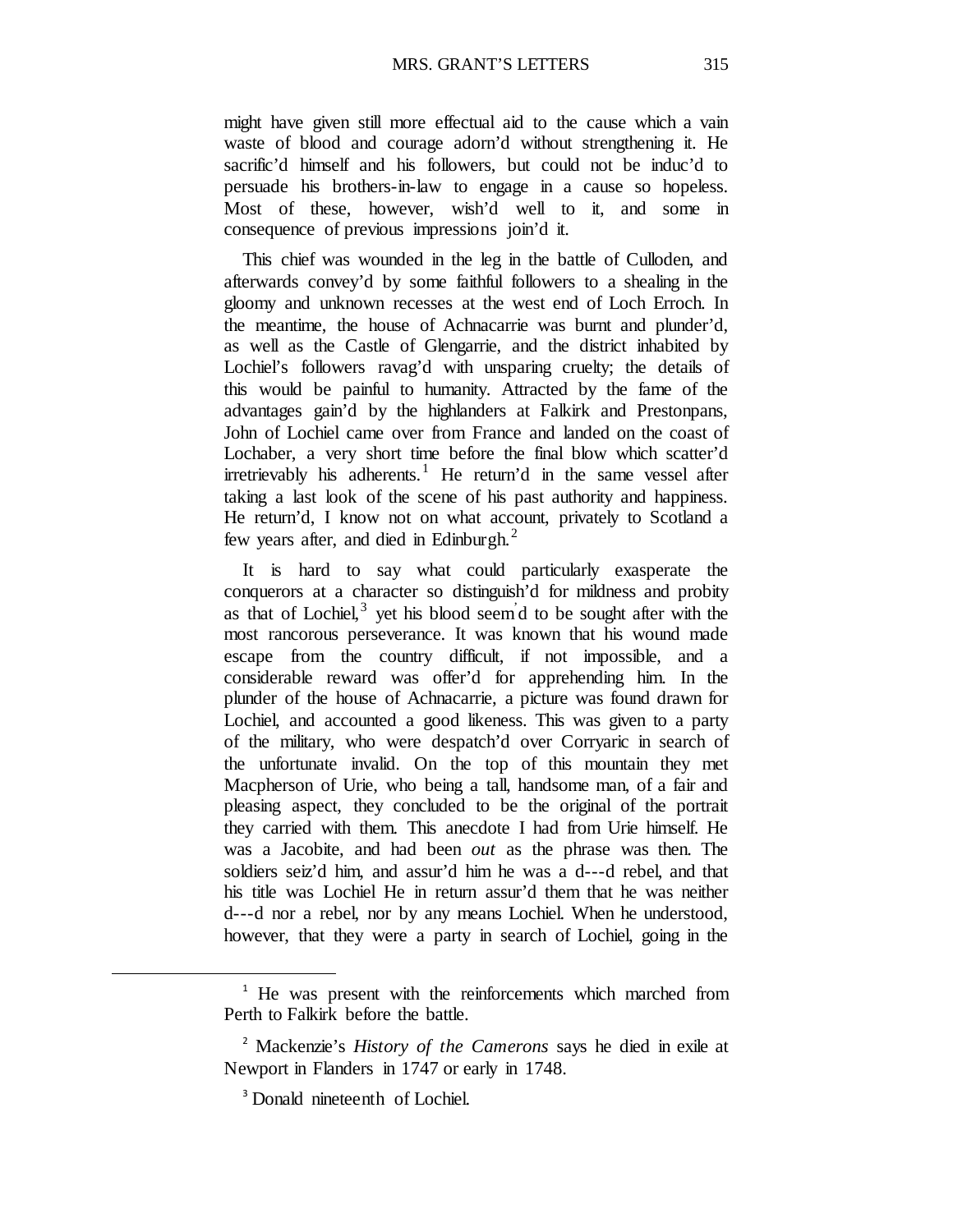very direction where he lay conceal'd, he gave them room finally to suppose he was the person they sought. They return'd to Fort Augustus where the Duke of Cumberland then lay, in great triumph with their prisoner. Urie, as he expected from the indulgence of some about the Duke, was very soon set at liberty; and this temporary captivity had the wish'd-for effect of giving the younger Lochiel time to recover of his wounds and leave the kingdom. In his flight to France he was accompanied by his lady, the faithful and affectionate associate of his exile. His son was left under the care of his brother Fassfern, being then a mere infant.<sup>[2](#page-71-1)</sup> A daughter, Donalda, was afterwards born in France, but attach'd herself so fondly to her father that at his death,<sup>[3](#page-71-2)</sup> which happen'd when she was about fourteen, she pin'd away with grief and never recover'd. Lochiel was what is call'd colonel of a reform'd regiment in the French service; and having a peculiar faculty of attaching the affections of those among whom he liv'd, was particularly belov'd among his new friends as well as among the associates of his exile, and held in great respect by the unfortunate adventurer.

These unhappy exiles were for a while amus'd with fleeting projects; in consequence of one of these Lochiel and Clunie went to visit their Prince at a retreat on the upper Rhine, to which he had retir'd after his cruel and perfidious imprisonment at the Castle of Vincennes.<sup>[4](#page-71-3)</sup>

They found him sunk in that lassitude which often succeeds long protracted agitation and smother'd sorrow. He was accompanied by Miss Walkinshaw and her daughter, afterwards Duchess of Albany. In this child and her mother his whole affections seem'd to centre. This was very mortifying to the two chiefs by whom that lady was consider'd as a spy for the English court. They left him after a short visit, under the dominion of his Delilah, and return'd hopeless and dejected. From this time Lochiel's health began to decline. Exile, terrible to all, was to him embitter'd by a separation

 $2$ <sup>2</sup> He was born in 1732.

<span id="page-71-2"></span><span id="page-71-1"></span><span id="page-71-0"></span> $\overline{a}$ 

<sup>3</sup> He died 26th October 1748, so the daughter cannot have been then fourteen if born after the '45.

<span id="page-71-3"></span><sup>4</sup> As the Vincennes incident took place after Lochiel's death, and before Cluny's arrival in France, the statement in the text cannot be literally correct.

<sup>1</sup> John Cameron of Fassifern married Jean Campbell of Achallader, and their eldest son, Ewen, afterwards Sir Ewen, was the father of the well-known Colonel John Cameron of the 92nd Highlanders who fell at Quatre Bras.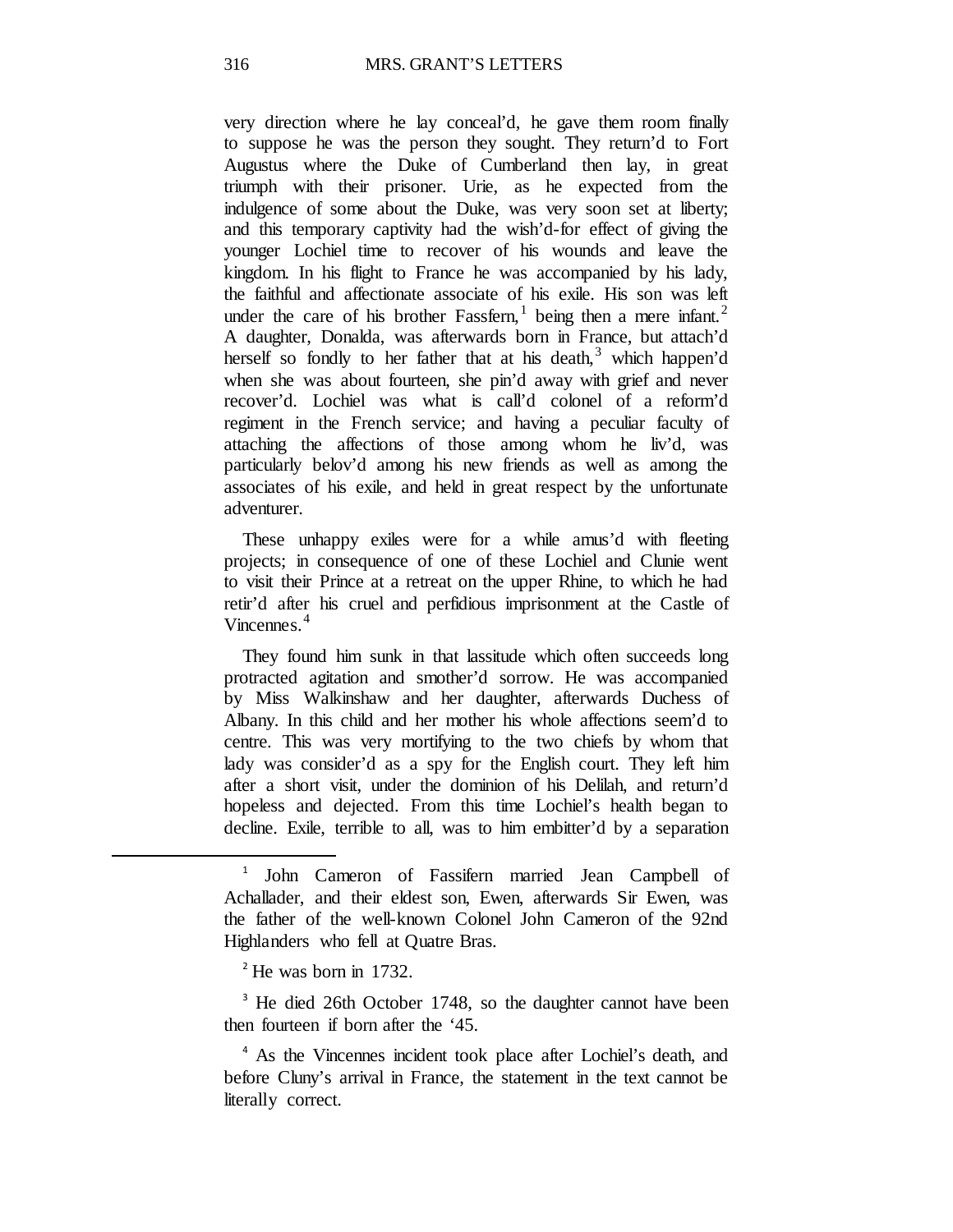from vassals so faithful and attach'd, and friends so numerous and so worthy as fell not to the lot of any other man.

Nor was the attachment of those affectionate followers altogether unavailing. The estate of Lochiel was forfeited like others, and paid a moderate rent to the crown, such as they had formerly given to their chief. The domain formerly occupied by the laird was taken on his behoof by his brother. The tenants brought each a horse, cow, colt, or heifer, as a free-will offering, till this ample grazing farm was as well stock'd as formerly. Not content with this they sent a yearly tribute of affection to their belov'd chief, independent of the rent they paid to the commissioners for the forfeited estates. Lochiel's lady and her daughter once or twice made a sorrowful pilgrimage among their friends and tenants. These last receiv'd them with a tenderness and respect which seem'd augmented by the adversity into which they were plunged.

Lochiel died, as was generally thought, of a broken heart, about the year [1748].

His daughter soon follow'd him, and his wife did not long survive this amiable exile, who seems to have something peculiarly estimable and endearing in his character. So much was he belov'd in life, and so tenderly lamented by his tribe and party. Being a man of deep feeling, his fate was thought to be accelerated by the vindictive cruelty which pursued his kindred. The violent death of  $Dr.$  Cameron<sup>[1](#page-72-0)</sup> and the banishment of Fassfern, who both fell victims to the rancour of party, no doubt embitter'd, if they did not shorten his remaining days. It was a melancholy winding up of this catastrophe that his only son should fall! a victim to the ill judg'd, tho' affectionate attachment of this generous tribe, yet so it was.

The young  $Lochiel<sub>i</sub><sup>2</sup>$  $Lochiel<sub>i</sub><sup>2</sup>$  $Lochiel<sub>i</sub><sup>2</sup>$  tho' what the Scots call a landless laird, was cherish'd with enthusiasm by all the Camerons as the representative of their ancient chiefs. His friends, however, did not choose that he too should become a victim in a lost cause. They gave him a very good education, and at an early period procur'd for him a commission in the British army.

At an early age he married; and Government being soon after

<span id="page-72-1"></span><span id="page-72-0"></span> $\overline{a}$ 

<sup>1</sup> Dr. Archibald Cameron's judicial murder did not take place till 1753.

<sup>2</sup> On Donald's death his eldest son was John, who died in Edinburgh in 1762, unmarried and predeceased by his brother James. 'The Young Lochiel' here mentioned is accordingly Charles the third son. He married a Miss Marshall in 1767 and died in 1776.